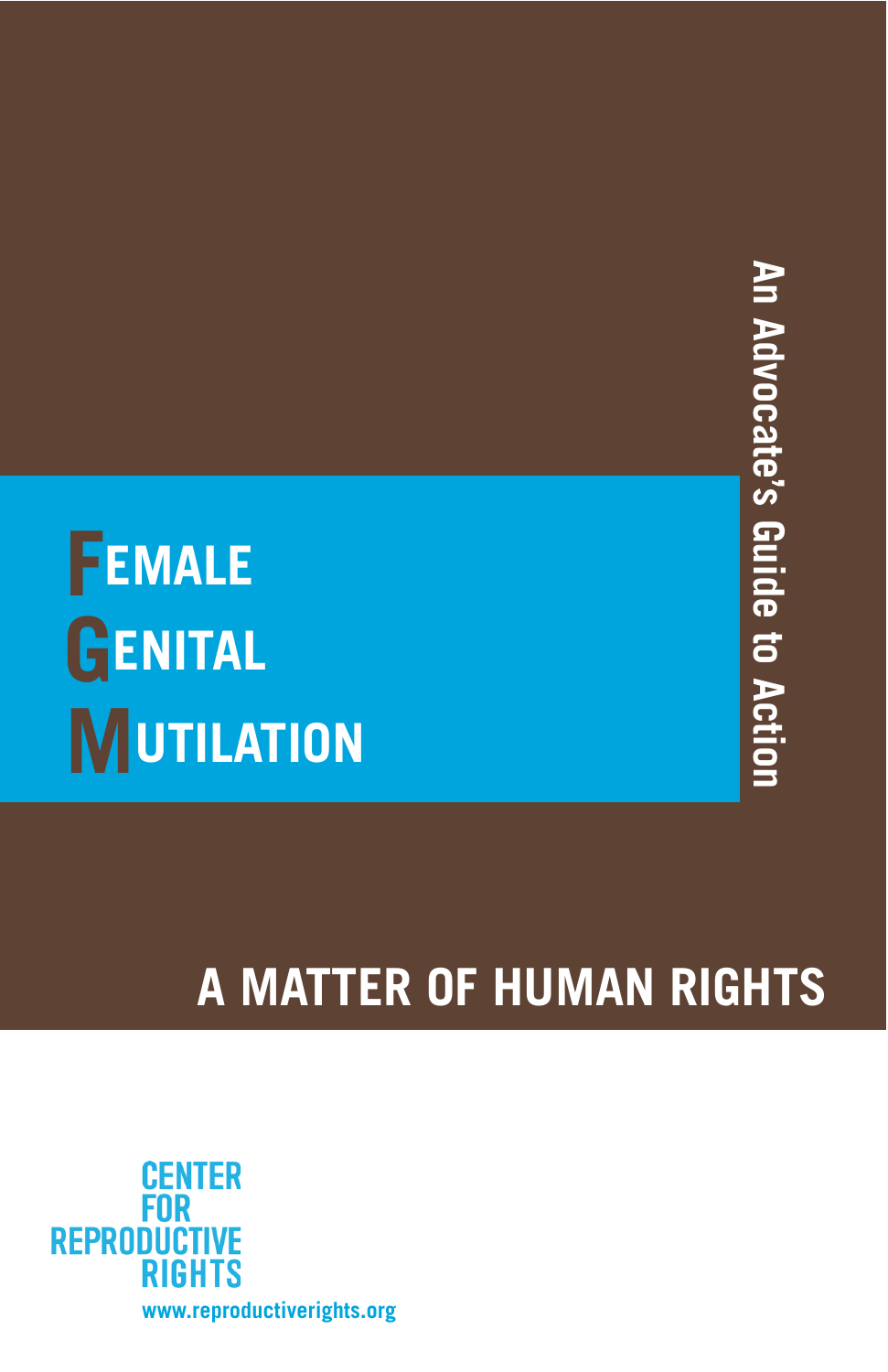# **Female Genital Mutilation A Matter of Human Rights**

**An Advocate's Guide to Action**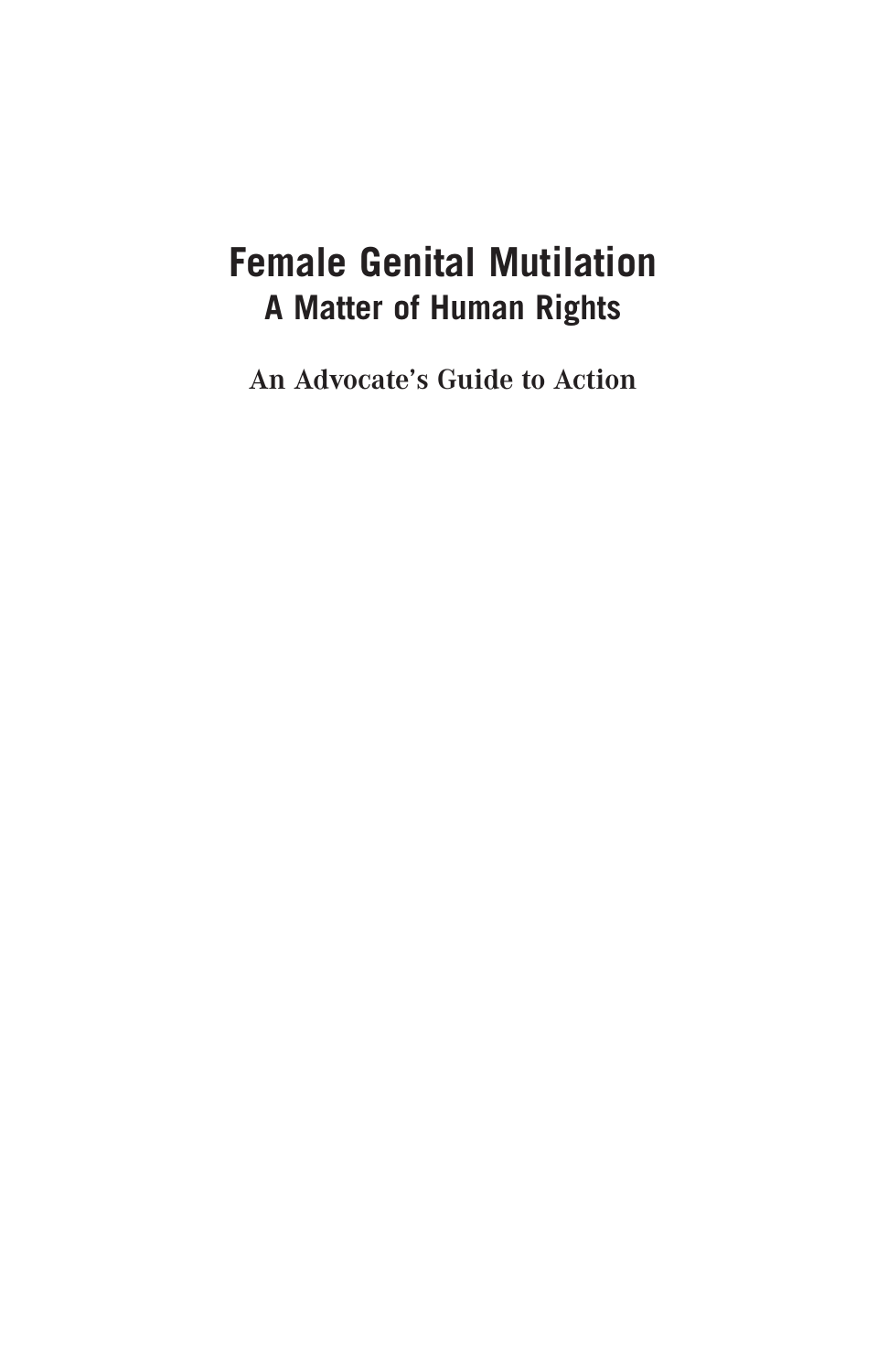© 2000, second edition 2006

Center for Reproductive Rights

This practical guide is adapted from a book entitled *Female Genital Mutilation: A Guide to Laws and Policies Worldwide*, edited by Anika Rahman of the Center for Reproductive Rights (the Center) and Nahid Toubia of the Research, Action and Information Network for the Bodily Integrity of Women (RAINBO) and published in 2000 by Zed Books (United Kingdom). If you would like to obtain a copy of this book, please contact the Center.

Center for Reproductive Rights 120 Wall Street, 14th Floor New York, NY 10005 United States Tel. (212) 637-3600 Fax (212) 637-3666 publications@reprorights.org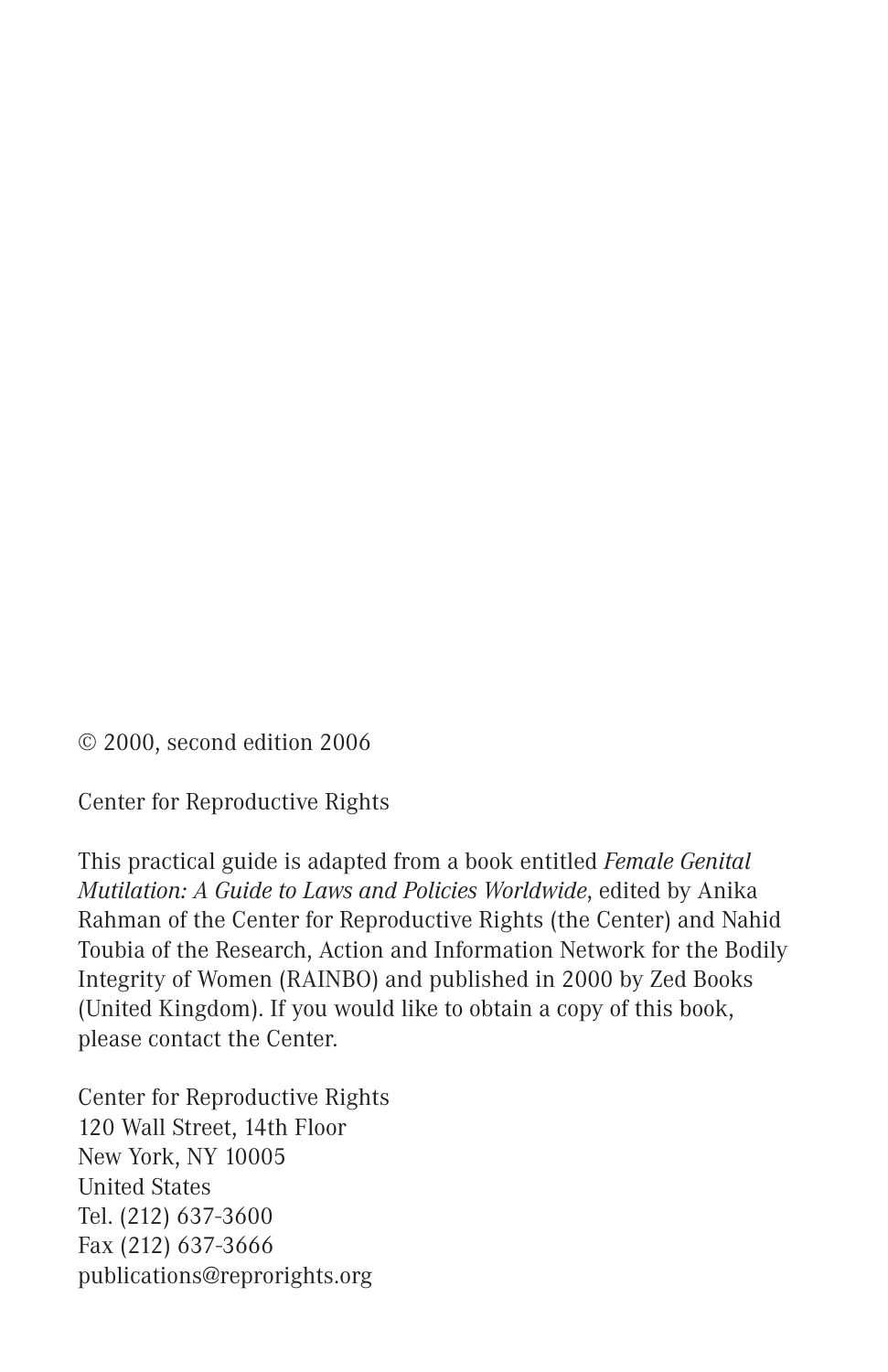# **TABLE OF CONTENTS**

| I. Female Genital Mutilation: Background and History |
|------------------------------------------------------|
| A. What is Female Genital Mutilation (FGM)? 7        |
|                                                      |
| C. What are the Health Consequences of FGM?8         |
| D. Historical Account of the Fight Against FGM9      |
| II. International Human Rights Law:                  |
|                                                      |
|                                                      |
| B. Sources of International Human Rights Law11       |
| C. Major International Human Rights                  |
|                                                      |
| D. Other International Human Rights to Consider16    |
| III. Duties of Governments Under Human Rights Law17  |
|                                                      |
|                                                      |
|                                                      |
|                                                      |
|                                                      |
|                                                      |
| V. Legal and Political Strategies for NGOs30         |
| A. Programmatic Approaches to FGM31                  |
|                                                      |
|                                                      |
| <b>Appendix: Reference Tables</b>                    |
| I. Prevalence Rates of FGM and Official              |
|                                                      |
|                                                      |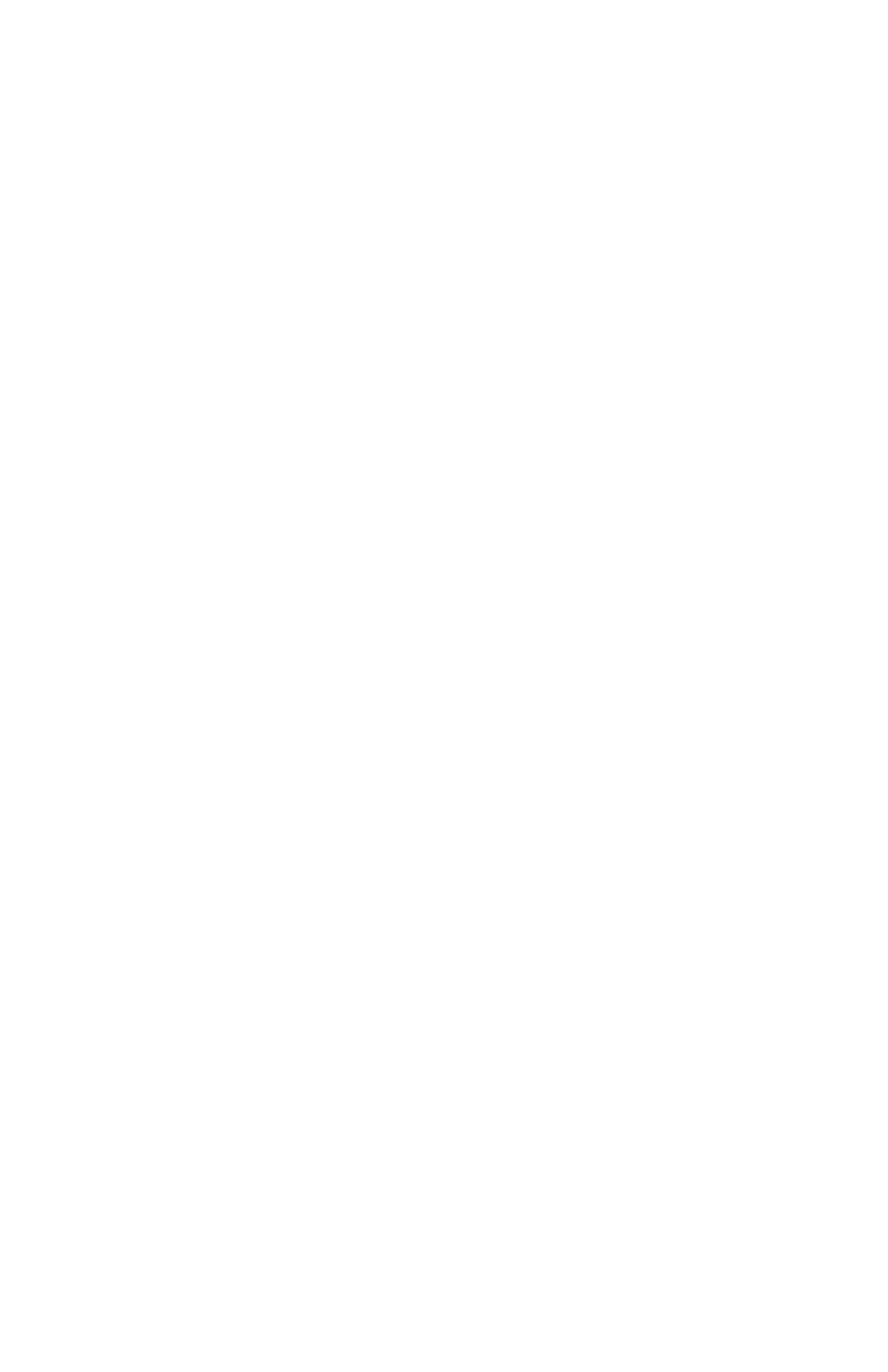# **Introduction**

The practice of female genital mutilation (FGM) has received a great deal of attention in recent years at both the national and international levels. One of the most highly debated issues is the role that law should play in addressing a social practice that is strongly anchored in cultural beliefs and norms. While history tells us that law alone cannot change social behavior, the recent adoption of criminal laws prohibiting FGM in many African and Western nations has established a role for law in advancing the process of social change. Another commonly posed question is whether the language of human rights is meaningful and appropriate for the majority of women who are affected by the practice of FGM. Our position is that FGM must be acknowledged as a violation of the human rights of women and girls—it cannot be separated from deep-seated and pervasive discrimination against women.

This guide was written in French by Sophie Lescure, an International Program Fellowship Attorney at the Center for Reproductive Rights. It was reviewed by Maryse Fontus and Laura Katzive, Staff Attorneys in the Center's International Program. The Center would like to thank Prashanthi Dasanayake, a former International Program Assistant, and Danka Rapic and Kim Bylander, also former International Program Assistants, for their contribution to this publication. Morgan Stoffregen and Laura Katzive updated the information in this guide in 2006.

This publication is based on a book entitled *Female Genital Mutilation: A Guide to Laws and Policies Worldwide*,1 written by the Center for Reproductive Rights and the Research, Action and Information Network for the Bodily Integrity of Women (RAINBO) and published in 2000 by Zed Books (United Kingdom). This longer work provides more extensive human rights analysis and an examination of the laws and policies that have been adopted or are applicable to FGM in the nations in which this practice is prevalent.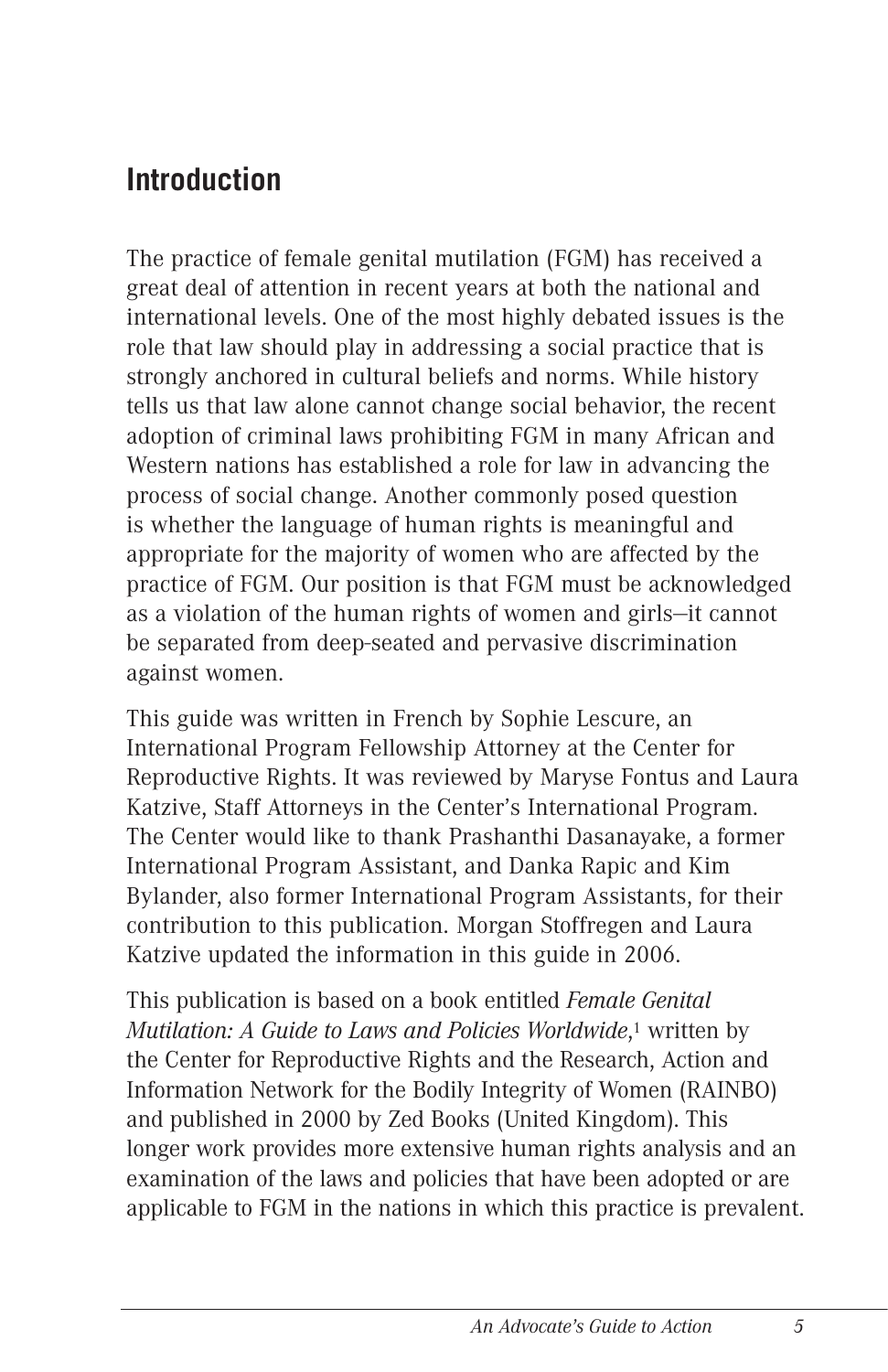This practical guide is intended for advocates working to stop the practice of FGM. Its objective is to assist advocates in their efforts to engage their governments in this struggle. It develops a framework by which to hold governments accountable under international human rights law and identifies the duties of governments to ensure that women are free to abandon the practice of FGM. Because nongovernmental organizations (NGOs) play a crucial role in this process, this guide proposes strategies for future action by these groups.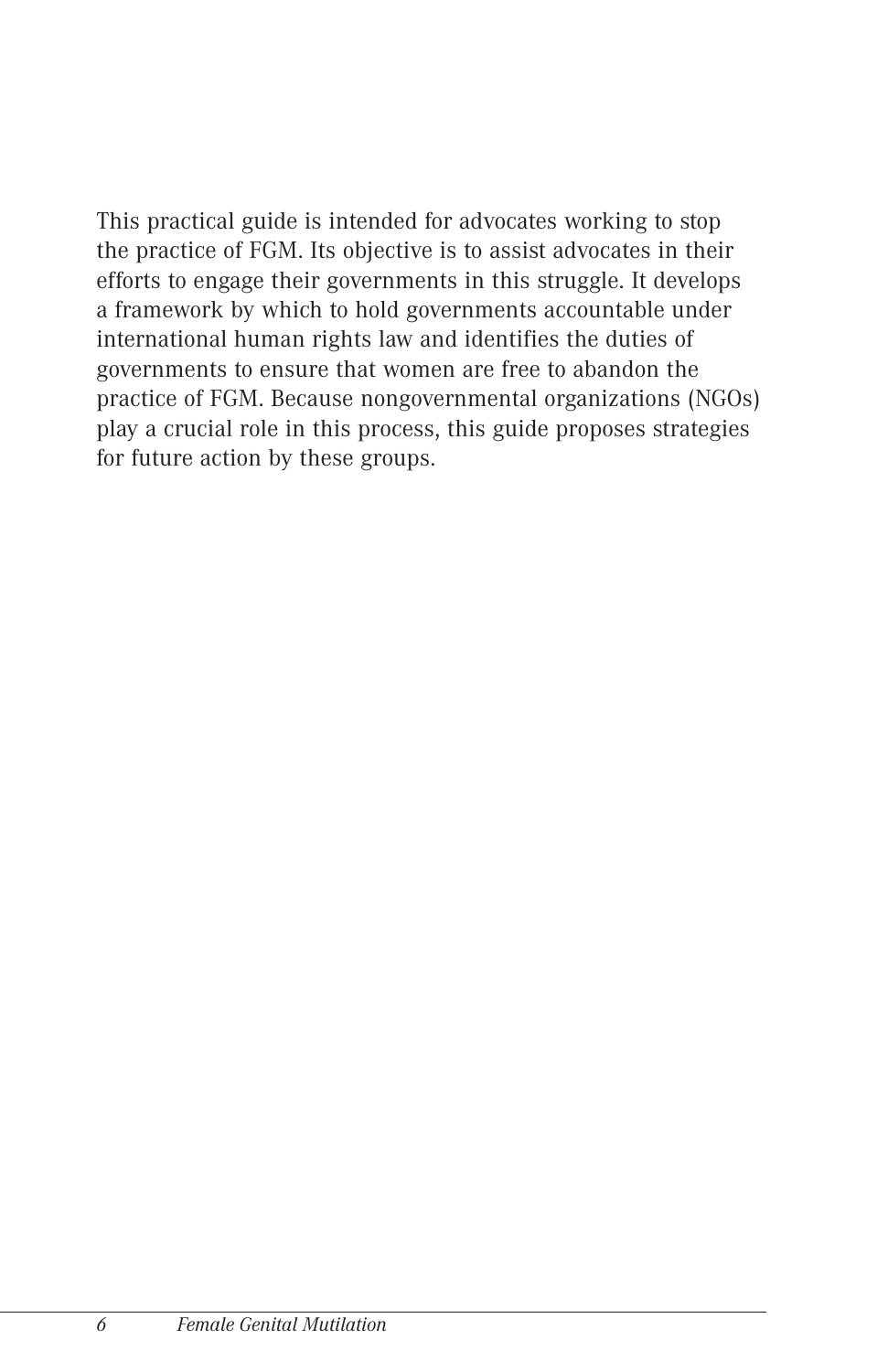# **I. Female Genital Mutilation: Background and History**

# **A. What is Female Genital Mutilation?**

Female genital mutilation (FGM)2 is the collective name given to several different traditional practices that involve the cutting of female genitals.3 The procedure is commonly performed upon girls anywhere between the ages of four and twelve as a rite of passage. In some cultures, it is practiced as early as a few days after birth and as late as just prior to marriage or after the first pregnancy.4 FGM is generally performed by a traditional practitioner who comes from a family in which generations of women have performed the procedure.

Interest in the practice has focused primarily on the physical and psychological damage that FGM can cause. However, the act itself is, at its essence, a basic violation of girls' and women's right to physical integrity and violates a number of recognized human rights. FGM is therefore increasingly being discussed and addressed in the context of girls' and women's rights, rather than as a strictly medical issue.

There are four main justifications cited for FGM:

- **Custom and tradition:** Communities that practice FGM maintain their customs and preserve their cultural identity by continuing the tradition.
- **Women's sexuality:** Society attempts to control women's sexuality by reducing their sexual fulfillment.
- **Religion:** It is important to note that FGM is a cultural, not religious, practice. In fact, while FGM is practiced by Jews, Christians, Muslims, and members of other indigenous religions in Africa, none of these religions requires it.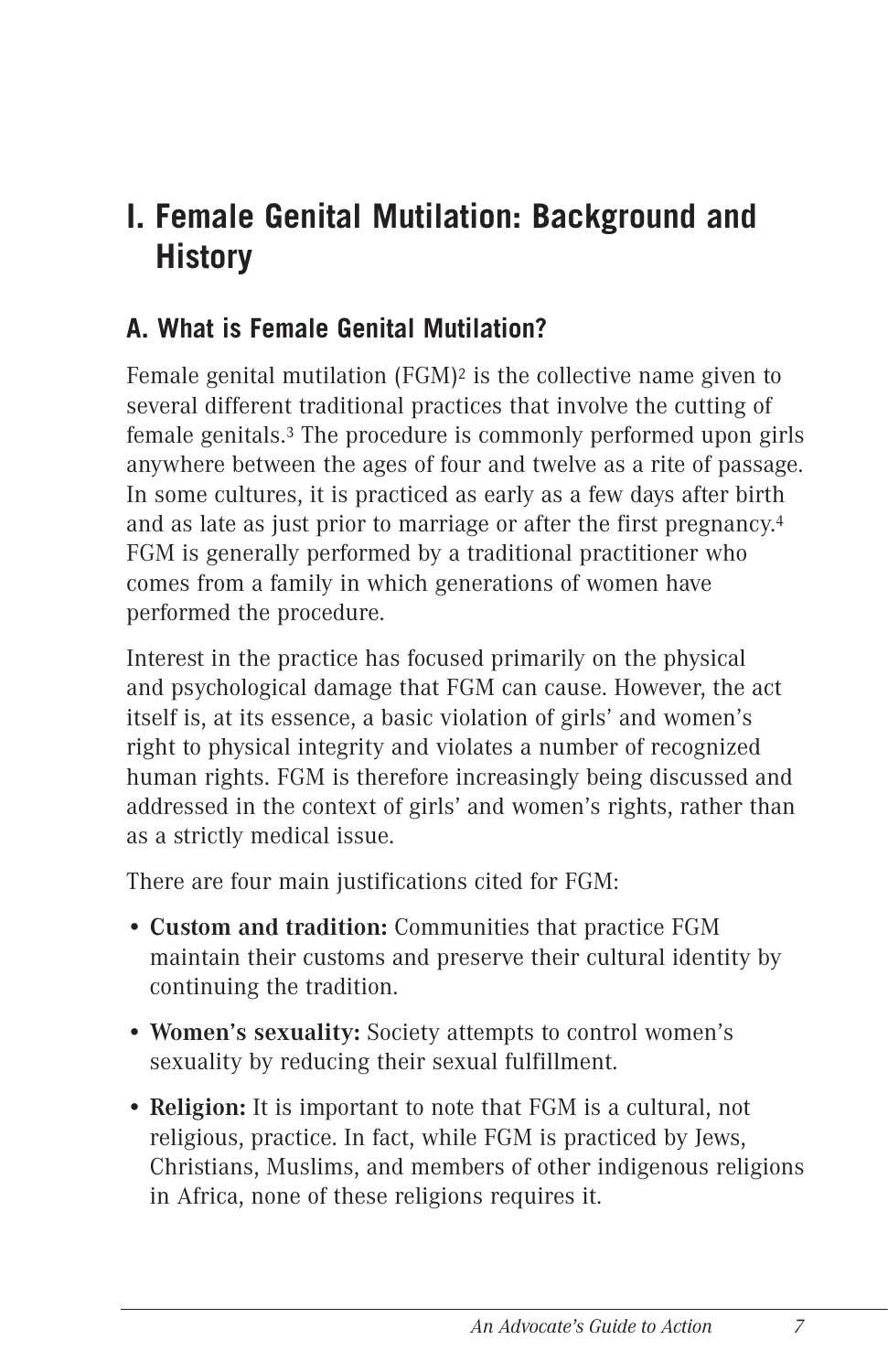• **Social pressure:** In a community in which most women are circumcised, family and friends create an environment in which the practice of circumcision becomes a requirement for social acceptance.5

# **B. How Widespread is FGM?**

Worldwide, an estimated 130 million girls and women have undergone FGM. At least two million women a year are "at risk" of undergoing some form of the procedure.6 Currently, FGM is practiced in 28 African countries in the sub-Saharan and Northeastern regions of Africa. Prevalence varies significantly from one country to another. For example, the prevalence rate is 92% in Mali, compared to 28% in Senegal.7 Women who have undergone FGM also live in African immigrant communities around the world, including in North America, Europe, Australia, and New Zealand.

# **C. What are the Health Consequences of FGM?**

The World Health Organization (WHO) has grouped the types of FGM into four broad categories:

- **Type I (commonly referred to as "clitoridectomy"):** the excision of the prepuce with or without excision of the clitoris;
- **Type II (commonly referred to as "excision"):** the excision of the prepuce and clitoris together with partial or total excision of the labia minora;
- **Type III (commonly referred to as "infibulation"):** the excision of part or all of the external genitalia and stitching or narrowing of the vaginal opening;
- **Type IV**: all other procedures involving partial or total removal of the female external genitalia for cultural or any other nontherapeutic reasons.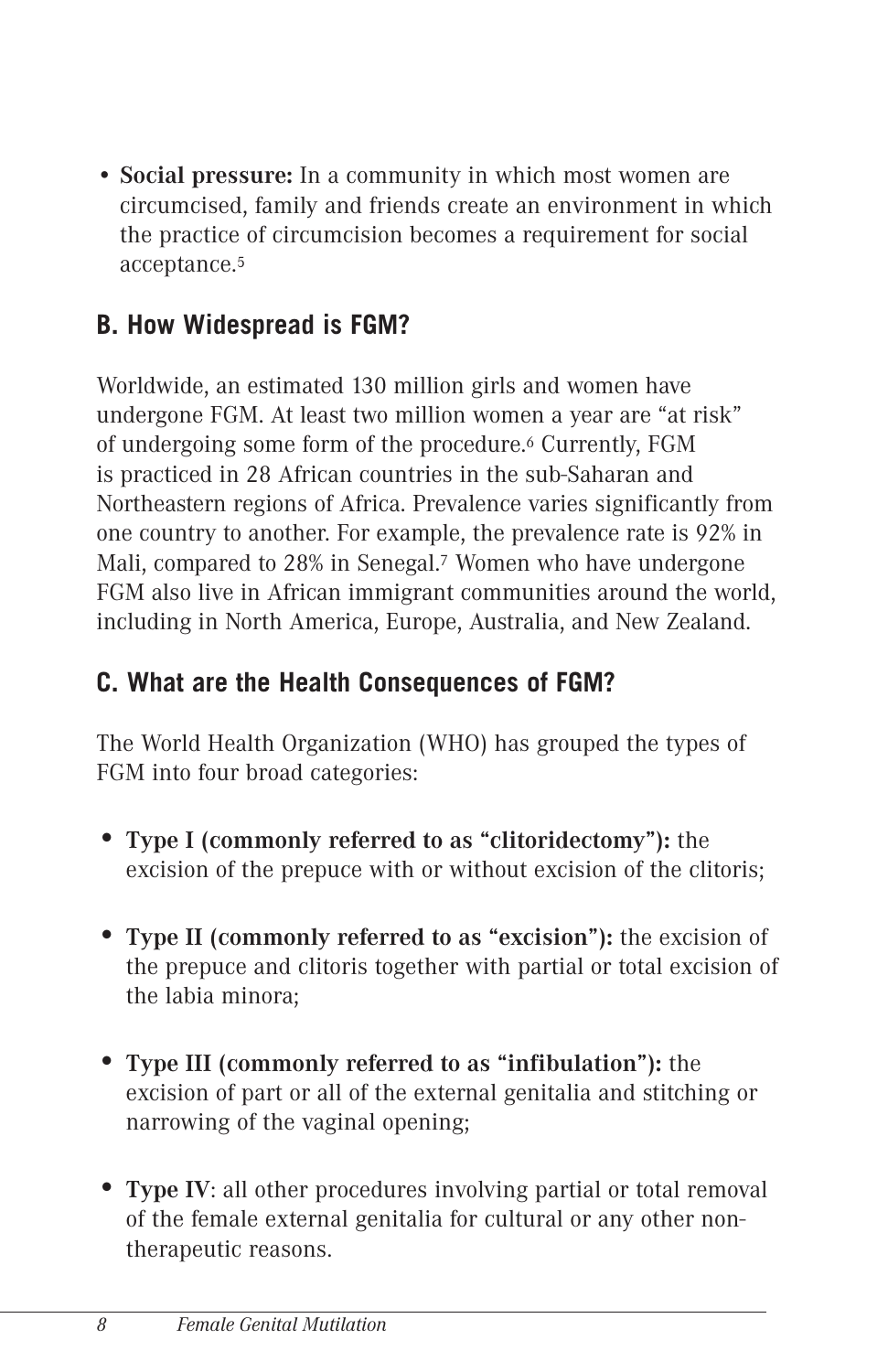FGM has serious health consequences for girls and women. The immediate complications include severe pain and bleeding that can lead to hemorrhaging. Long-term complications include chronic infections, infertility, problems during pregnancy, and pain during sexual intercourse. There have been few studies on the psychological effects of FGM. Some women, however, have reported a number of problems, such as disturbances in sleep and mood.

# **D. Historical Account of the Fight Against FGM**

While the first documented attempts to stop FGM date back to the early twentieth century, it is possible that undocumented initiatives were carried out by local populations prior to this time.

Early last century, colonial administrations and missionaries tried to ban the practice in some African countries, but their efforts met with little success. In the 1940s and 1950s, the governments of Sudan and Egypt passed laws prohibiting FGM, which were ineffective because they were not accompanied by adequate information campaigns and outreach.

In the 1960s and 1970s, women's groups in many countries led campaigns to raise awareness about the harmful effects of the practice. In addition, doctors in Sudan, Somalia, and Nigeria who observed patients suffering from complications of FGM began to document the procedure and to write about its clinical complications in medical journals.

In 1979, WHO sponsored the first Seminar on Harmful Traditional Practices Affecting the Health of Women and Children in Khartoum (Sudan). This seminar ended in the rejection of a suggestion from the medical participants that FGM be performed under favorable hygienic conditions.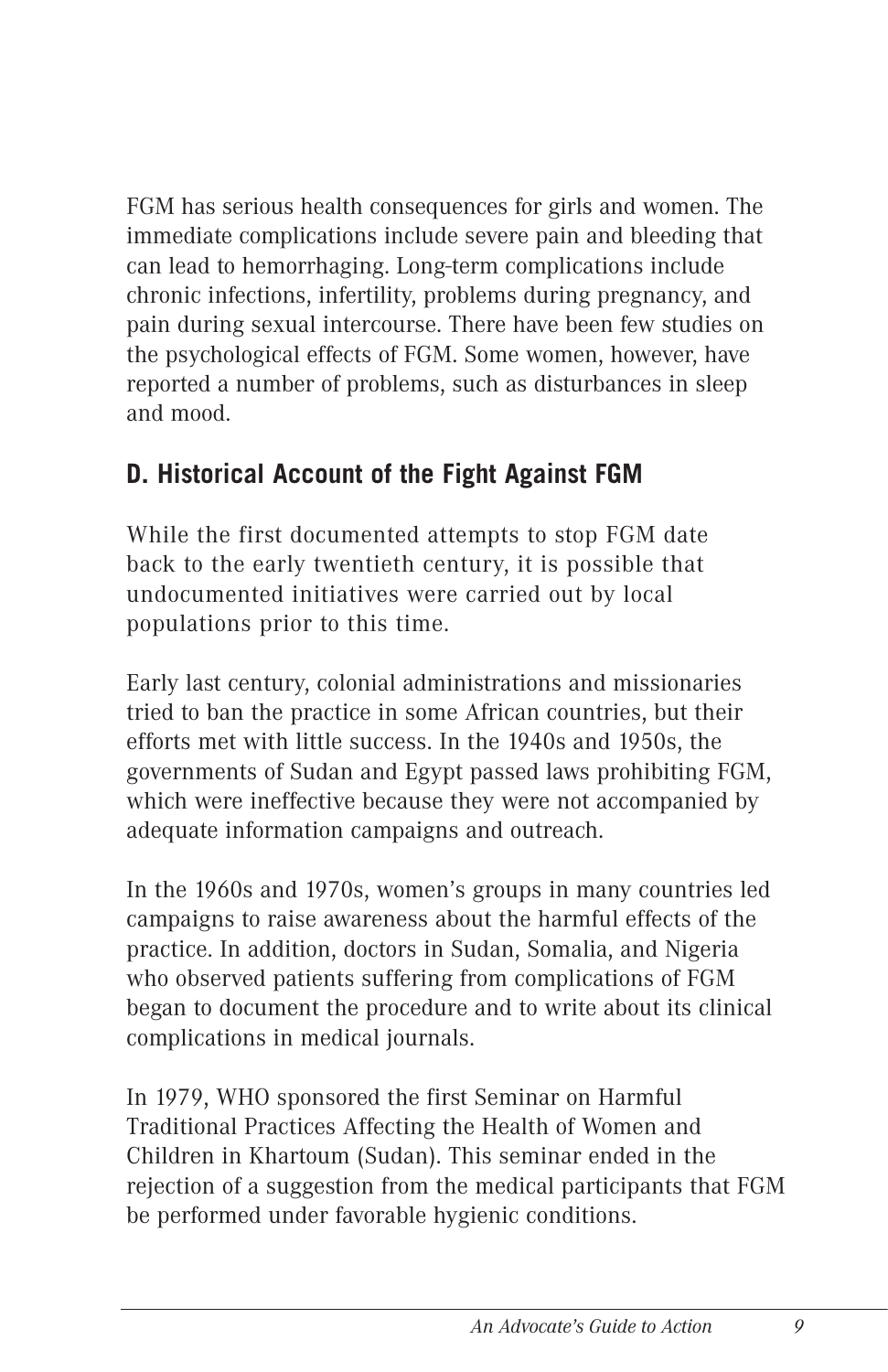The international community again addressed the human rights implications of FGM at a series of international conferences: the World Conference on Human Rights in Vienna in 1993; the International Conference on Population and Development (ICPD) in Cairo in 1994, and the Fourth World Conference on Women in Beijing (Beijing Conference) in 1995.

Recent years have been marked by a change in approach in the information, education, and communication campaigns directed at the practice of FGM. Innovative methods, such as the use of music, theater, and films, have been increasingly employed to reach the population. These methods have been incorporated into programs carried out by the health sector and schools.

Along with these advances, there has been a heightened focus on the manner in which the practice of FGM violates women's rights, as illustrated by the recent adoption of the Protocol to the African Charter on Human and Peoples' Rights on the Rights of Women in Africa (African Protocol on Women's Rights), which explicitly recognizes women's right to be free from FGM. In addition, legal and human rights organizations have begun including information on FGM in training programs on women's rights for lawyers, judges, and society at large. Increasingly, the law is being used to combat the practice, and legislation criminalizing FGM has been adopted in many countries (see Table I).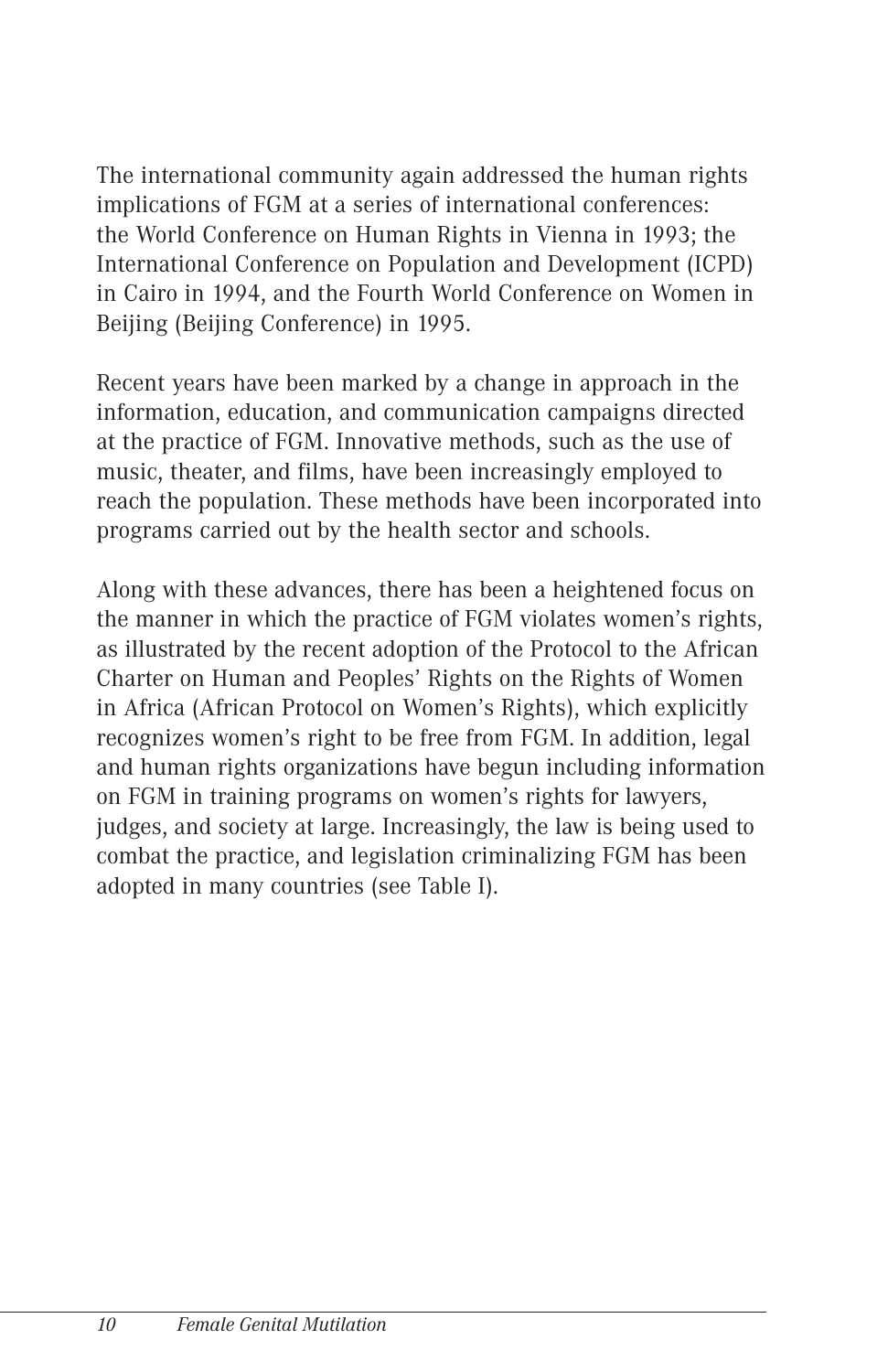# **II. International Human Rights Law: A Framework for Social Justice**

This chapter examines FGM within an international human rights law framework.

# **A. Background**

Most contemporary human rights are based on international treaties signed by governments in the post-World War II era. In general, these treaties sought to establish universal standards by recognizing fundamental rights and requiring governments to take action to ensure that such rights are respected. The standards set by governments around the world in their own countries are key to the development of human rights norms.8 Since nationallevel laws and policies may also incorporate human rights principles and develop these norms, domestic laws are important tools for interpreting international legal standards.

Despite the expansion of the human rights field to address social concerns, the means by which to enforce human rights remain limited. National courts are the first step in enforcing human rights principles. To create accountability at the international level, the United Nations human rights system has set in place procedures for reporting on current human rights conditions in nations around the world. This system sets human rights standards, monitors compliance, and makes recommendations to governments for future action to ensure human rights.

# **B. Sources of International Human Rights Law**

Three of the earliest and most authoritative human rights instruments are the Universal Declaration of Human Rights (the Universal Declaration),<sup>9</sup> the International Covenant on Civil and Political Rights (the Civil and Political Rights Covenant),10 and the International Covenant on Economic, Social and Cultural Rights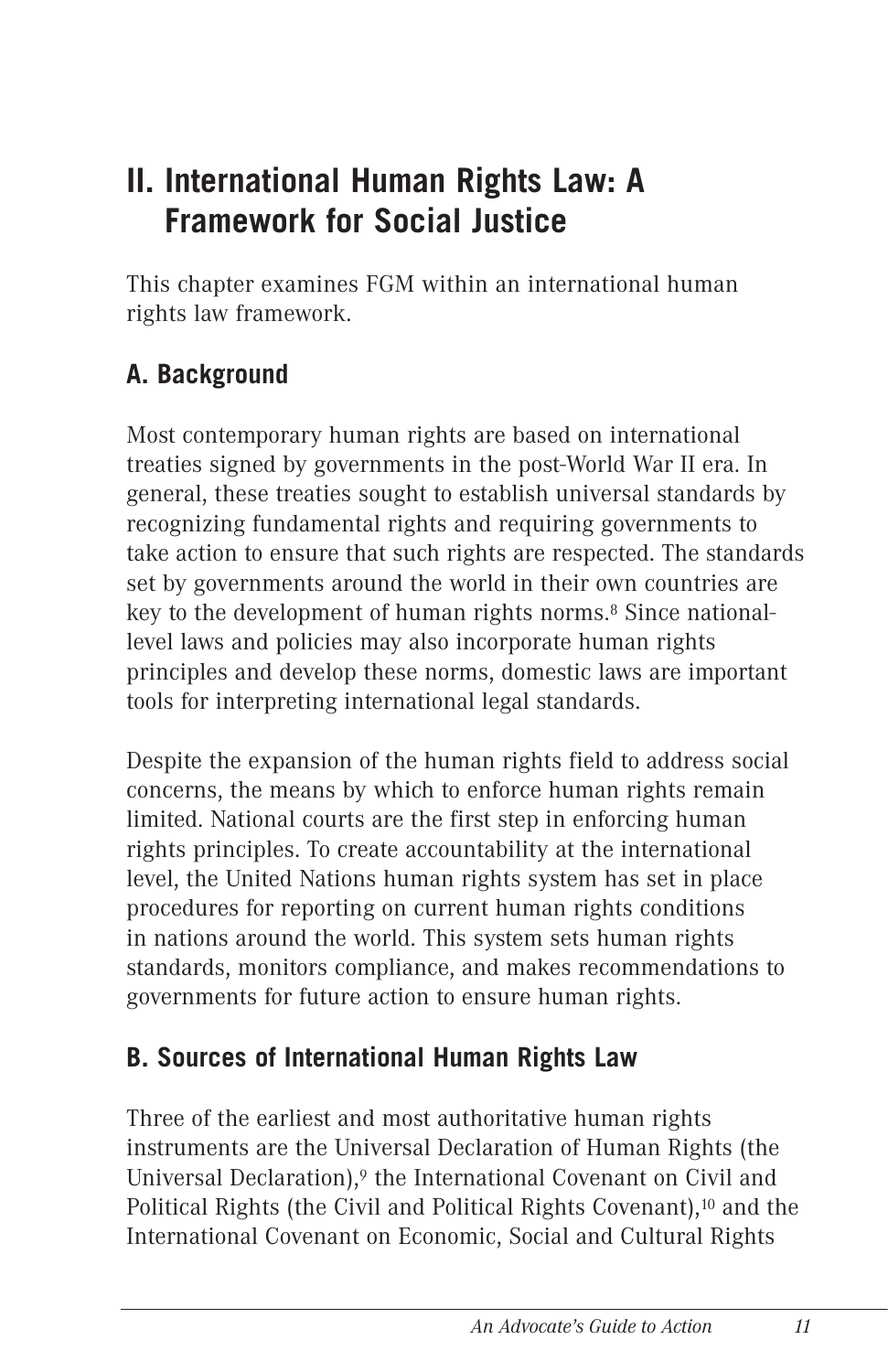(the Economic, Social and Cultural Rights Covenant).11 Strong legal support for the right of women and girls to abandon FGM is also found in more recent treaties, such as the Convention on the Elimination of all Forms of Discrimination against Women (CEDAW)12 and the Convention on the Rights of the Child (Children's Rights Convention).13 These international treaties have been supplemented by regional treaties, including the African Charter on Human and Peoples' Rights (the Banjul Charter)14 and the European Convention for the Protection of Human Rights and Fundamental Freedoms (the European Convention),15 which contain provisions protecting the rights of women and girls. Nearly all of the African countries in which FGM is practiced are parties to the Banjul Charter (see Table II).

# **Additional sources of international human rights law include**

- declarations and resolutions adopted by inter-governmental international organizations, such as the Declaration on the Elimination of Violence Against Women, which has been adopted by the General Assembly and which characterizes FGM as a form of violence;16 and
- documents adopted at international and regional conferences. These include the Programme of Action of the ICPD17 and the Beijing Declaration and Platform for Action,18 both of which call upon governments to take action against FGM.

It is important to recognize that most of the human rights protected in international and regional instruments may also be enshrined in national-level legal instruments. Consequently, human rights advocates may be able to rely on these nationallevel instruments without invoking international norms.

# **C. Major International Human Rights Violated by FGM**

As noted above, FGM has for decades been recognized as a danger to women's health. Since the 1980s, the practice has increasingly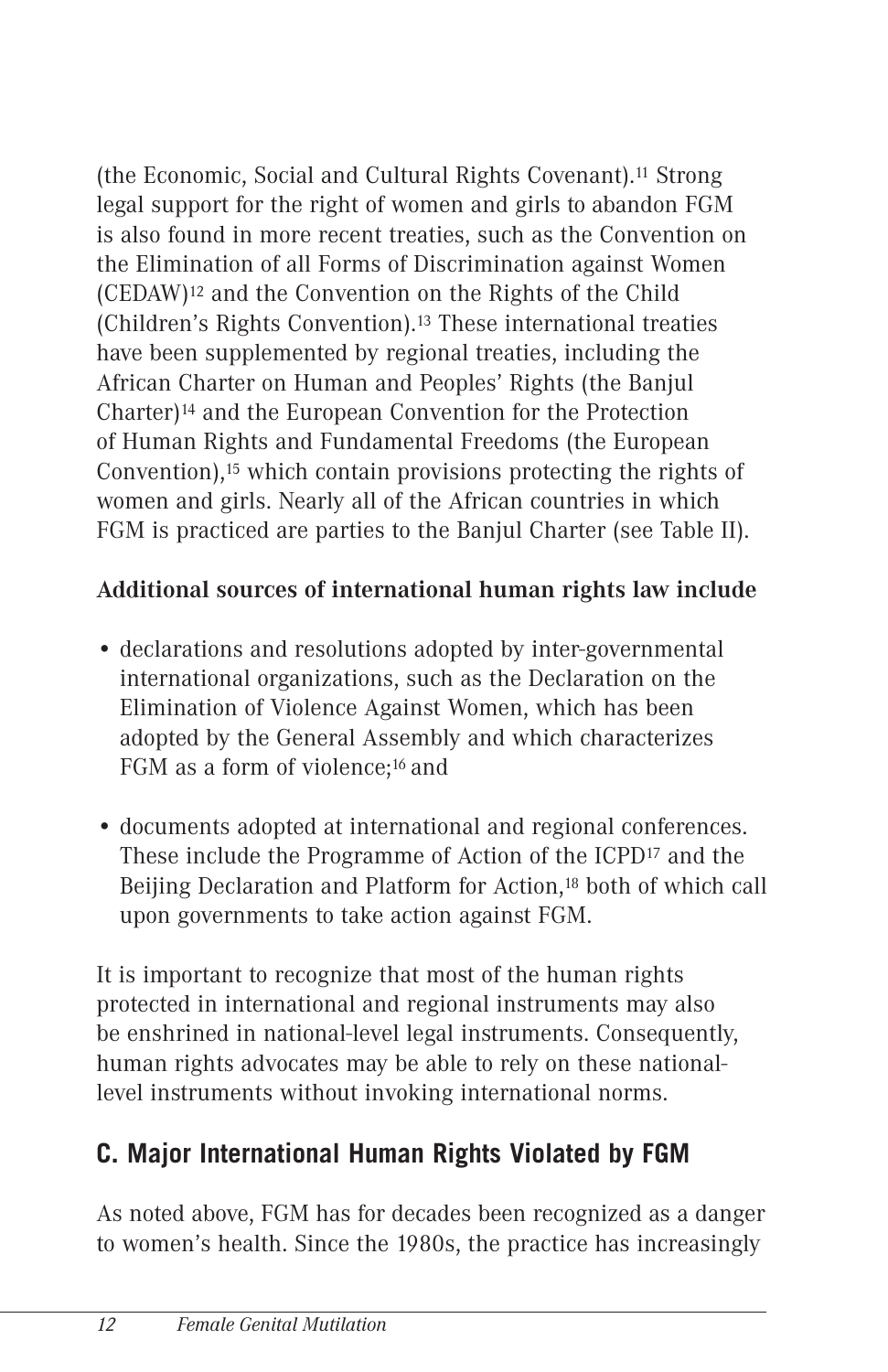been considered a human rights violation. Addressing FGM as a violation of international human rights law places responsibility for the practice with governments, who have a duty to ensure the enjoyment of human rights in their jurisdictions.

Subjecting girls and women to FGM violates a number of rights protected in international and regional instruments. These rights include the right to be free from all forms of gender discrimination, the rights to life and to physical integrity, the right to health, and children's right to special protections.

#### *1. The Right to be Free from Gender Discrimination*

The right to be free from gender discrimination is guaranteed in numerous international human rights instruments. Article 1 of CEDAW takes a broad view of discrimination against women, defining it as "any distinction, exclusion, or restriction made on the basis of sex which has the effect or purpose of impairing or nullifying the recognition, enjoyment, or exercise by women, irrespective of their marital status, on a basis of equality of men and women, of human rights and fundamental freedoms in the political, economic, social, cultural, civil, or any other field."19 FGM is a practice aimed primarily at controlling women's sexuality and subordinating their role in society. When a woman undergoes FGM, she is a victim of discrimination based on sex that compromises the recognition and enjoyment of her fundamental rights and liberties. The impact of FGM on women's human rights is recognized explicitly in the recently adopted African Protocol on Women's Rights, which requires all states parties to prohibit and condemn "all forms of harmful practices which negatively affect the human rights of women and which are contrary to recognised international standards."20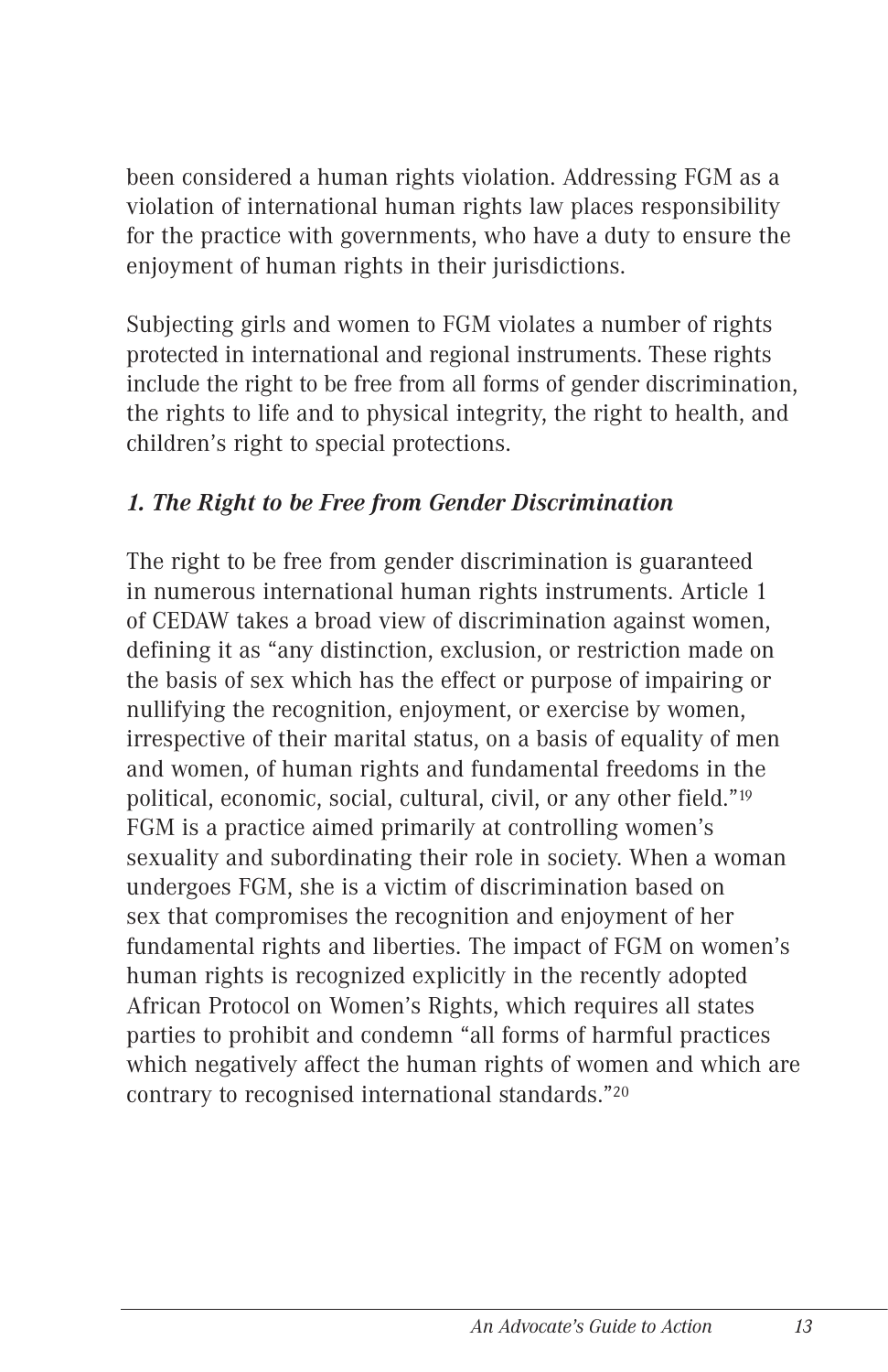# *2. The Rights to Life and to Physical Integrity*

The rights to life and to physical integrity are considered core human rights. The right to life is protected by a number of international instruments, including the Civil and Political Rights Covenant. The Human Rights Committee, the body that monitors implementation of the Civil and Political Rights Covenant, interprets the right to life as requiring governments to adopt "positive measures" to preserve life.21 FGM can be seen to violate the right to life in the rare cases in which death results from the procedure.

The right to physical integrity, while often associated with the right to freedom from torture, encompasses a number of broader human rights principles, including the inherent dignity of the person, the right to liberty and security of the person, and the right to privacy. Acts of violence that threaten a person's safety, such as FGM, violate a person's right to physical integrity. Also implicit in the principle of physical integrity is the right to make independent decisions in matters affecting one's own body. An unauthorized invasion of a person's body represents a disregard for that fundamental right. Violations of the right to physical integrity are most obvious when girls and women are forcibly restrained during the procedure. No less compromising of physical integrity is the subjection of non-protesting girls and women to FGM without their full, informed consent.

# *3. The Right to Health*

Under Article 12 of the Economic, Social and Cultural Rights Covenant, individuals are entitled to enjoy "the highest attainable standard of physical and mental health."22 The Committee on the Elimination of Discrimination Against Women (CEDAW Committee), the body that monitors implementation of CEDAW, in its recent General Recommendation on Women and Health,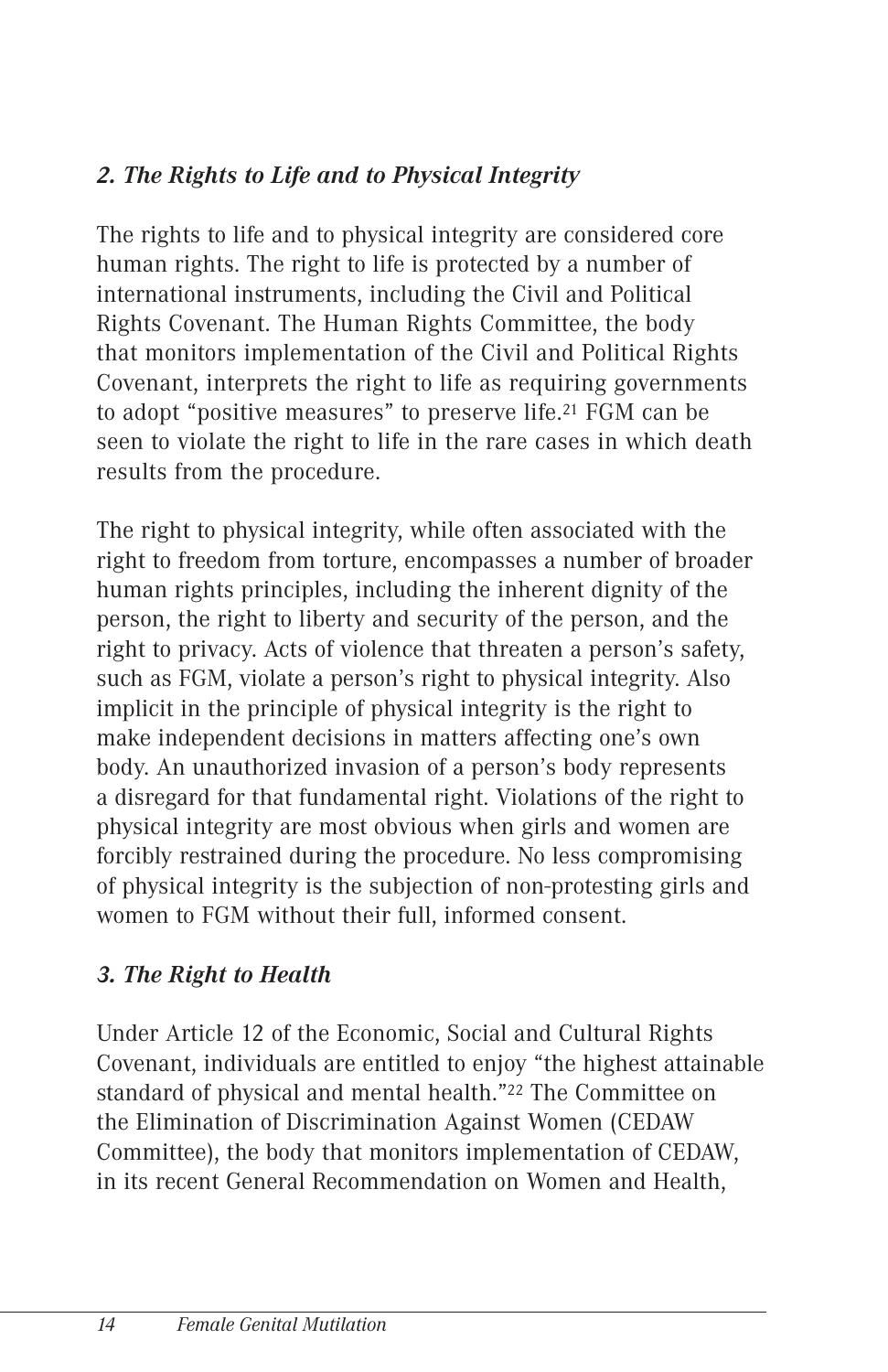recommended that governments devise health policies that take into account the needs of girls and adolescents who may be vulnerable to traditional practices such as FGM.

The complications associated with FGM often have severe consequences for a woman's physical and mental health. But even in the absence of complications, where FGM results in the removal of bodily tissue necessary for the enjoyment of a satisfying and safe sex life, a woman's right to the "highest attainable standard of physical and mental health" has been compromised. In addition, subjecting a person to health risks in the absence of medical necessity should be viewed as a violation of that person's right to health.

# *4. The Rights of the Child*

Because children generally cannot adequately protect themselves or make informed decisions about matters that may affect them for the rest of their lives, international human rights law grants children special protections. The right of the child to these protections has been affirmed in the Children's Rights Convention. Article 1 defines a "child" as a person below the age of 18 unless majority is attained earlier under the law applicable to the child.23 Article 3 affirms that "the best interests of the child shall be a primary consideration."24 While this principle may be broadly interpreted to accommodate varying cultural views on what constitutes a child's best interest, such interpretations should be consistent with the Convention's other specific protections.

The international community has generally regarded FGM as a violation of children's rights because FGM is commonly performed upon girls between the ages of four and twelve, who are not in a position to give informed consent. The Children's Rights Convention requires States Parties to take "all suitable effective measures to abolish traditional practices that are prejudicial to the health of children."25 The concern to stop traditional practices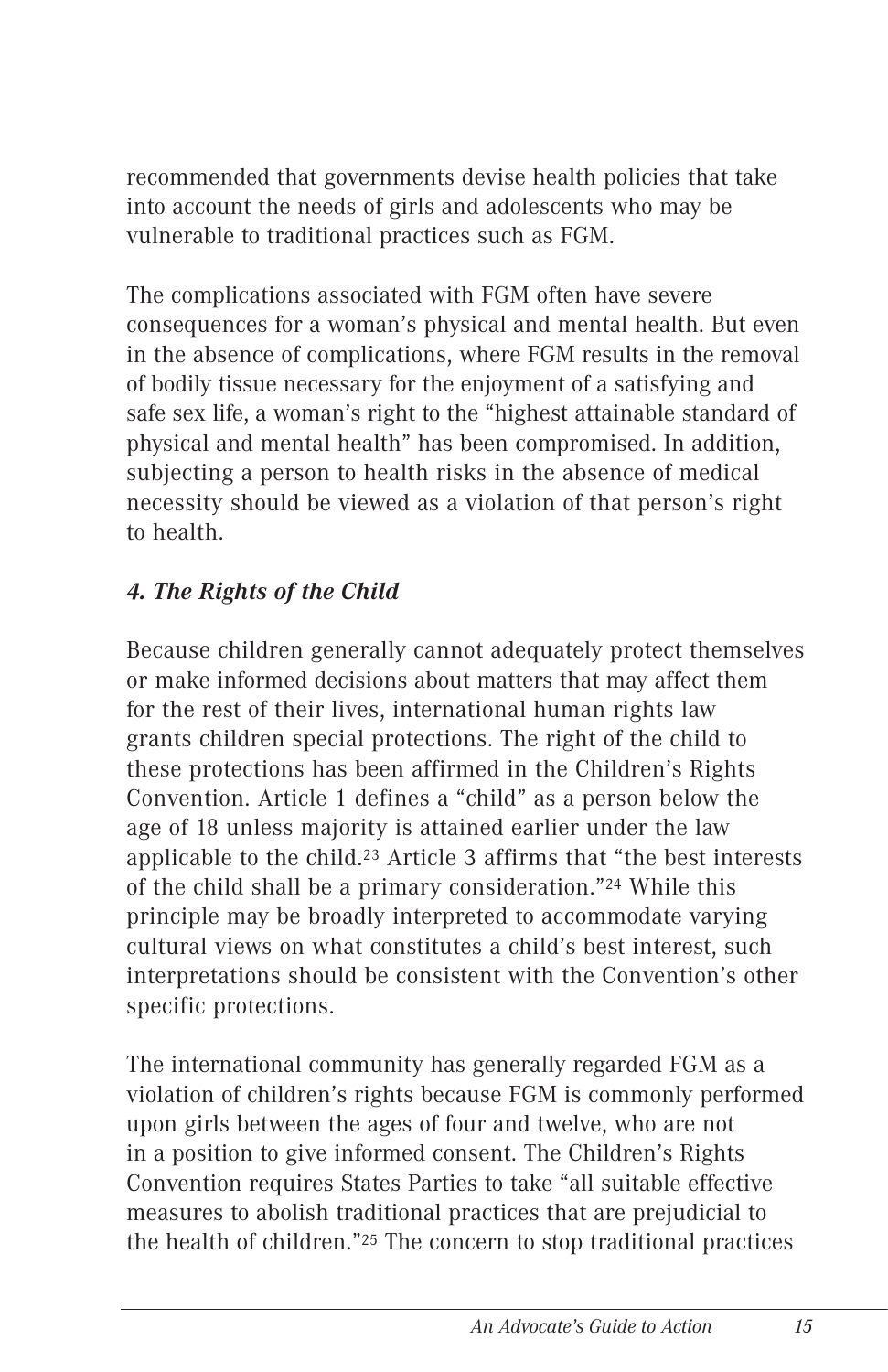that are harmful to health is also evident in the African Charter on the Rights and Welfare of the Child (the African Charter), which was adopted by the Organization for African Unity in 1990.26

# **D. Other International Human Rights to Consider**

The use of human rights principles to condemn the practice of FGM has given rise to counter-arguments, also drawn from international human rights law. The right to culture, the rights of minorities, and (despite the absence of a religious duty to practice FGM) the right to religious freedom are often raised to suggest that FGM should not be subject to government interference. Some have argued that the right to enjoy one's own culture and to choose one's own religion should not be subject to government intervention, and that government action to prevent FGM is an intolerable intrusion. This view is not, however, supported by international human rights law, which limits these rights to protect individual human rights, health, and safety. It is up to the government to decide how to put an end to FGM while respecting the rights of minorities and the rights to culture and to freedom of religion.

A human rights approach to FGM places the issue within a broader social justice agenda—one that emphasizes the responsibilities of governments to ensure the full spectrum of women's rights.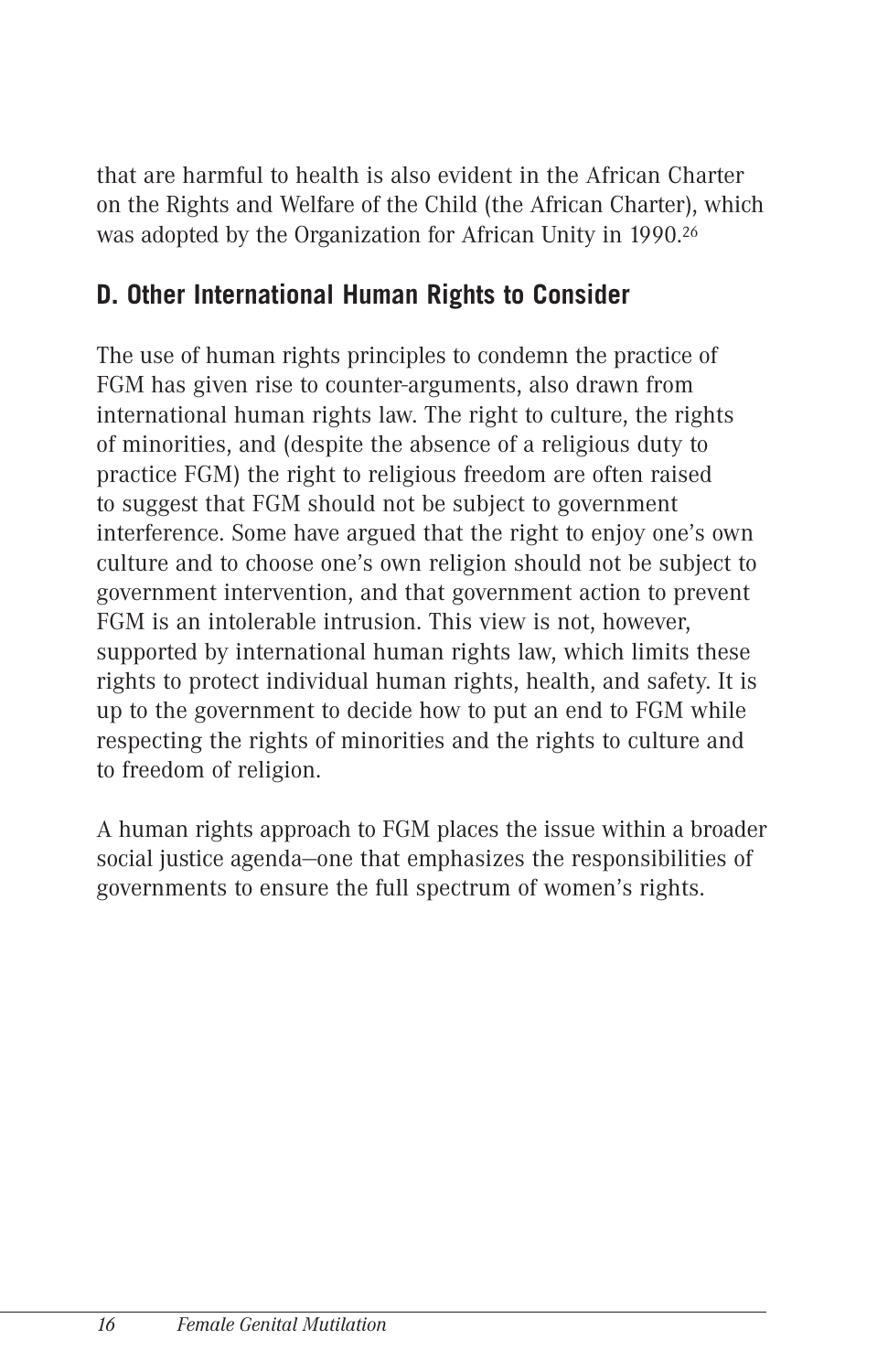# **III. Duties of Governments Under Human Rights Law**

To what extent do governments have a duty to ensure that girls and women in their jurisdictions are empowered to exercise their right to abandon FGM?

# **A. Duties of Governments**

As a general rule, international human rights law governs the actions of states, not of private parties. However, the fact that FGM is typically performed by private individuals does not relieve states of accountability for the practice. Under international human rights law, governments are bound not only to refrain from violating people's rights, but also to ensure that rights are universally enjoyed in their jurisdictions. Governments may thus be held responsible for failing to take steps to prevent the practice of FGM.

Governments' duty to take action against FGM has its foundation in the provisions of international human rights treaties, such as the Civil and Political Rights Covenant, which obligates states "to respect and to ensure" rights guaranteed therein.27 This language implies a duty to prevent violations of human rights at the hands of either the government or private parties. CEDAW is more explicit in framing this obligation, requiring that states take "all appropriate measures to eliminate discrimination against women by any person, organization, or enterprise."28

### **International human rights instruments also impose specific duties upon governments. At least four obligations pertain to FGM:**

• The duty to modify customs that discriminate against women is affirmed in CEDAW (Articles 2 and 5)29 and in the documents adopted at certain United Nations conferences, such as the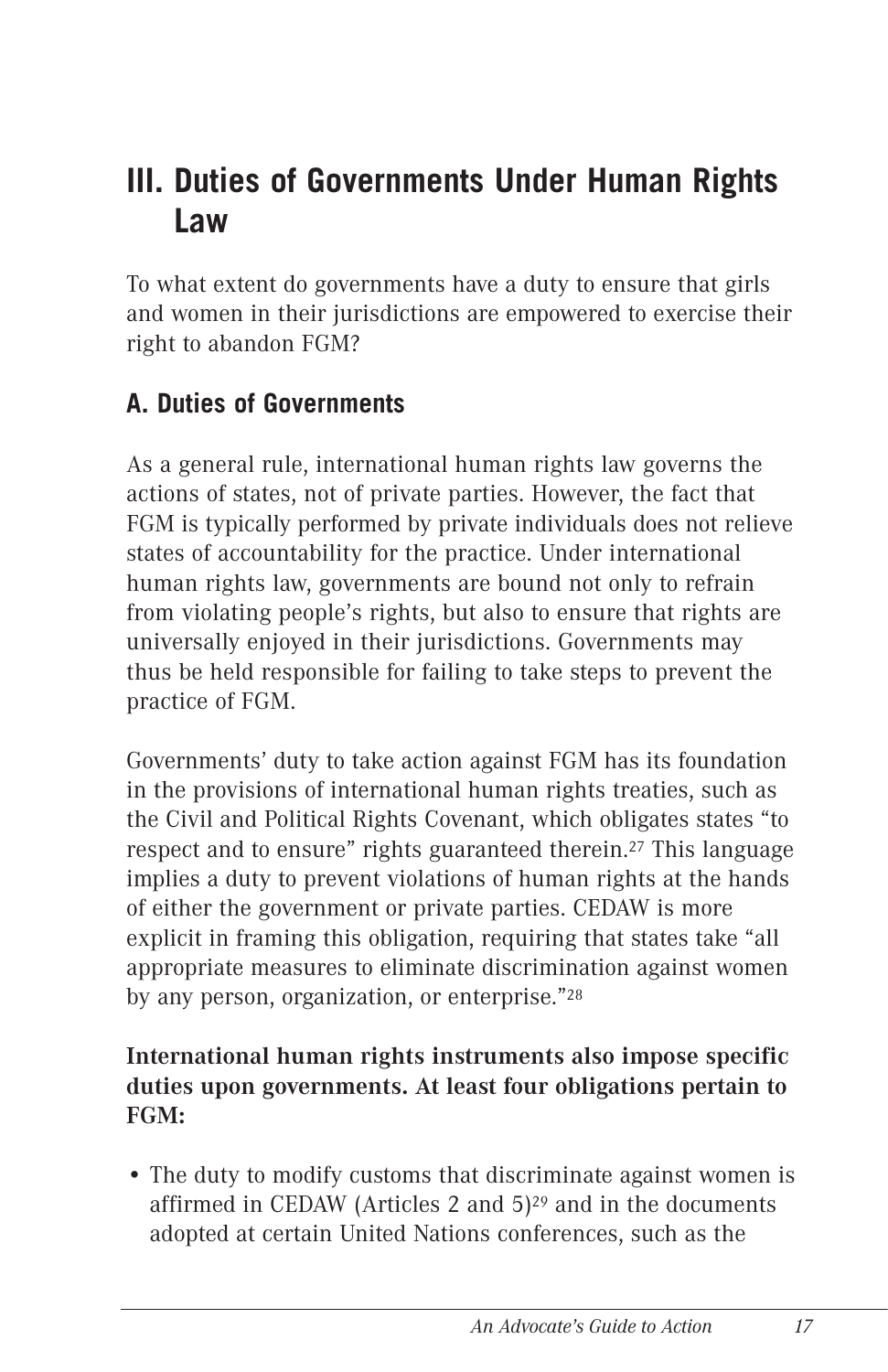Vienna Declaration and Plan of Action,30 the Programme of Action of the International Conference on Population and Development,31 and the Beijing Declaration and Platform for Action.32 The African Protocol on Women's Rights specifically directs states parties to take the following measures:

- *a) creation of public awareness in all sectors of society regarding harmful practices through information, formal and informal education and outreach programmes;*
- *b) prohibition, through legislative measures backed by sanctions, of all forms of female genital mutilation, scarification, medicalisation and para-medicalisation of female genital mutilation and all other practices in order to eradicate them;*
- *c) provision of necessary support to victims of harmful practices through basic services such as health services, legal and judicial support, emotional and psychological counselling as well as vocational training to make them self-supporting;*
- *d) protection of women who are at risk of being subjected to harmful practices or all other forms of violence, abuse and intolerance.*<sup>33</sup>
- The duty to abolish practices that are harmful to children is established in the Children's Rights Convention and the African Charter. The Children's Rights Convention recommends that states "take all effective and appropriate measures with a view to abolishing traditional practices prejudicial to the health of children."34 In addition, the Children's Rights Committee, the body charged with monitoring compliance with the Children's Rights Convention, has consistently characterized FGM as a "harmful traditional practice" that governments must work to eliminate.35 The African Charter calls upon states to "abolish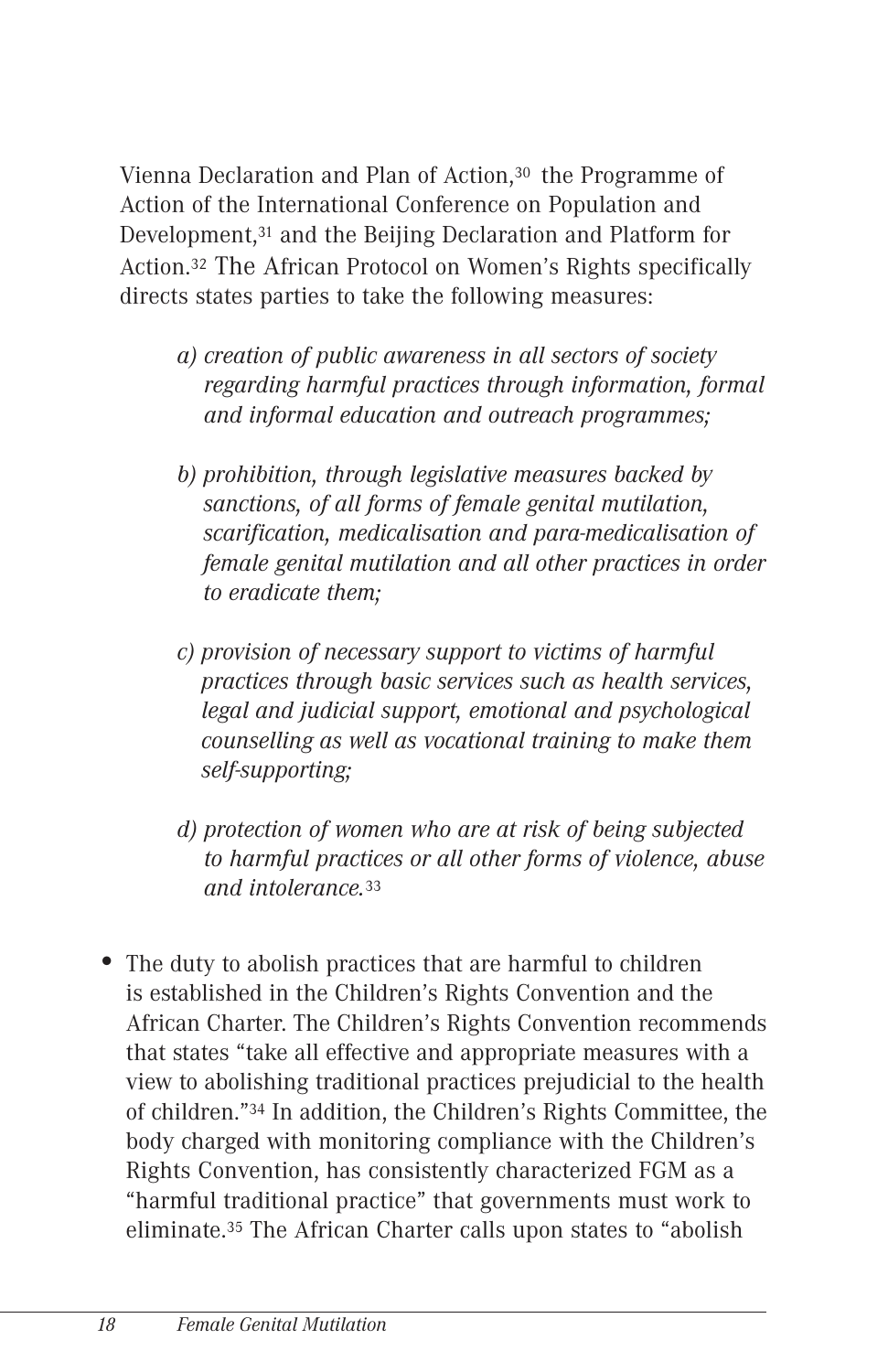customs and practices harmful to the welfare, normal growth, and development of the child in particular: (a) those customs and practices prejudicial to the health or life of the child, and (b) those customs and practices discriminatory to the child on the grounds of sex or other status."36

- The duty to ensure health care and access to health information has been articulated in a number of international and regional conventions, including the Economic, Social and Cultural Rights Covenant.37 Health education is a crucial strategy for eliminating FGM. Governments should undertake educational efforts at the community level to inform women of the health risks of FGM. In addition, as affirmed in the African Protocol on Women's Rights, women and children who have already been subjected to FGM and who are suffering from the complications of the procedure should have access to the care they need. Finally, governments themselves should take no action that compromises the right to health care. The CEDAW Committee, in its General Recommendation on Women and Health, characterizes governments' obligation to provide health care as the duty to respect, protect and fulfill that right.38 When a physician performs FGM in a public hospital upon a child or a woman who has not given informed consent,39 governments are implicated in a practice that interferes with women's right to health care, in violation of their duty to respect that right.
- The duty to ensure a social order in which rights can be realized is defined in the Universal Declaration, which states that "everyone is entitled to a social and international order in which the rights and freedoms set forth in this Declaration can be fully realized."40 This provision implies that governments have a duty to identify and address the social and economic factors that may prevent some sectors of society from exercising their human rights. Preventing women from abandoning FGM is the fact that, in a number of communities, women and girls who do not undergo FGM may have difficulty entering into marriage. In societies in which there are cultural barriers to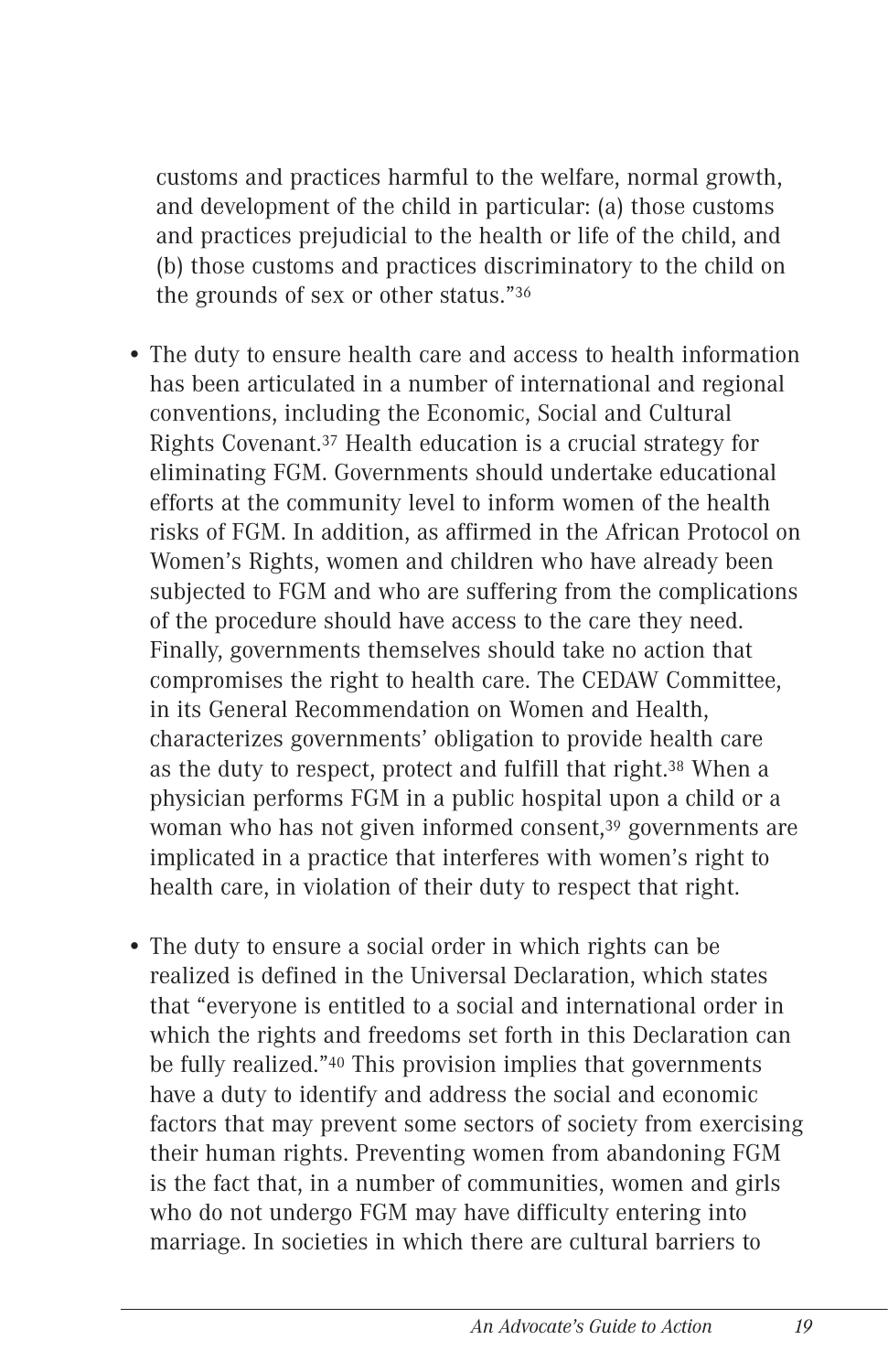women's economic independence, a woman's inability to marry deprives her of basic economic security.41 Efforts to eliminate FGM, therefore, must include action to improve the status of women in every sector of society.

# **B. Measuring Compliance**

Under international law, the prevailing legal standard used to assess government action or inaction is the general one of "due diligence." Governments are required to exercise due diligence in preventing, investigating, and punishing violations of human rights by both government actors and private persons.42 Where governments fail to act with due diligence to ensure protected rights, they may themselves be held responsible for violations of those rights by private parties.

In 1988, the Inter-American Court of Human Rights elaborated upon the due diligence standard in the Velasquez Rodriguez case, which addressed disappearances in Honduras.43 The court determined that the government of Honduras could be held responsible for the kidnapping of Angel Manfredo Velasquez Rodriguez, even without proof of direct government action. The court's opinion relied upon Article 1 of the American Convention, which requires the states that are parties to this convention to "ensure" the free and full exercise of the rights and freedoms recognized therein.44 The Court held that this duty to "ensure" protected rights required States to act with due diligence in taking the necessary steps to protect individuals from violations of their human rights.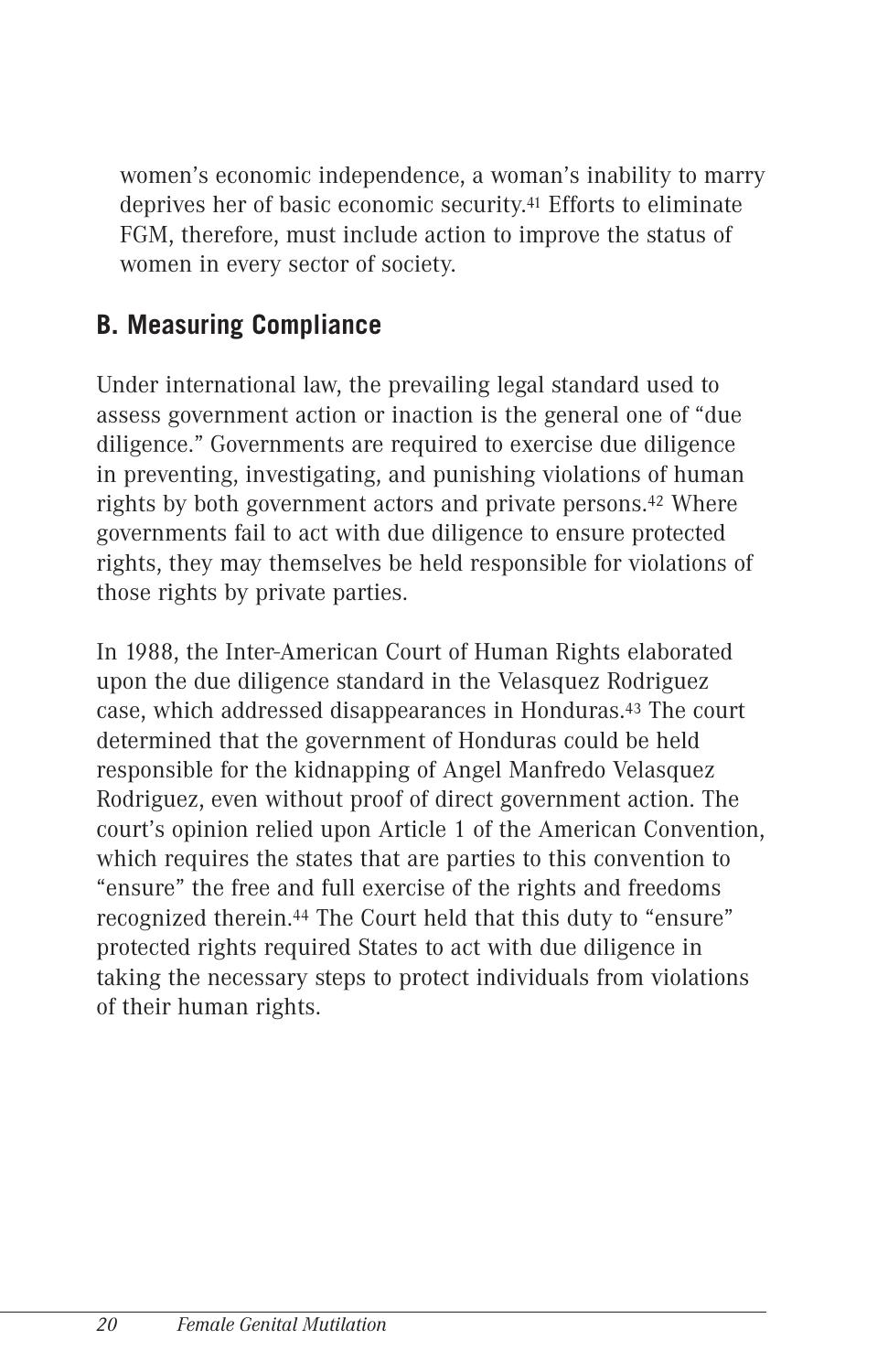# **IV. Recommendations for Governments**

Stopping the practice of FGM involves a sea change in societal and individual thinking. To effect such profound social change, government action should take multiple forms and should be part of a long-term process of promoting social justice for all, particularly women.

This chapter recommends actions for governments of African countries and for governments of countries with immigrant communities from the parts of Africa in which FGM is prevalent ("receiving countries"). Suggested government action can be divided into roughly three categories:

- *Legal Measures:* These measures should be viewed broadly to include reforms necessary to promote women's rights, as well as laws specific to the practice of FGM.
- *Regulatory Measures:* Regulatory measures are aimed at specific groups, such as health professionals, who may be in a position to discourage the practice of FGM.
- *Policy Measures:* Policies, which may provide the framework for education and outreach programs, may be part of broader initiatives aimed at promoting women's empowerment.

It should be noted that measures addressing FGM in African countries may differ from those adopted in receiving countries.

# **A. Legal Measures**

# *1. Ratify and Implement International Human Rights Treaties*

Of the 42 countries reviewed in Table II, 39 are parties to CEDAW, and three (Somalia, Sudan and the United States) are not. Forty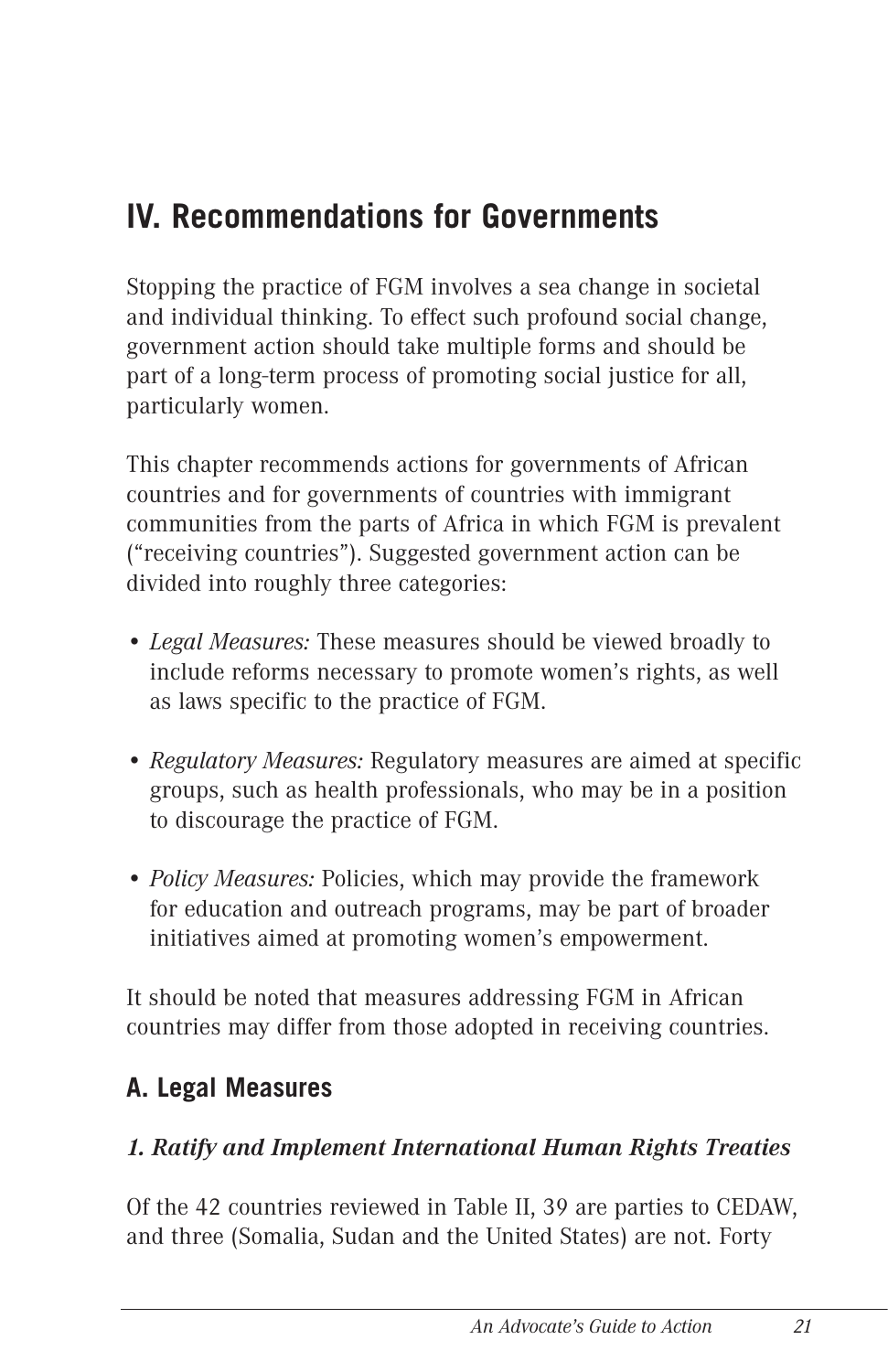countries have ratified the Children's Rights Convention and two (Somalia and the United States) have not.

Government ratification of treaties is merely a first step toward social change. Subsequent national-level action must be taken to ensure that all existing domestic legislation is compatible with the ratified treaty. Future legislation must also be reviewed to determine its compatibility with the treaty. In some circumstances—as in the case of FGM—governments may have to enact laws and adopt policies to address widespread practices that violate the principles upheld in the treaty.

When governments ratify human rights treaties, it is important that they not undermine the force of these instruments by entering reservations. Reservations are statements made by governments declaring their intent not to be bound by certain provisions of a treaty. Reservations made by governments should be consistent with the "object and purpose"45 of the treaty. Reservations that are so broad as to undermine the intended force of the treaty are regarded as invalid under international law.

#### *2. Ensure Constitutional Protection of the Rights of Women and Girls*

Most countries, as parties to international human rights treaties, have acknowledged a duty to protect women and girls from practices that threaten their physical integrity. This duty should be enshrined in national-level legal instruments, including the constitution—a nation's law of highest authority. All legislation and government action should conform to the norms established in a nation's constitution.

Governments should ensure that their constitutions contain provisions that guarantee the rights of women. These provisions should be broad enough to be interpreted to protect women against FGM. Where constitutions do not contain provisions that may be clearly interpreted to promote gender equality,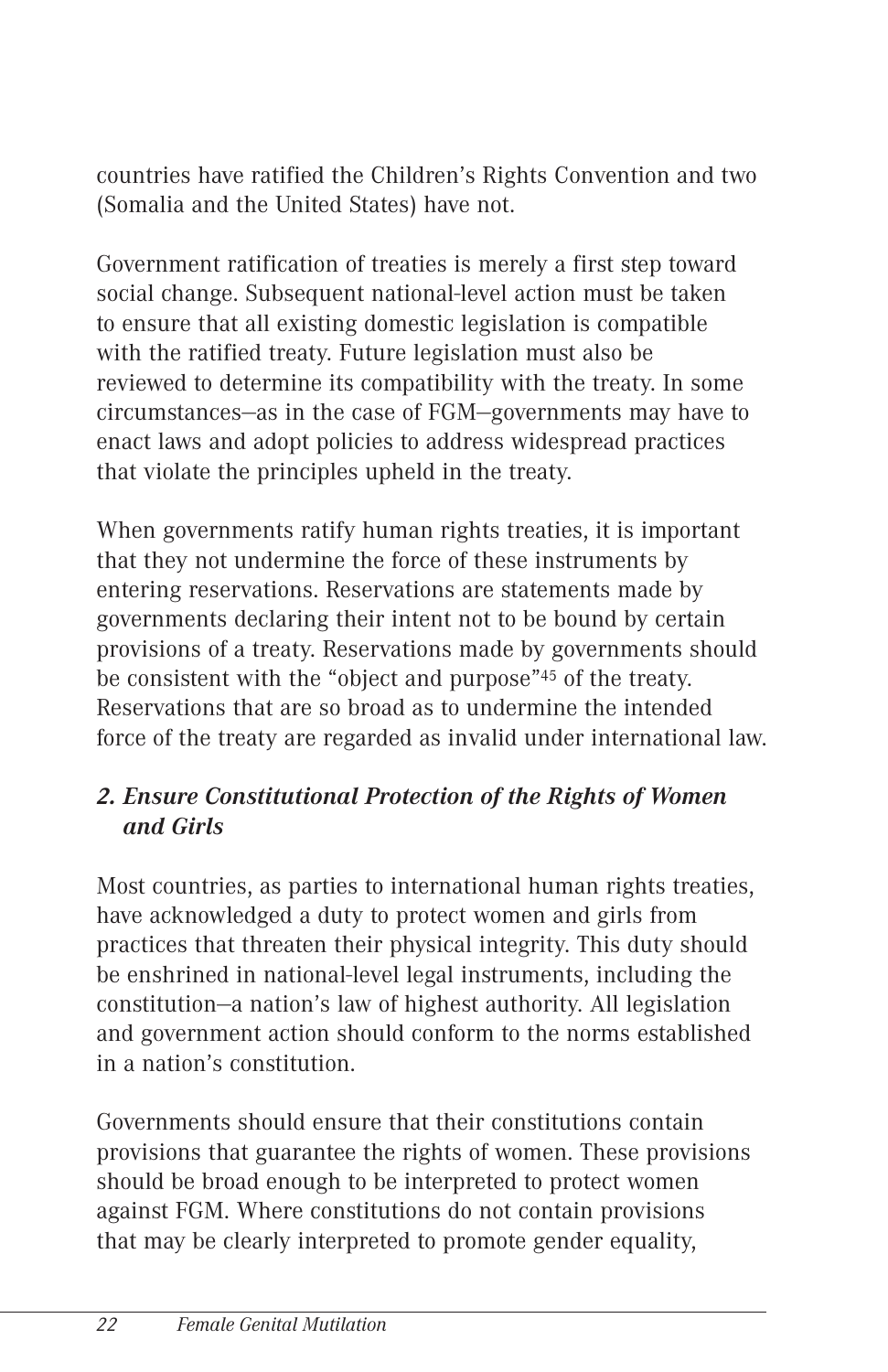governments should consider amending their constitutions. Governments should also consider adopting a constitutional provision specifically addressing traditional customs harmful to women's health. Constitutional measures that ensure the right of women and girls not to undergo FGM create a concrete governmental obligation to work toward stopping the practice. Constitutional protections also enhance the possibility of engaging judicial bodies in these efforts. At the very least, constitutional protections represent a clear governmental commitment to protecting the rights of women and girls, which could add to the legitimacy of a developing social movement.

# *3. Adopt Reforms to Promote Equality of the Sexes*

Because enabling women to make the choice to abandon FGM requires an improvement of women's status, governments should reform all existing laws that serve as barriers to women's equality. In many cases, this requires changing family laws, such as those that relate to marriage, divorce, child custody, and inheritance, as well as laws relating to property. In receiving countries, laws should prevent discrimination against immigrants and other minorities, and recognize the rights of immigrant women. For example, women whose immigration status is dependent upon that of their husbands should be granted independent status after a certain period of time or upon a showing of violence on the part of the spouse. Additional legal reforms ensuring equal representation of women in the public sector would help promote equality of the sexes.

# *4. Carefully Consider any Application of Criminal Sanctions for FGM*

Under no circumstances should governments criminalize the practice of FGM in the absence of a broader governmental strategy to change individual behavior and social norms. For countries that do elect to impose criminal sanctions for the practice of FGM, the following considerations should be taken into account.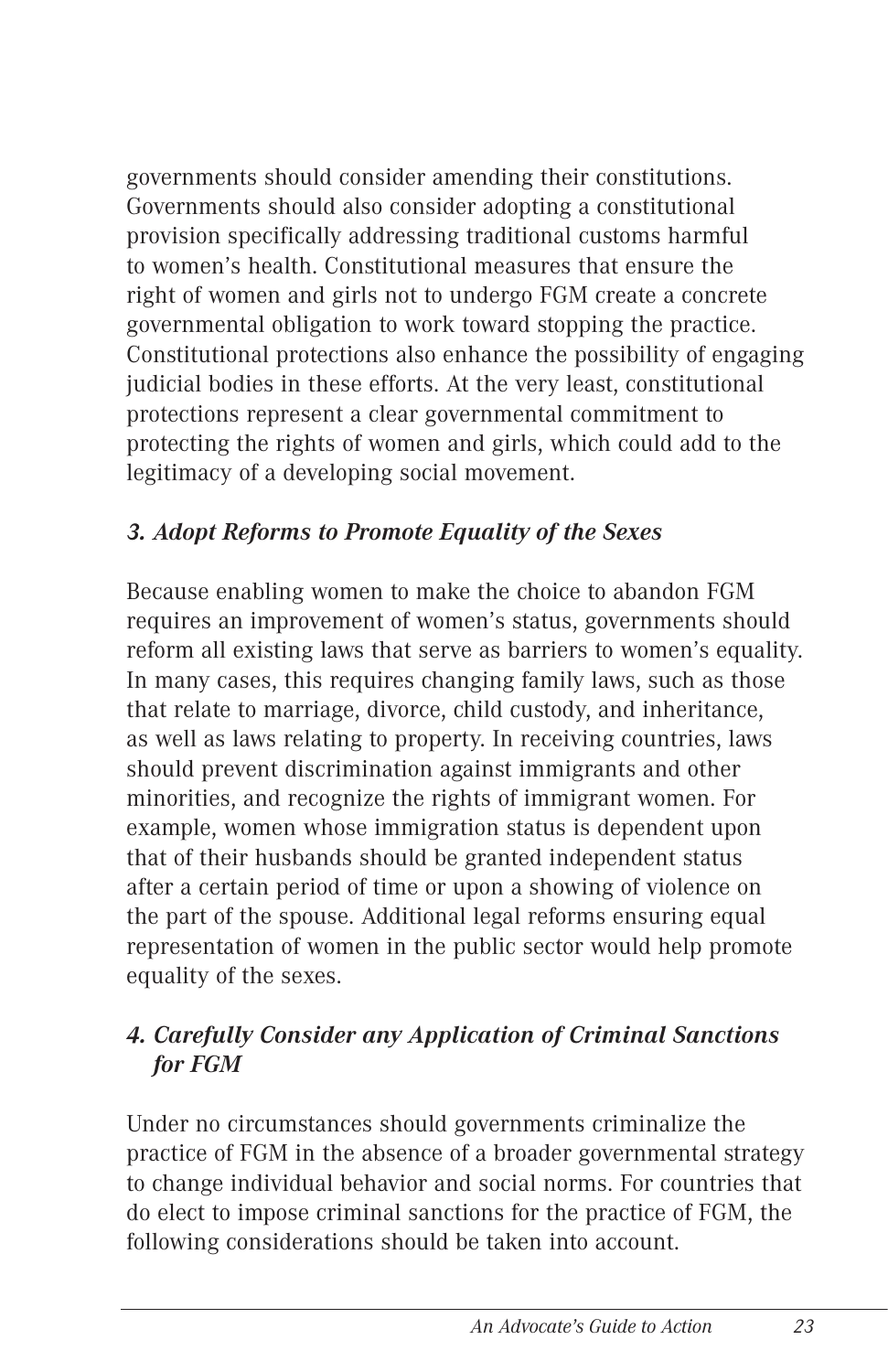# **i. Is New Criminal Legislation Needed?**

When a government decides to apply criminal sanctions, it should consider two possibilities: enacting a law specifically prohibiting the practice of FGM or applying an existing criminal law that is broad enough to cover FGM. In both cases, the purpose is to characterize FGM as a criminal offense. If a government decides to penalize FGM in the absence of a law specifically prohibiting the practice, it should conduct an information campaign announcing that the practice gives rise to criminal sanctions under existing laws.

# **ii. A Clear Definition of FGM**

Governments that decide to enact legislation specifically criminalizing FGM should ensure that the law states

- a clear definition of FGM;
- the types of FGM that are prohibited (see Section I); and
- the persons who are potentially liable under the law (e.g., parents, practitioners).

# **iii. Punishment of Parents**

In keeping with their duty to promote "the best interests of the child," governments should carefully consider the application of criminal law to the parents of girls who undergo FGM. A law that provides criminal sanctions for parents who procure FGM for their daughters may create undue hardship for the children involved. Even a short prison term involves the separation of members of a family and can have severe effects on the emotional life of a child. Governments should consider either assigning criminal sanctions only to the practitioners of FGM themselves, or assigning lighter penalties to parents than to practitioners.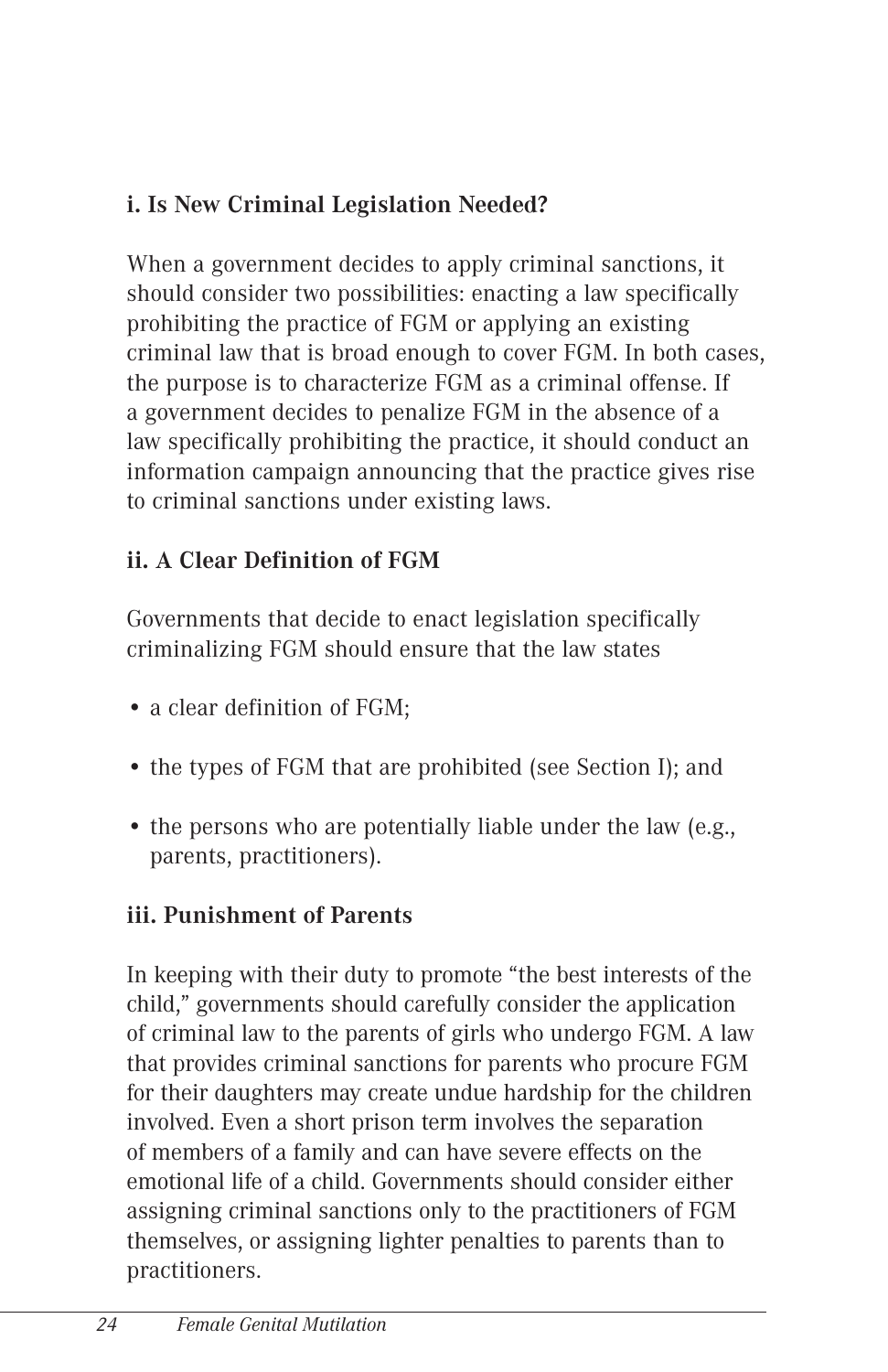In addition, governments should seek to employ alternative legal approaches, including the use of civil rather than criminal mechanisms (see sub-section 5, Other Legal Protections Against FGM).

# **iv. Conditions of Consent**

Some governments do not penalize the practice of FGM when an adult woman consents to undergoing it. While governments must respect women's autonomy in making decisions about their bodies, they should also take into account whether conditions are in place to allow women to give informed consent to undergoing FGM. Informed consent, according to the United Nations General Assembly, is consent to a medical intervention that is "obtained freely, without threats or improper inducements."46 In the context of FGM, respect for women's autonomy requires a consideration of the impact of extreme social, cultural, and religious pressures on women's ability to decide freely to undergo FGM, with full knowledge of the consequences.

# **v. Effect on Minorities**

Where FGM is practiced primarily by a minority ethnic group, criminal laws prohibiting FGM must not be used as a pretext for harassing or persecuting members of that group. In countries in which minority rights are vulnerable, governments should make it clear that their actions are not motivated by an interest in disrupting the lives of members of a minority ethnic group.

The governments of receiving countries should avoid allowing xenophobic forces in the majority population to use FGM as a pretext for discrimination against immigrants. Moreover, governments should engage in regular consultation with different immigrant groups and set up appropriate educational programs. Such measures would reflect government sensitivity to immigrant and refugee concerns.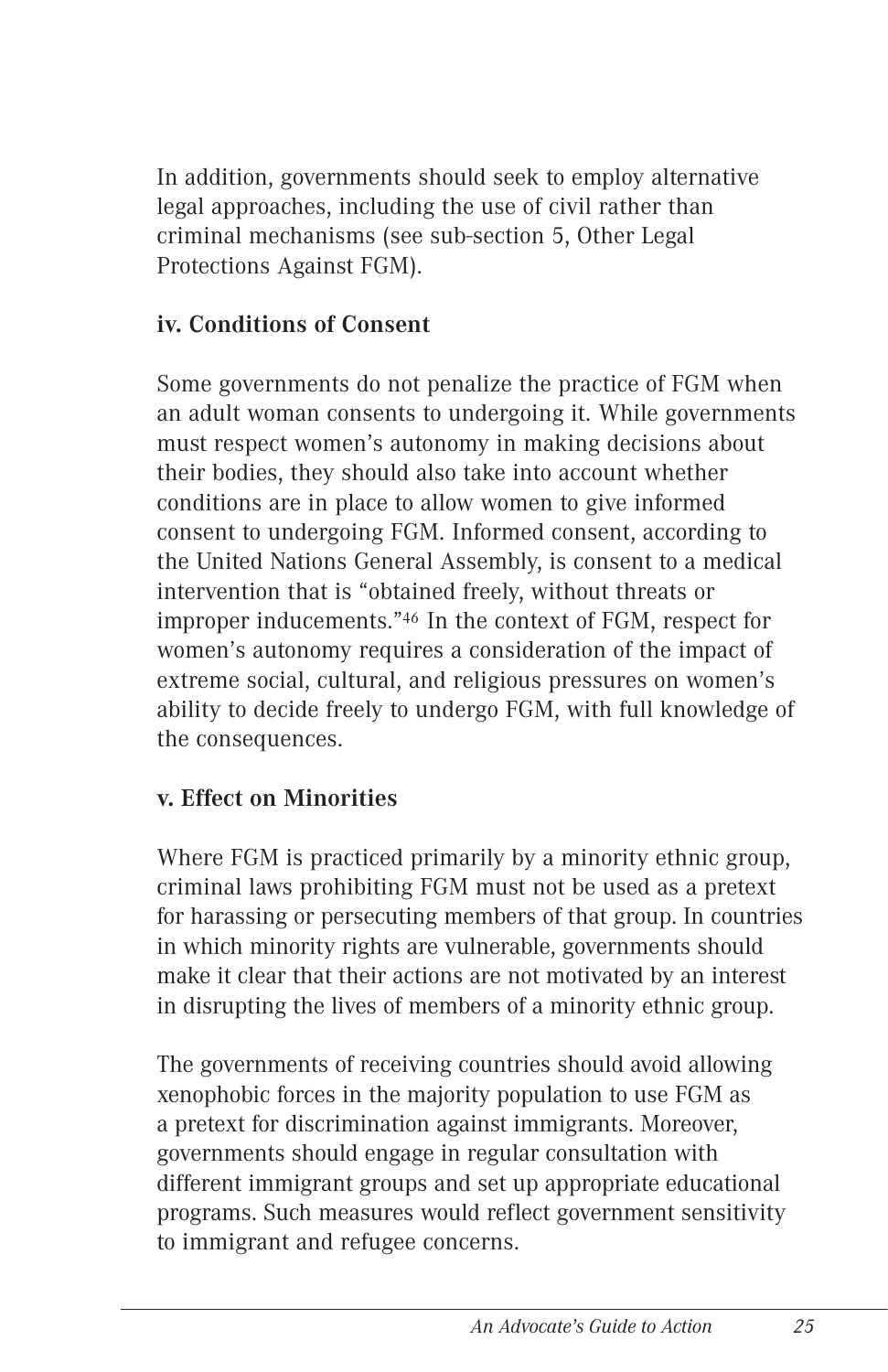# *5. Other Legal Protections Against FGM*

In addition to criminal prosecution, there are a number of other legal mechanisms that can be employed to discourage FGM. For example, FGM can be recognized as an injury that gives rise to a civil lawsuit for damages or other remedies. Civil legal actions are a potentially effective means of influencing individual behavior and protecting girls and women from FGM.

Many countries have child-protection laws that could potentially be applied to prevent girls from undergoing FGM. Unlike criminal laws, child protection laws are concerned less with punishing parents than with ensuring that a child's interests are served. These laws permit government intervention when a child is abused by her parents or guardian. They provide mechanisms for removing a child from parental custody when there is reason to believe that abuse has occurred or is likely to occur. Where FGM is considered a form of abuse, these laws may help prevent girls from undergoing the procedure.

# **B. Regulatory Measures**

# *1. Health Professionals*

Medical ethics standards should make it clear that the practice of FGM upon children or non-consenting women violates professional standards. Medical practitioners who engage in the practice should be subject to disciplinary proceedings and should lose their licenses to work in the medical field.

# *2. NGOs*

NGOs should be permitted to organize and operate without government interference. NGOs play a crucial role in stopping the practice of FGM. They should be permitted to monitor government efforts to eliminate FGM and to hold governments accountable for failure to fulfill their international obligations. In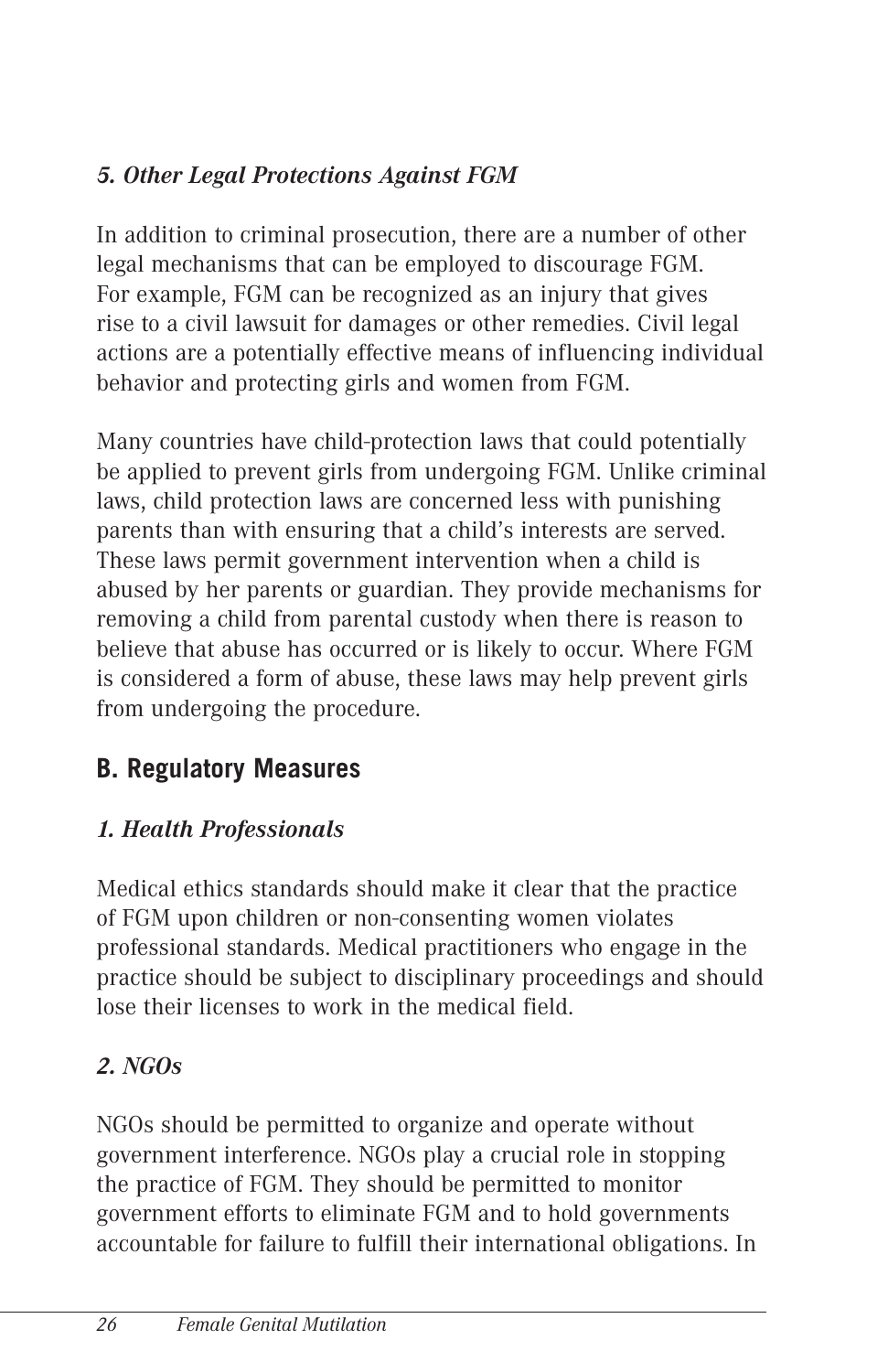addition, governments should finance NGOs engaged in creating programs designed to prevent FGM.

# **C. Policy Measures**

# *1. Education*

Governments should devote resources to supplying information about the harmful effects of FGM to communities in which FGM is practiced. Governments should also support human rights education. Educational programs should

- emphasize the psychological and physical impact of FGM on women and girls;
- examine the history and purpose of FGM;
- promote human rights and demonstrate the manner in which these rights are affected by FGM; and
- focus on the needs of women and girls while involving the entire community.

Governments should rely on the assistance of NGOs, local leaders, and health-care professionals to bring together this information and generate dialogue at the community level.

It is especially important to ensure that governments of receiving countries work in cooperation with community-based immigrant NGOs in creating and executing these educational programs. This will enhance these governments' ability to reach girls and women affected by FGM and to disseminate appropriate information.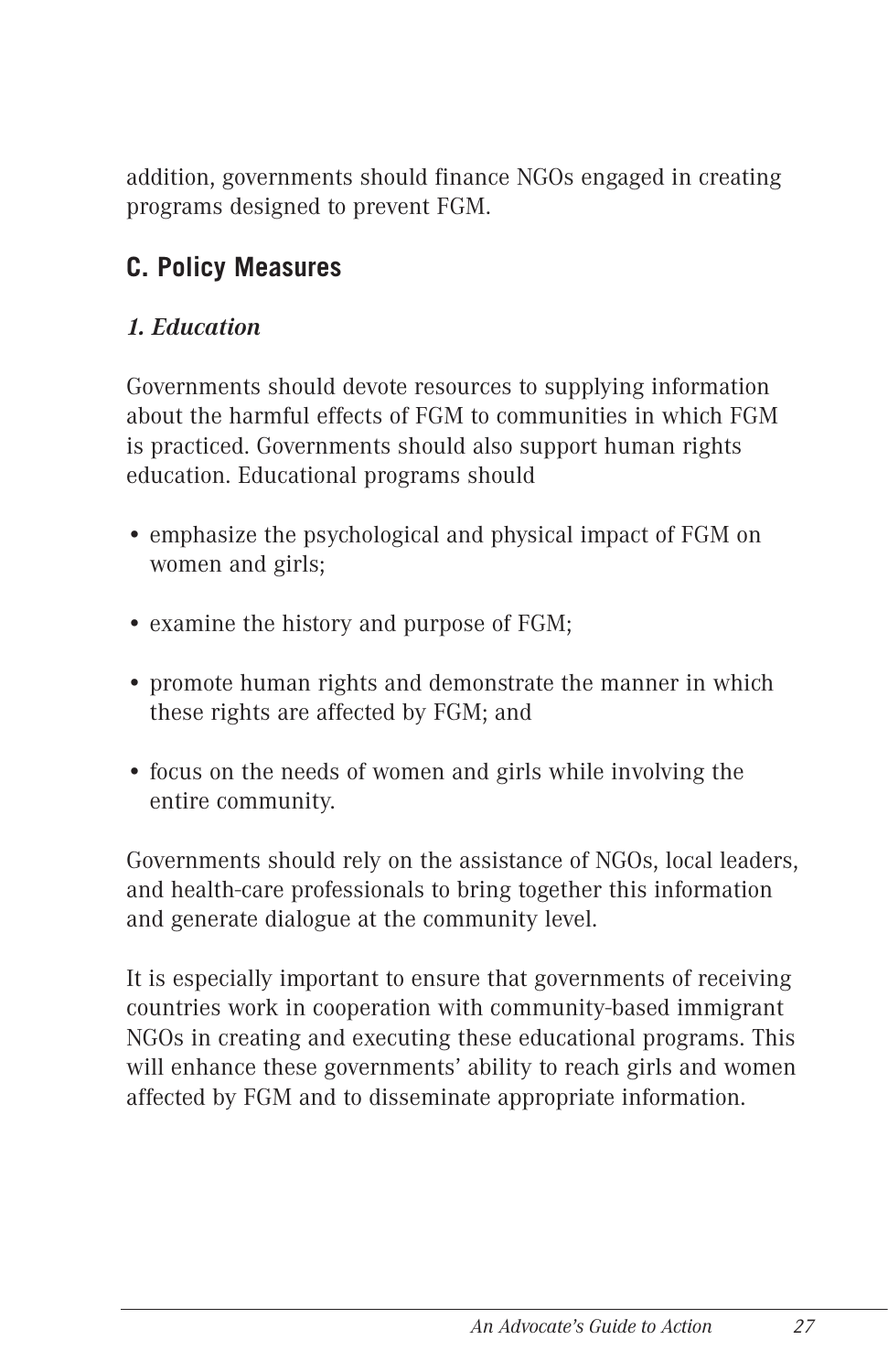# *2. The Media*

When the media are government-owned, or subject to considerable government influence, these outlets should be used as instruments to facilitate public dialogue on FGM and on the right of women and girls to be free to decide whether or not to undergo FGM.

# *3. Empowering Women to Make Their Own Decisions*

Women cannot abandon the practice of FGM until they have the means to participate in all sectors of society. In countries in which FGM is a prerequisite for marriage, women and girls whose economic security depends upon their ability to be married are not able to make their own decisions about the procedure freely. Governments should work to ensure women's equal access to education, participation in public office, and access to credit. Women should also enjoy equality with men in the workplace, earning an equal salary for equal work.

There is much that governments of receiving countries can do to contribute to the empowerment of women. While governments should respect the community life of new immigrants, governments should also ensure that immigrant women are able to make informed choices about their own bodies and access all the life options available in their new country. For example, governments should support programs that offer job training, instruction in the language of the majority, and information regarding avenues for legal protection.

# *4. Ensure Access to Reproductive Health Services*

Governments should ensure appropriate access to reproductive health services, whether or not a woman has undergone FGM. Women who have undergone FGM should have access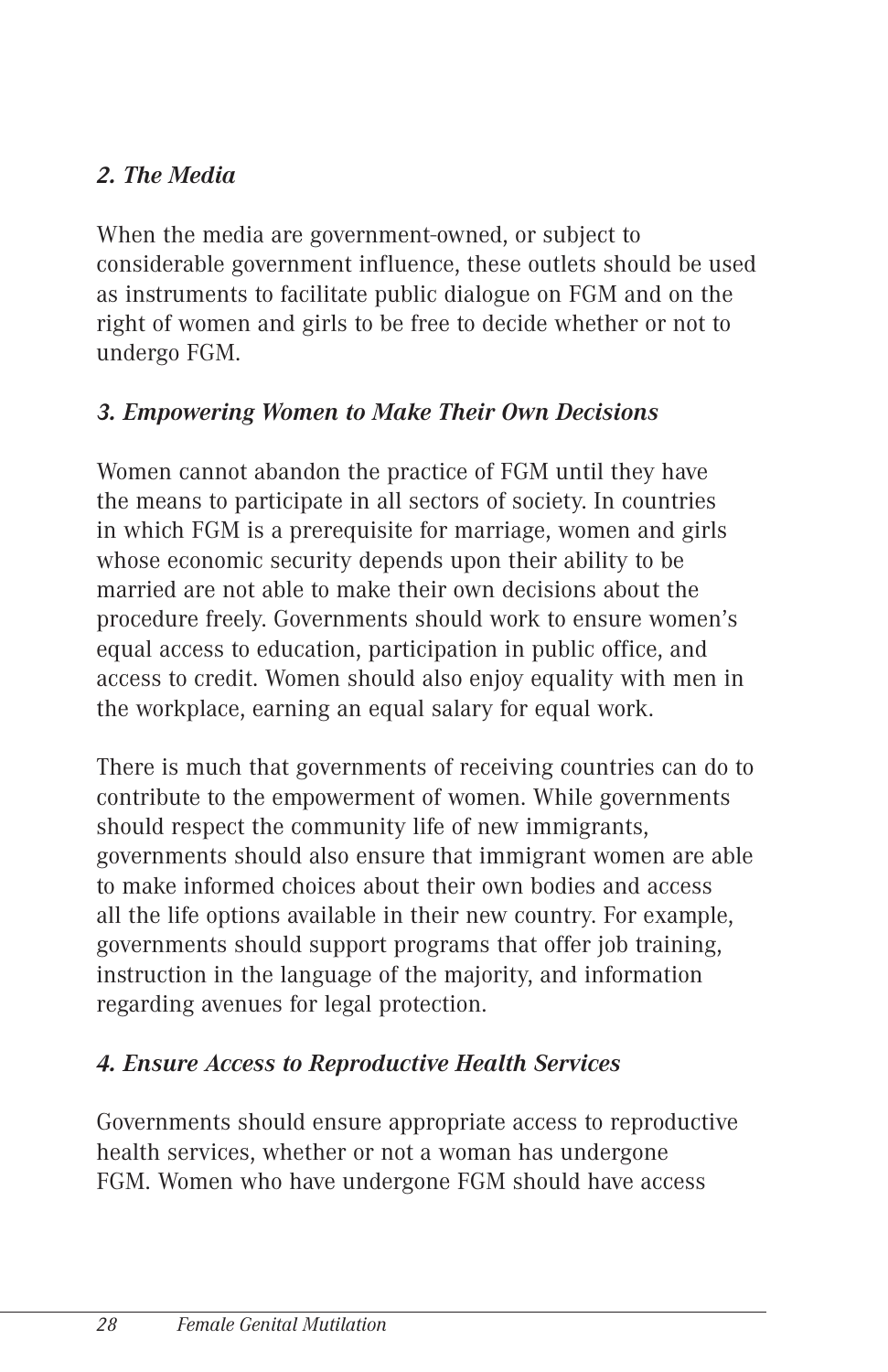to the information and health care they need. In addition, reproductive health care services can be a source of information for women about their own reproductive health, making it easier to understand the harmful consequences of FGM. A better understanding of these health effects may make women less likely to choose to undergo FGM or to encourage others to do so.

International legal standards establish not only that a woman has the right to reject FGM, but that governments must take action to ensure that women and girls are empowered to make such a choice. In taking action against FGM, the measures that governments employ should themselves conform to accepted human rights norms. The recommendations in this chapter are intended to guide governments toward compliance with those norms. By adopting some of the recommendations presented, a government could take an important step toward promoting the well-being of its people.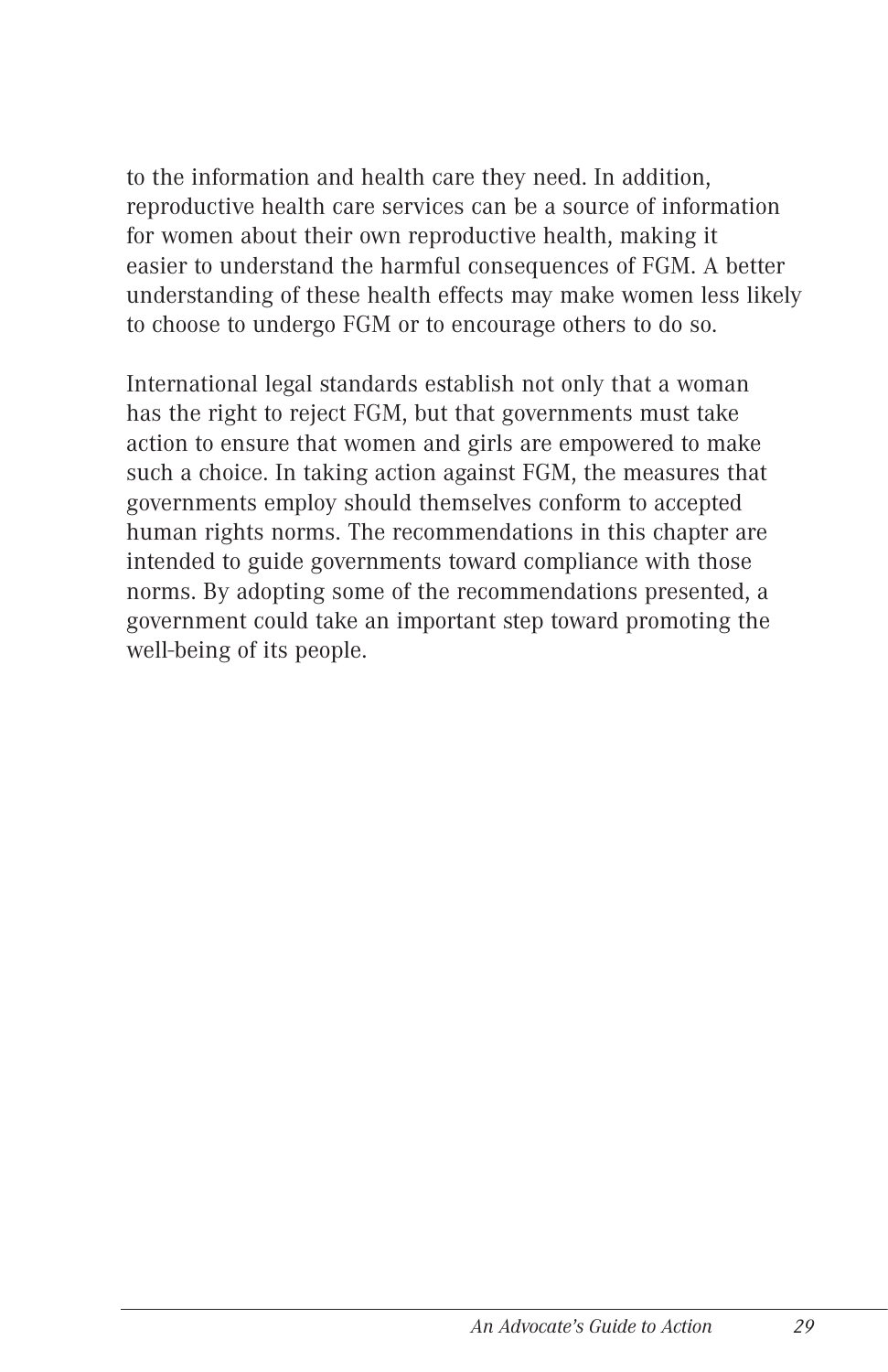# **V. Legal and Political Strategies for NGOs**

Today it has become common wisdom that to affect social behavior, governments must work with NGOs. This section is devoted to NGOs that are working to engage their governments and civil society in efforts to address FGM.

Given the many differences amongst the countries and communities in which FGM occurs, it is impossible to identify one specific strategy for stopping the practice in all of them.

However, several general principles should be adopted:

- As for all other issues of social justice, it is essential that those who lead the process of change be those who are aggrieved and therefore stand to benefit most from the correction of the injustice. It is therefore essential that the movement to stop FGM and all other gender-based discrimination in Africa be lead by African women. All other supporters must become allies and should not attempt to take leadership.
- Women cannot stand alone in their demand for social justice. They must involve other sectors of society. Women need allies among politicians, religious leaders, health professionals, and all other influential individuals and groups in society.
- Campaigns to stop FGM cannot be separated from broader efforts to promote women's reproductive and sexual rights. It is important to respect the totality of women's humanity and to recognize that women's right to bodily integrity entitles them to the full enjoyment of their sexuality without the threat of death, disease, social sanctions, or abuse in war and political conflict.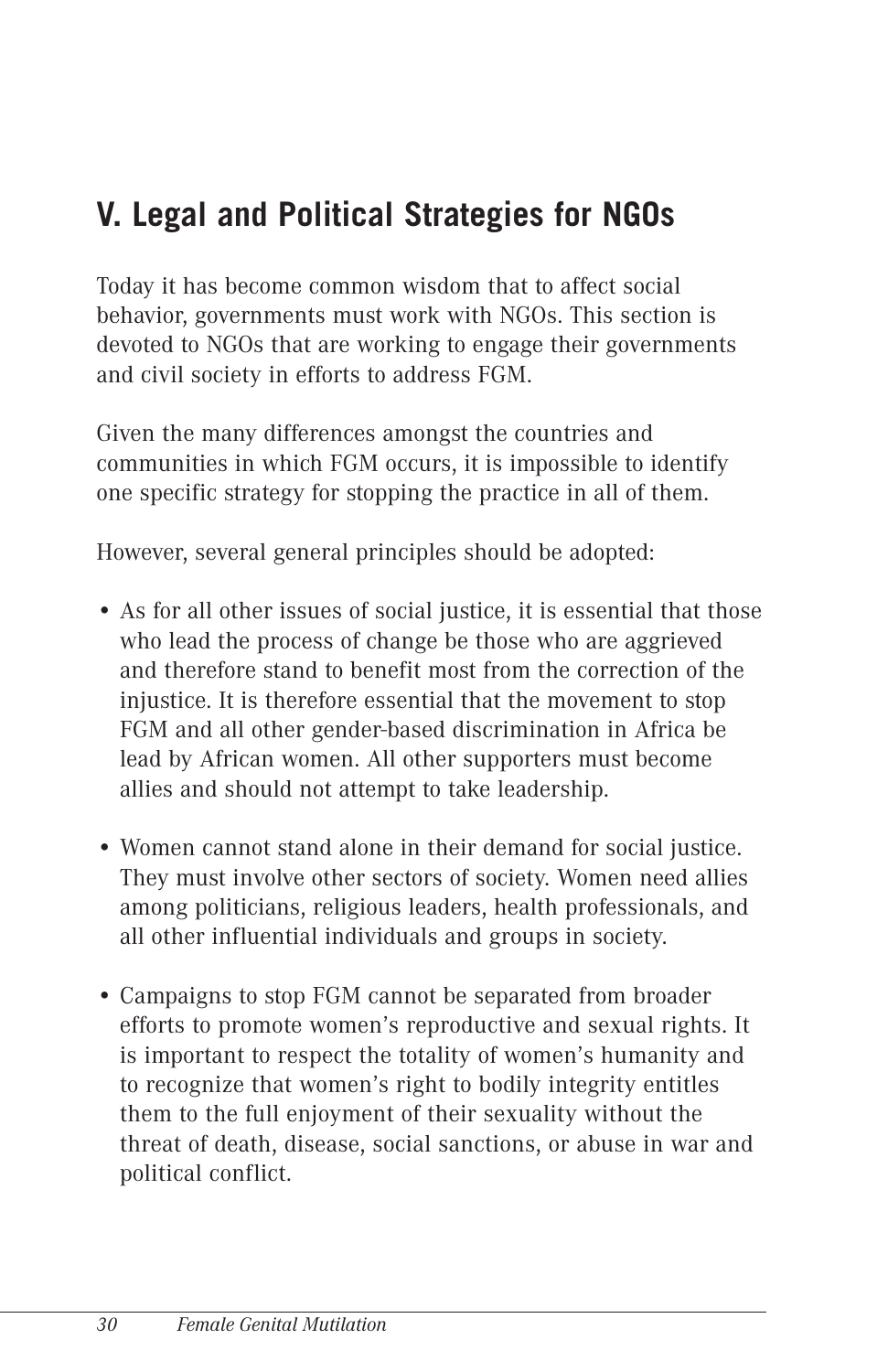# **A. Programmatic Approaches to FGM**

Before launching into recommendations for NGO action, this section provides a brief review of the programmatic approaches to FGM undertaken in many countries thus far. The foregoing discussion is intended to provoke thought, but does not recommend or discourage any particular approach.

# *1. The Health Risk or Harmful Traditional Practice Approach*

The health risk approach is aimed specifically at the physical consequences of FGM. Because women's social status is not taken into consideration, the discriminatory and otherwise harmful nature of FGM itself is not deemed to necessitate stopping the practice altogether. This problem is illustrated by a survey conducted in Egypt, which revealed that FGM is increasingly being performed by doctors rather than traditional midwives.47 Thus, as a result of the health risk/harmful traditional practice approach, families switched to doctors in order to avoid physical complications of FGM. They saw no reason, however, to stop the practice altogether.

#### *2. Comprehensive Economic and Social Development Prioritizing Women's Empowerment*

This long-term approach seeks to combine social and economic development with empowerment of women in order to persuade their communities to commit to abandoning FGM. These programs include income generation, health, and literacy training. This approach so far has yielded productive results in some settings, such as the village of Dir El Barsha and other communities and families in other parts of Egypt.48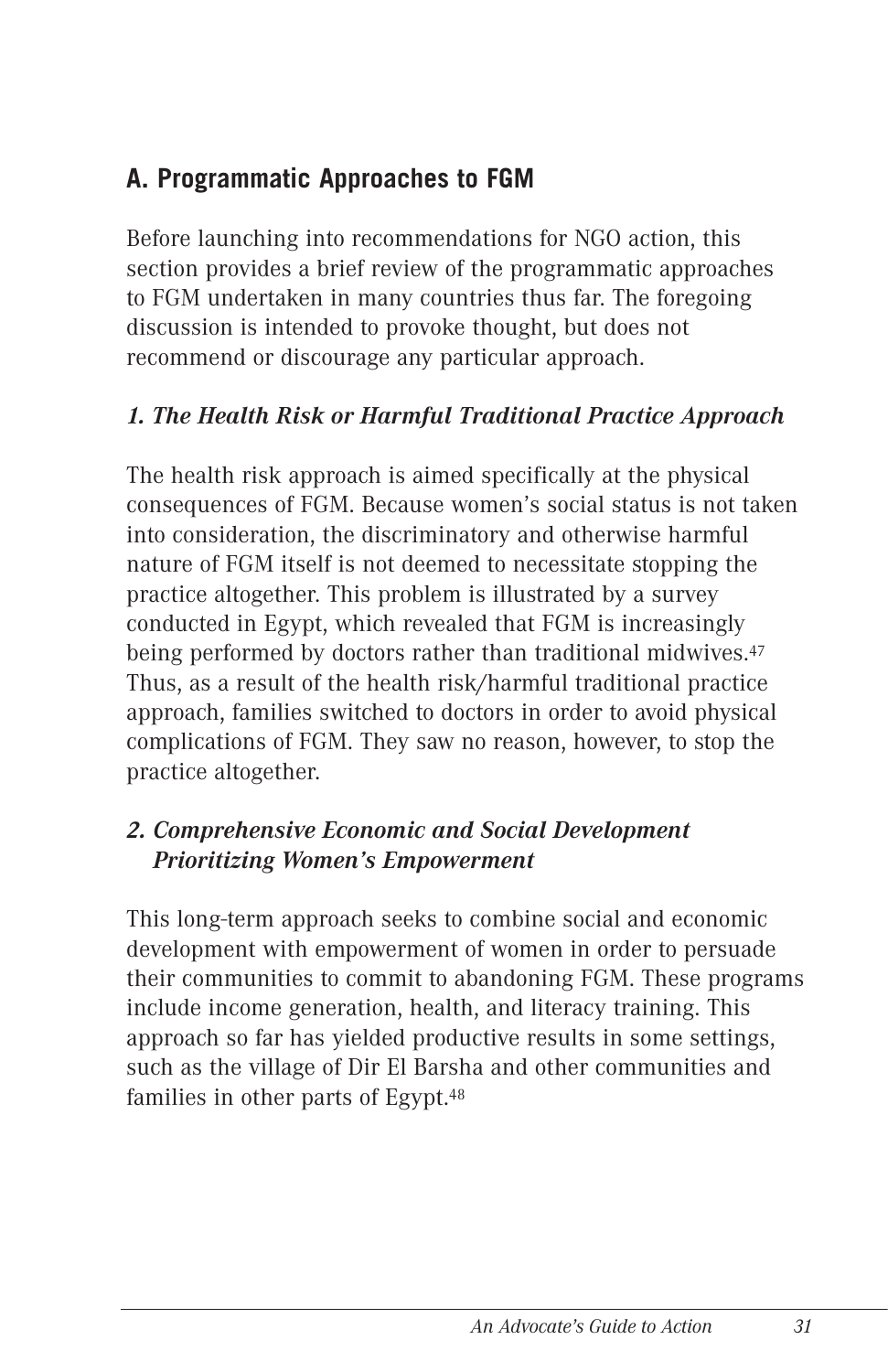# *3. Participatory Educational Programs for Women's Empowerment*

Participatory education programs include literacy training, analytical skills and problem solving, health information, and information about human rights principles. This approach seeks to empower women by providing them with the information and self-confidence that enable them to make the decision to stop FGM. The women then decide to make a public declaration in support of abandoning FGM. The success of this strategy was evident in Senegal, where this approach was tried over a period of two years in one village. The women in this village successfully negotiated support from their husbands and religious leaders and publicly declared their desire to stop FGM. This approach has two elements in common with the previous one in Egypt: the emphasis on women's empowerment and the involvement of the community, which culminates in a public commitment to abandon FGM.49

# *4. Alternative Ceremonies for Rites of Passage for Girls*

In determining alternative rites or ceremonies, NGOs usually consult with the community, particularly tribal and religious leaders. In some parts of Kenya, for example, the alternative ritual for girls is combined with a separate training that covers such topics as health, sexual behavior, marriage, and behavior towards the elderly. A noncutting ceremony is organized in which the community celebrates the rites of passage with gifts and food. While it is too early to assess fully the effectiveness of this approach, a number of Kenyan groups have already claimed success based on the increasing numbers of families enrolling in the rituals.50

#### *5. The "Positive Deviant" Approach*

Persons who have abandoned the practice of FGM can be brought forward as role models. These role models can be parents,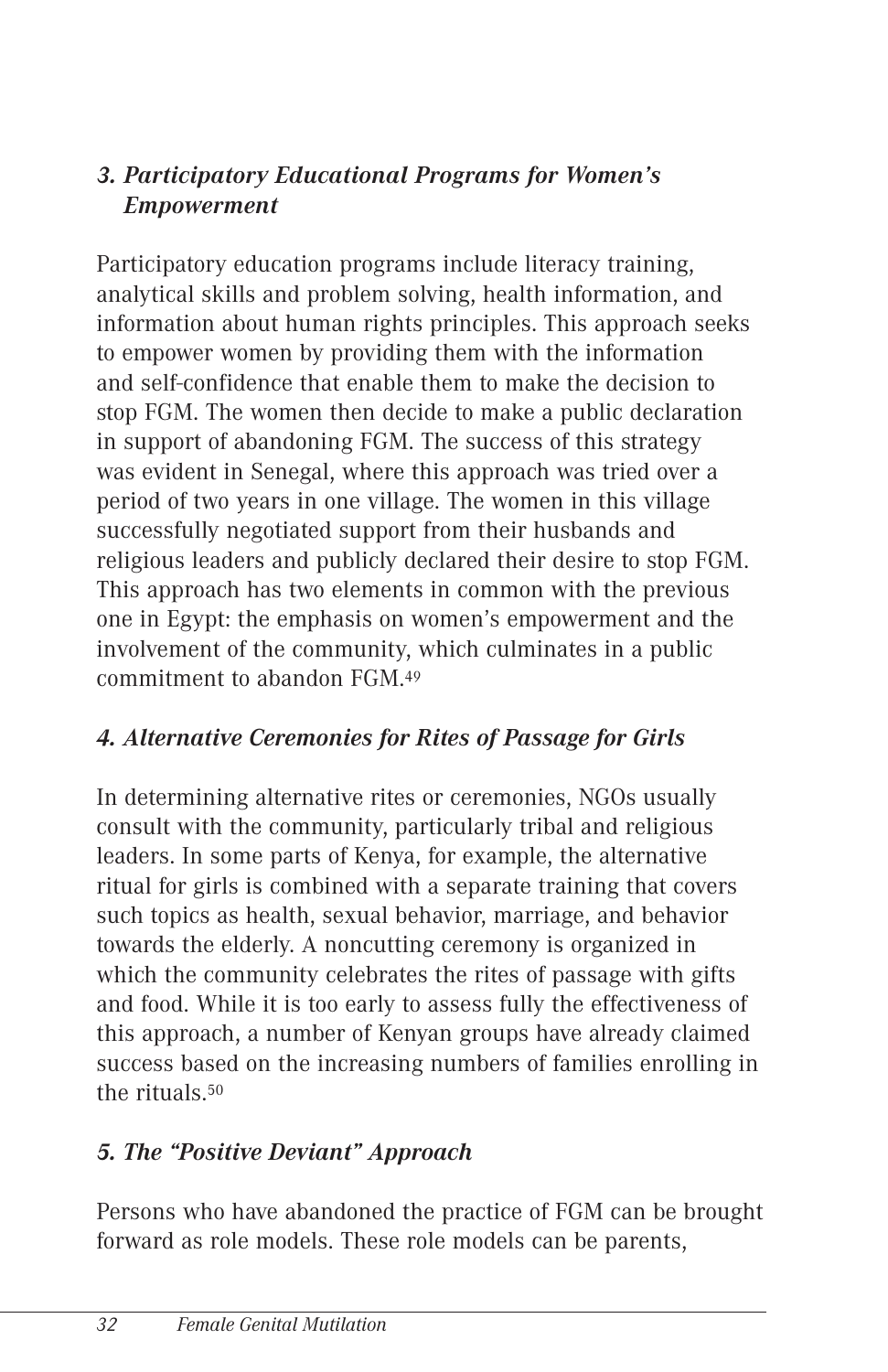teachers, religious leaders and others who have abandoned the practice or encouraged others to do so. Documenting the stories of how these individuals reached their positions on FGM enhances the effectiveness of this strategy.

# *6. "Social Marketing" to Community Leaders*

This approach involves reaching out with a social-marketing message to the power holders of a community, showing them through a cost/benefit analysis that FGM is not good for the community. The purpose is to encourage the power holders to make a public declaration denouncing FGM. This outreach plan was initiated by an NGO in Uganda in a Sabini community in which girls are circumcised at the age of 16, just before marriage. In the first circumcision season after commencement of the program, the majority of the girls avoided being circumcised. Evidence suggests, however, that in the second year, the leaders' opposition to the practice was not sustained and most of the girls were circumcised. This failure may be explained by the lack of involvement of the girls themselves in the decision to stop the practice of FGM.51

# *7. Educational Programs for Circumcisers*

These programs are focused on involving circumcisers in education programs and training them for alternative sources of income that would make it possible for them to abandon FGM. Without action to address the desire of communities for the continuation of the practice, these programs may do little to eliminate demand for the services of the circumcisers.

# **B. Action at Different Levels**

This section suggests strategies for NGOs working to stop FGM and to advance women's rights at four levels: community, national, regional, and international.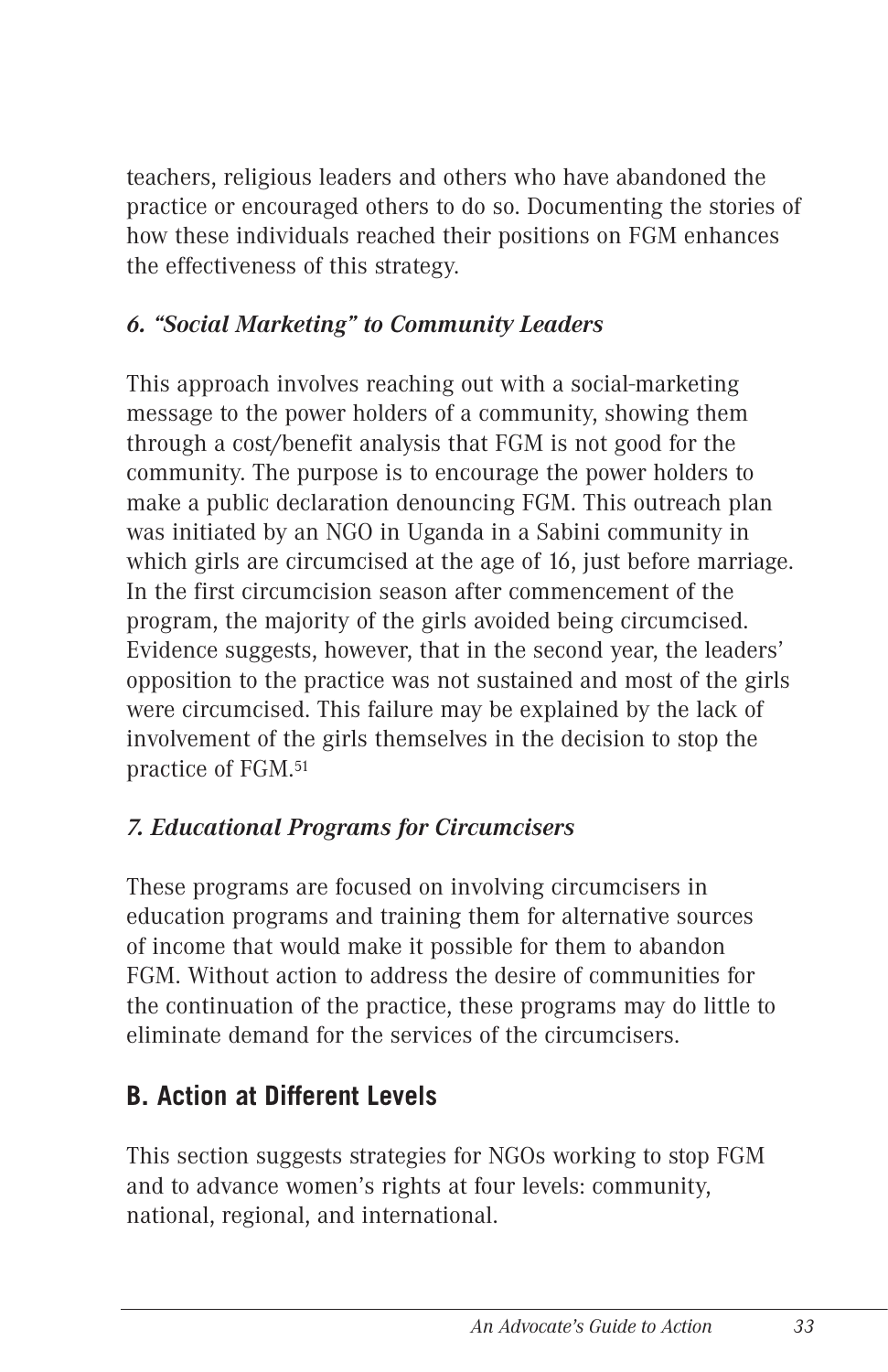# *1. Community Level*

NGOs working at the community level are the most effective in undertaking awareness and outreach programs designed to provide women with the necessary tools to abandon FGM. Governments should be aware of the role of NGOs in this domain and should make every effort to support them and learn from their experience. Governments should facilitate NGOs' access to media wherever this may assist broader application of successful strategies.

The role of NGOs is of particular importance in receiving countries and in African countries where FGM is practiced by minorities. Because NGOs in these settings are likely to have ties to the community, they can create an atmosphere that is welcoming and non-threatening to immigrant and minority women seeking information or support.

# *2. National Level*

These recommendations for NGOs working at the national level are focused on ensuring legal and policy change.

# **i. Lobby for Effective Legislation and Policy on FGM**

Because they have unique experience and expertise, NGOs can play a crucial role in developing effective legislation addressing FGM and advocating for its adoption. In countries in which those who practice FGM are in the minority, NGOs can represent the interests of minority women and advocate on their behalf before the majority population. However, undertaking national lobbying efforts to influence laws, policy and public opinion is a long-term goal that requires numerous resources, including financial resources, knowledge of the legislative process, and access to government officials.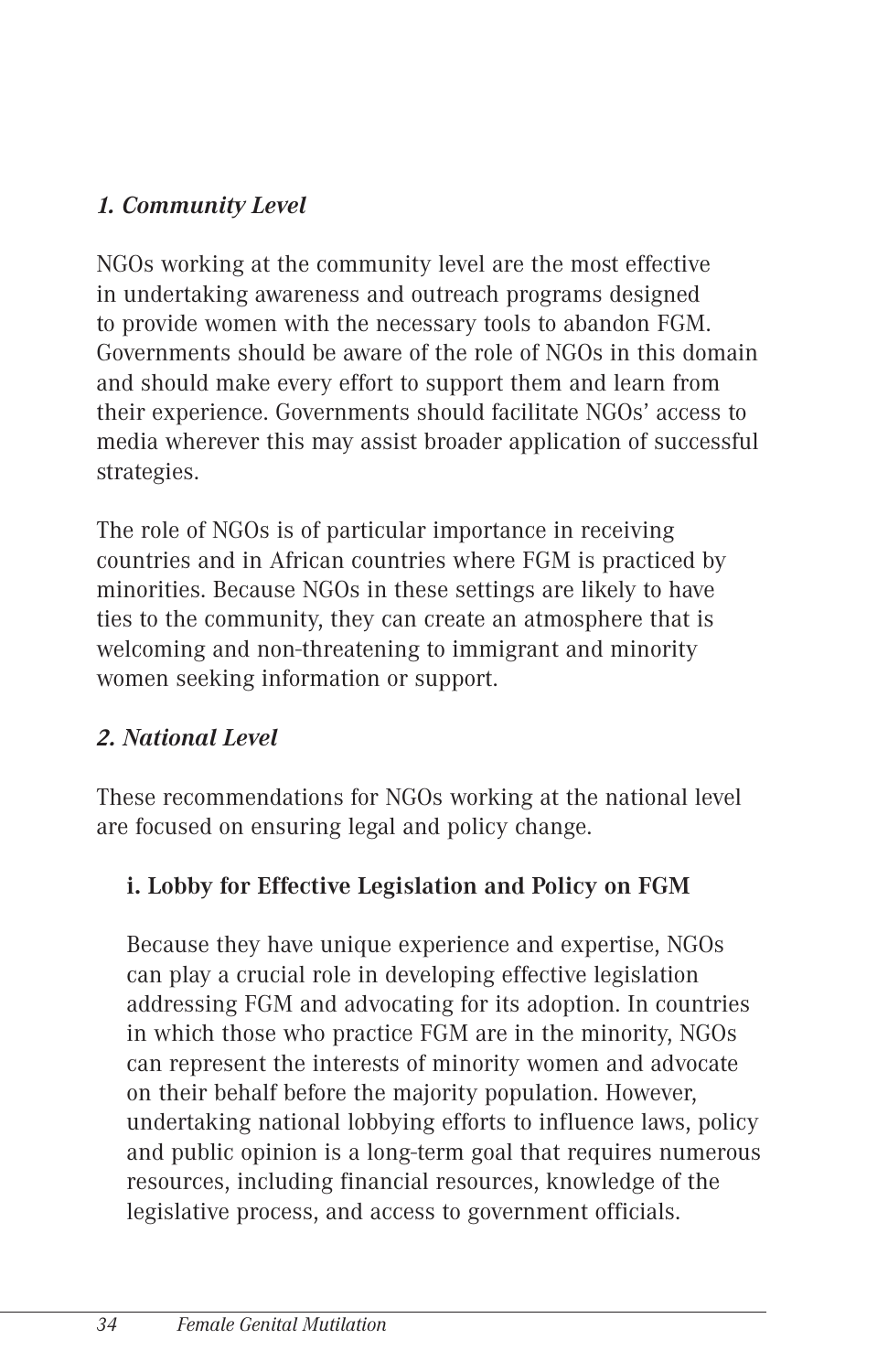### **ii. Build Broad Coalitions to Support an End to FGM**

NGOs should build broad national coalitions composed of individuals and groups from diverse fields, including human rights groups, community level NGOs, health professionals, and religious communities. Members of these different sectors can bring diverse expertise, and their joint participation could influence policy makers. In the context of FGM, it is particularly important to convince providers of the practice and religious leaders to speak out against FGM.

#### **iii. Monitor Government Action**

NGOs should monitor the actions that governments are taking to stop the practice of FGM. To undertake such activities, NGOs have to identify the government agencies and departments conducting activities focusing on FGM and determine the manner in which such branches are working together. It is important for NGOs to maintain a dialogue with the government about FGM. When government actions are inappropriate or not forthcoming, NGOs should consider whether additional dialogue or public criticism is more useful.

#### **iv. Collect Data and Disseminate and Information Regarding FGM**

NGOs should ensure that the information they have regarding FGM in their country is as complete as possible. NGOs working to end the practice of FGM should collect data on a regular basis on such matters as prevalence rates of FGM; who is affected by the practice; FGM-related activities at different levels of governments; and the legal framework and policies. NGOs may then determine the strategies by which they will present and disseminate this information, which may be made available in publications, short briefing papers and, where appropriate, on the Internet.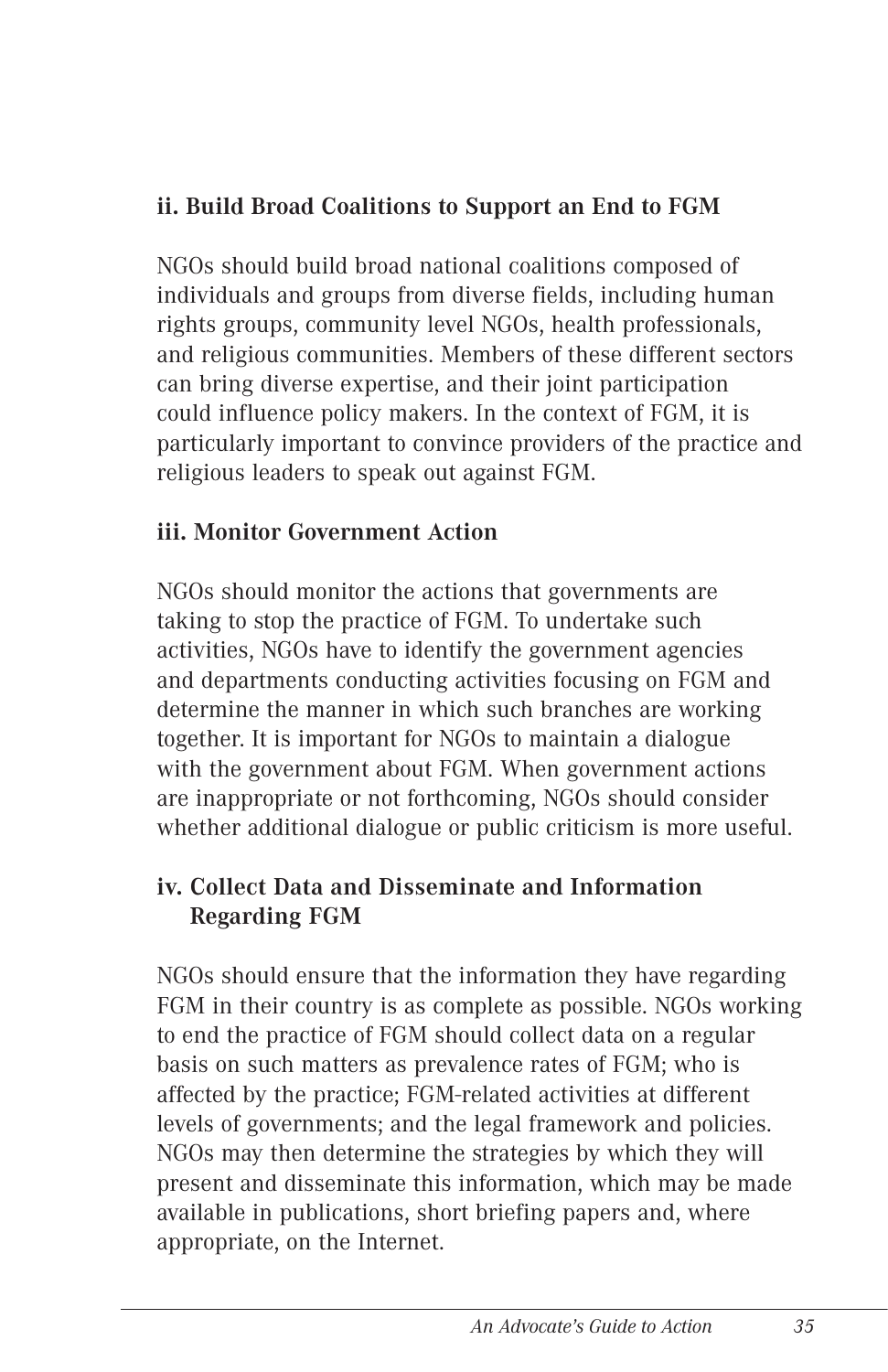### **v. Engage in Litigation**

NGOs should consider ways to use the judicial branch in their efforts to stop FGM. Litigation may be pursued for a number of different purposes. Lawyers may use the courts to attract publicity to the continued practice of FGM, to obtain compensation for an individual who has undergone the practice, to enforce a law intended to prevent FGM, or to challenge an existing law that is detrimental to the struggle against FGM. It should be noted that for lawyers in many countries, litigation may not be an effective strategy for upholding women's rights. Where legal protections are weak, judges are subject to political pressures, or lawyers' resources are limited, NGOs may achieve greater success through other forms of advocacy.52 NGOs should explore the availability of alternative dispute mechanisms that may advance NGO efforts to stop FGM.

#### **vi. Undertake Public Information and Media Campaigns**

NGOs should undertake public information and media campaigns on an ongoing basis. Such work is key to ensuring that FGM remains on the public agenda. Public education campaigns can involve conducting training workshops, producing easily understandable education materials, such as videos or publications in different languages, and using the Internet as a tool for education.

# *3. Regional Level*

At the regional level, the strategies pursued by NGOs are different from those at the community and national levels, and more closely resemble the work undertaken at the international level.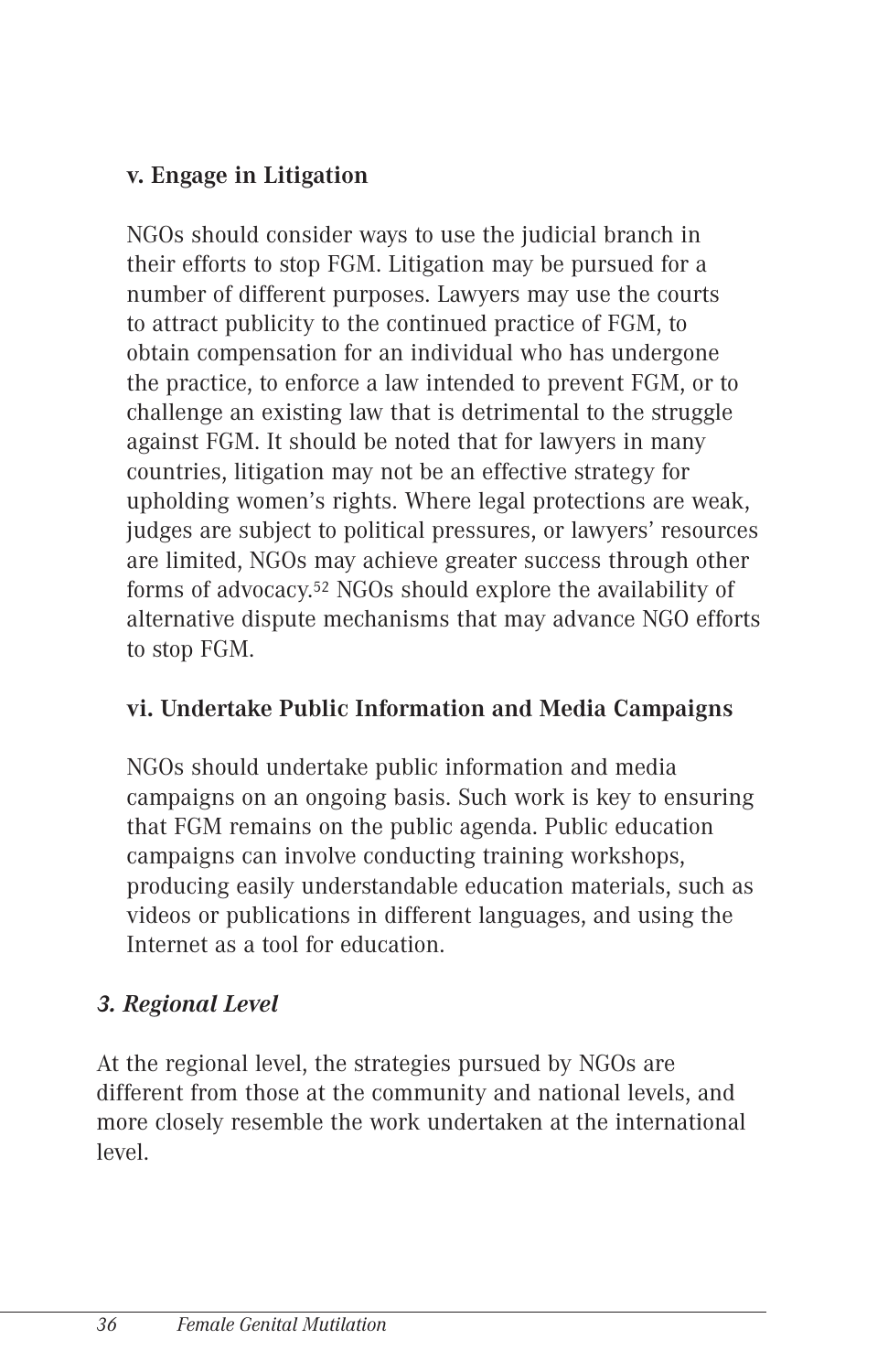#### **i. Work through Regional Human Rights Monitoring Bodies**

In three regions around the world, nations have established regional human rights organizations and have adopted regional human rights treaties containing provisions similar to those in international conventions. The Banjul Charter, which has been ratified by members of the African Union, creates the African Commission of Human Rights (African Commission). The Banjul Charter requires States Parties to submit reports to the African Commission every two years to document compliance with human rights norms. The African Commission also may receive and review communications from other sources, including victims of violations or anyone acting on behalf of such victims.53 As noted above, the African Protocol on Women's Rights, which supplements the Banjul Charter, calls for the prohibition of harmful traditional practices such as FGM through legislative and other measures. States Parties to the protocol, which are obligated to ensure the implementation of the protocol at the national level, are required to submit periodic reports to the African Commission on their compliance with the protocol.

In the context of FGM, the work of NGOs within these regional institutions should focus on advocacy for the adoption of measures that promote women's ability to abandon the practice. NGO advocacy at the regional level should also include providing the regional bodies with as much information as possible about FGM. Before the African Commission, for example, NGOs can supplement information contained in states' reports and can influence the Commission in its questioning of government representatives. Moreover, groups can engage in dialogue with members of the Commission attending its sessions.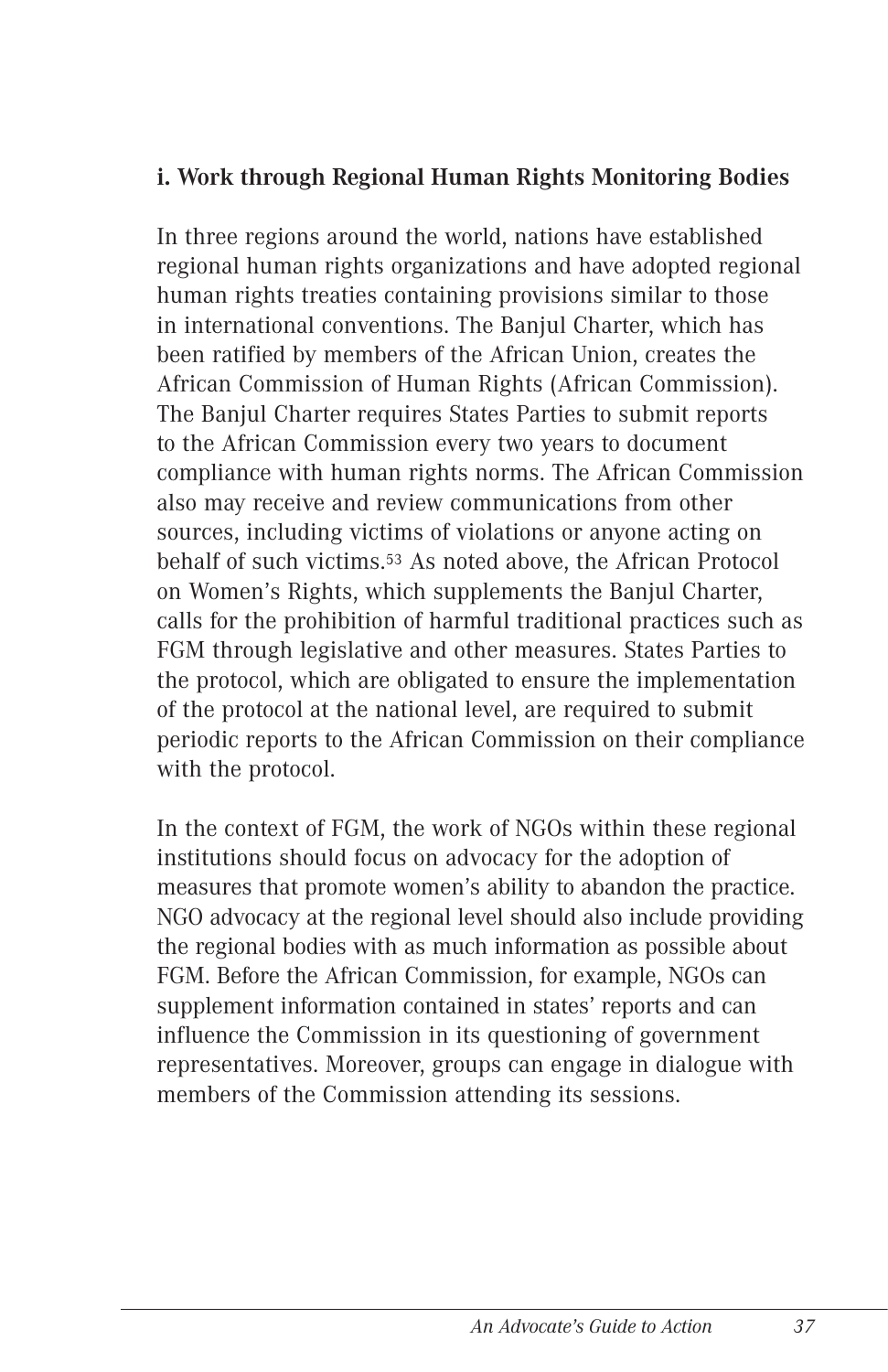#### **ii. Create Greater Awareness amongst Other Regional Institutions**

Several UN commissions work at the regional level to assist governments to address population issues. These organizations include the Economic Commissions for Africa, Asia, Europe, and Latin America and the Caribbean. In addition, WHO has six regional sub-offices, which are based in Africa, the Americas, Asia, Europe, and the Middle East.

The United Nations' regional efforts to stop FGM have been underway for at least 25 years. In 1979, WHO organized the first regional conference on FGM in Sudan, which condemned the practice in all its forms. NGOs that are focused on these commissions and organizations, particularly those in Africa and Europe, should work to integrate the recommendations of the international community into the policies and procedures of these regional institutions.

#### *4. International Level*

#### **i. Work through the UN Human Rights System**

There are two general categories of mechanisms: bodies created pursuant to an international treaty or convention, and bodies that exist independently of such treaties and conventions.

National compliance with international human rights treaties is monitored by United Nations committees. Nations that are parties to these treaties are required to submit periodic reports to these committees. The committees then study these reports and issue recommendations and general comments. Committees have been established pursuant to CEDAW, the Economic, Social and Cultural Rights Covenant, the Civil and Political Rights Covenant, and the Children's Rights Convention, among others.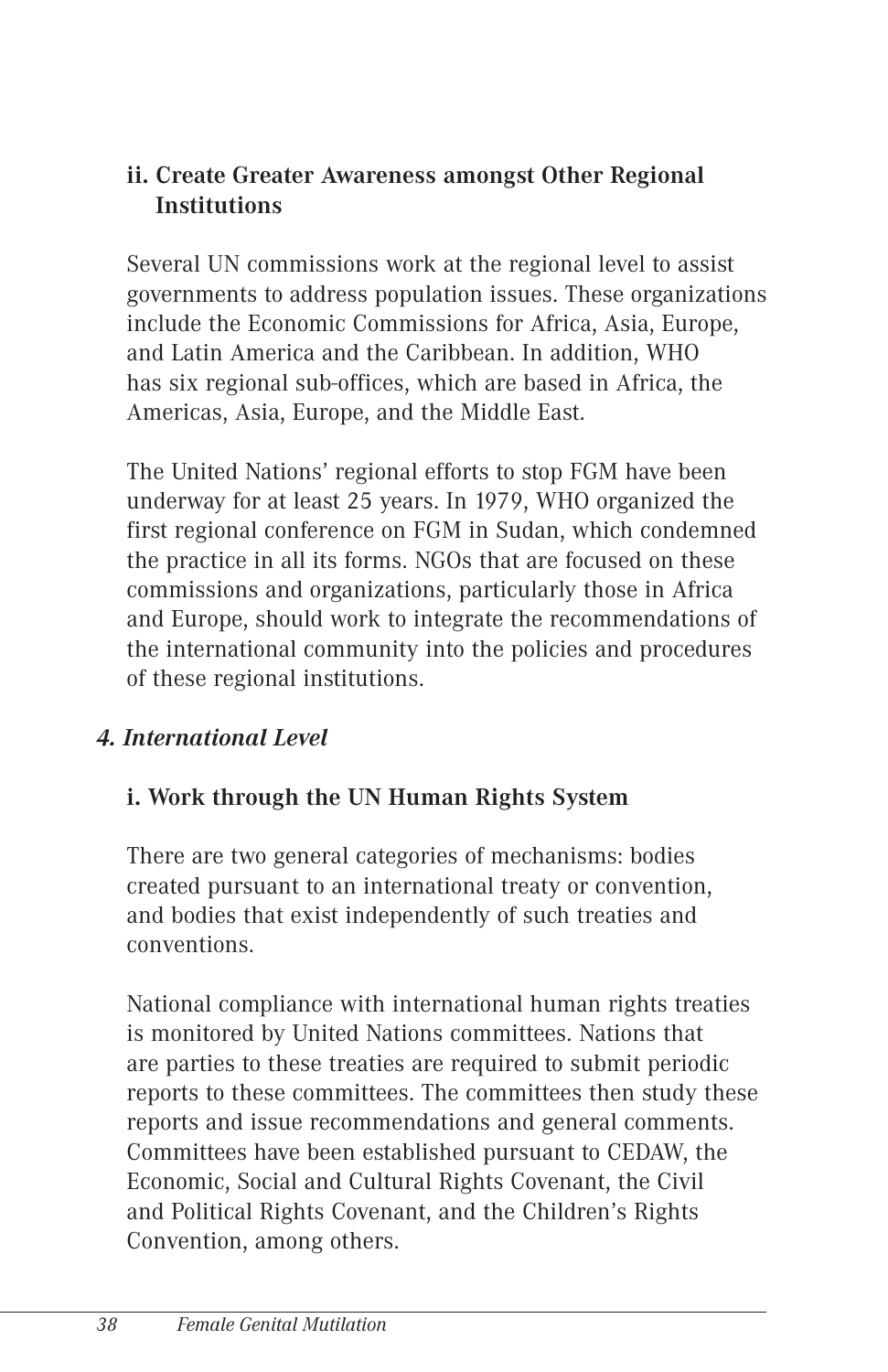The other set of human rights bodies consists of the various commissions that have been created outside of the treaty framework to review state compliance with human rights norms. These commissions have jurisdiction over all nations. The United Nations Commission on Human Rights and its Sub-Commission on the Promotion and Protection of Human Rights receive information from governmental and nongovernmental sources and, if warranted, adopt public resolutions on abuses or human rights violations in a given nation. When necessary, the Commission can also establish a body to study country conditions in greater depth and then issue a report.

Other non-treaty mechanisms, known as "thematic mechanisms," have been established by the Human Rights Commission and Sub-Commission to address specific types of violations. The Special Rapporteur on Violence Against Women and the Special Rapporteur on Harmful Traditional Practices, for example, have a mandate to receive and seek information from governments and NGOs and submit annual reports containing recommendations for national and international actions.

These bodies can be very useful in efforts undertaken by the NGOs to eliminate FGM. In particular, NGOs can work within these UN mechanisms by undertaking three types of actions:

- providing the relevant body with independent factual information regarding government action at the national level to combat FGM; for example, writing a "shadow report" on a given country. These reports can be used as means of monitoring the progress made by a government in eliminating FGM;
- lobbying the different commissions for policy recommendations and general comments on the necessity of abandoning FGM; and
- supporting individual complaints regarding FGM that are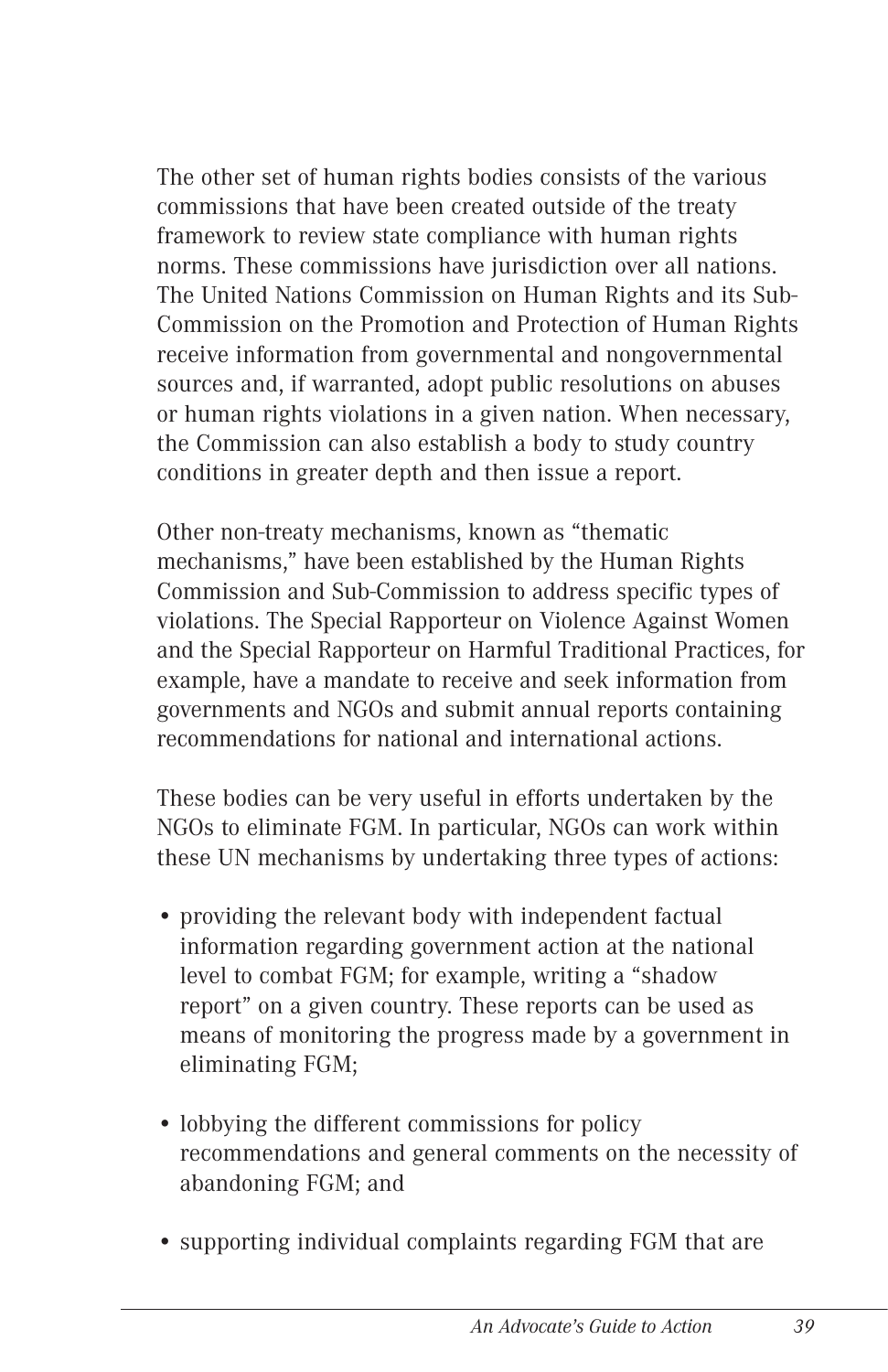brought before either treaty monitoring committees or the thematic reporters.

#### **ii. Increase Activities in Other UN Contexts**

Other bodies within the UN system can be called upon to support efforts to stop FGM. For example, the General Assembly adopted the Declaration on the Elimination of Violence Against Women, which specifically cites FGM as a form of violence against women that should be eliminated.54

The UN specialized agencies are also engaged in efforts to eliminate FGM in Africa. In 1997, WHO, the United Nations Children's Fund (UNICEF), and the United Nations Population Fund (UNFPA) issued a joint statement committing their support for policies to prevent the practice of FGM.55 In their statements, all three agencies declare their intention to work with NGOs in their efforts to eliminate FGM.<sup>56</sup> NGOs should encourage these agencies to engage in further dialogue with governments. NGOs can also provide these agencies with valuable ideas for effective programs to eliminate FGM.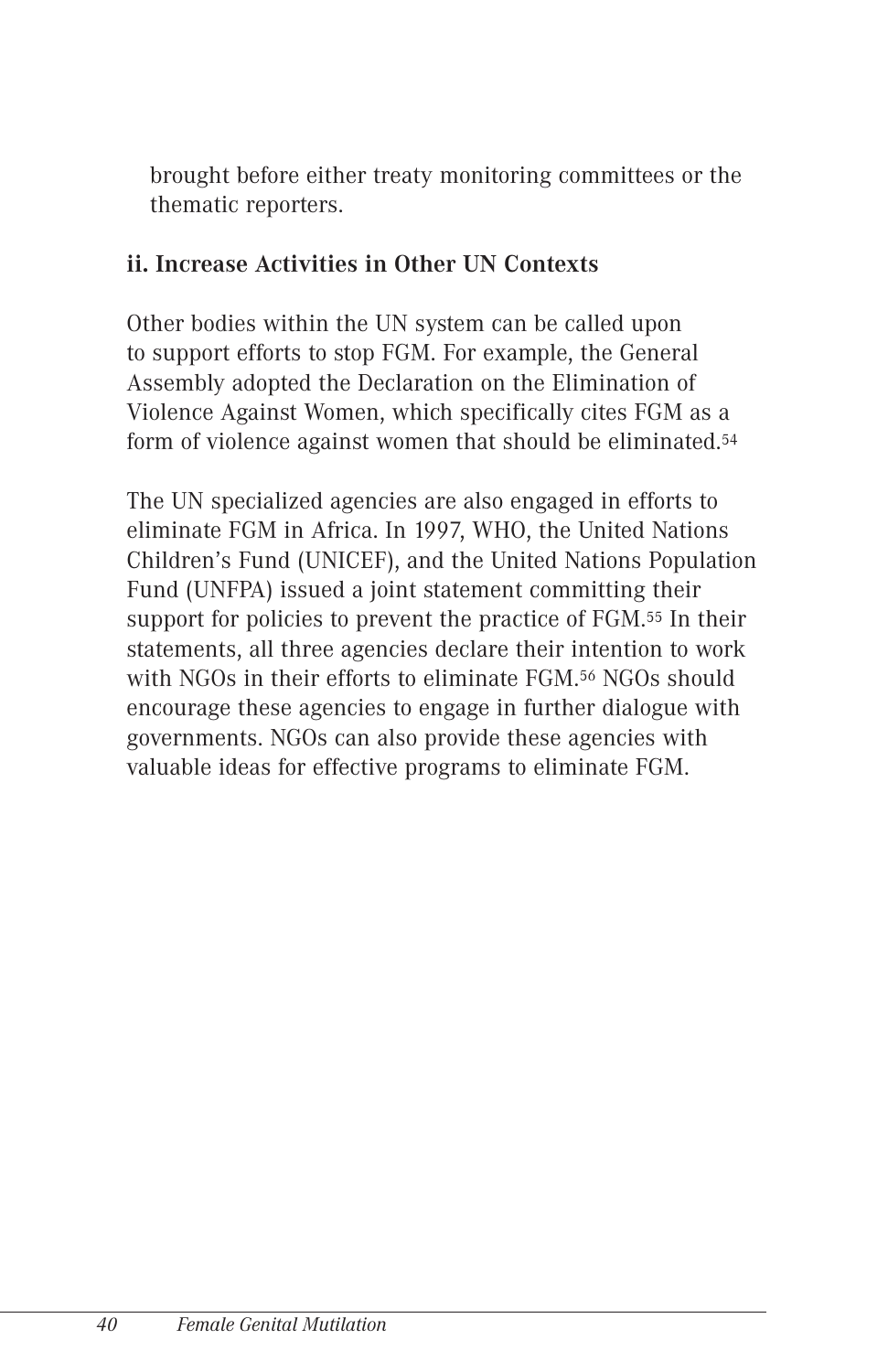# **VI. Conclusion**

Efforts to address FGM are part of a long-term process aimed at ensuring greater government involvement in the protection of women's rights. Characterizing FGM as a violation of the human rights of women and girls has significant consequences both for NGOs and for governments. By invoking human rights standards, advocates can hold governments accountable for their inaction in response to FGM.

The experience of nations around the world in addressing FGM reveals that no single approach can eliminate FGM. Criminal laws by themselves will not change people's behavior. Likewise, educational efforts, while often effective, cannot entirely eliminate support for the practice. Governments must be willing to undertake a multi-strategy approach to eliminating FGM. They should be receptive to the efforts of NGOs and international organizations that are also engaged in the struggle. All of these activities must be guided by a respect for the human rights of women and girls.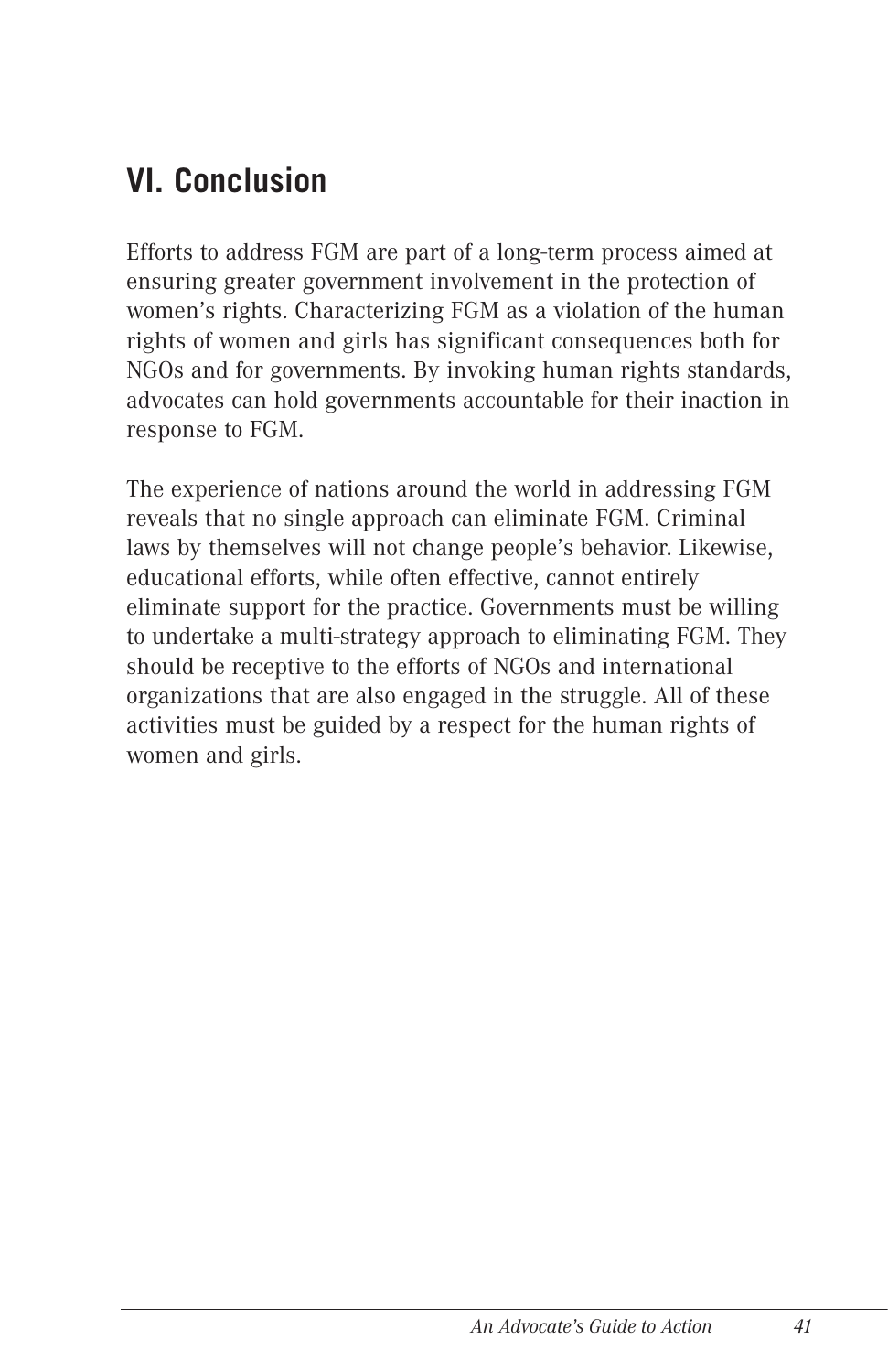# **TABLE I PREVALENCE RATES OF FGM AND OFFICIAL ACTION AGAINST FGM**

 $\triangle$  Criminal law ¢ Child protection law  $\times$  Constitutional law  $\blacksquare$  Civil law

★ Ministerial decree

❖ Reproductive health law

| <b>Country</b><br>(% prevalence rate <sup>57</sup> ) | <b>Specific FGM Laws/</b><br><b>Regulations</b> | <b>Existing Laws</b><br><b>Recognized as</b><br><b>Applicable to FGM</b> |
|------------------------------------------------------|-------------------------------------------------|--------------------------------------------------------------------------|
| Australia                                            | $\triangle$ 58                                  |                                                                          |
| Belgium                                              |                                                 |                                                                          |
| Benin $(17)$                                         | $\frac{1}{2}$                                   |                                                                          |
| Burkina Faso (77)                                    |                                                 |                                                                          |
| Cameroon (1)                                         |                                                 |                                                                          |
| Canada                                               | O                                               |                                                                          |
| Central African<br>Republic (36)                     |                                                 |                                                                          |
| Chad (45)                                            | $\frac{1}{2}$                                   |                                                                          |
| Côte d'Ivoire (45)                                   |                                                 |                                                                          |
| Democratic Republic of<br>Congo (5)                  |                                                 |                                                                          |
| Denmark                                              |                                                 |                                                                          |
| Djibouti (98)                                        |                                                 |                                                                          |
| Egypt $(97)$                                         | ★                                               |                                                                          |
| Eritrea (89)                                         |                                                 |                                                                          |
| Ethiopia (80)                                        | ▶ ×                                             |                                                                          |
| France                                               |                                                 | Ο                                                                        |
| The Gambia (80)                                      |                                                 |                                                                          |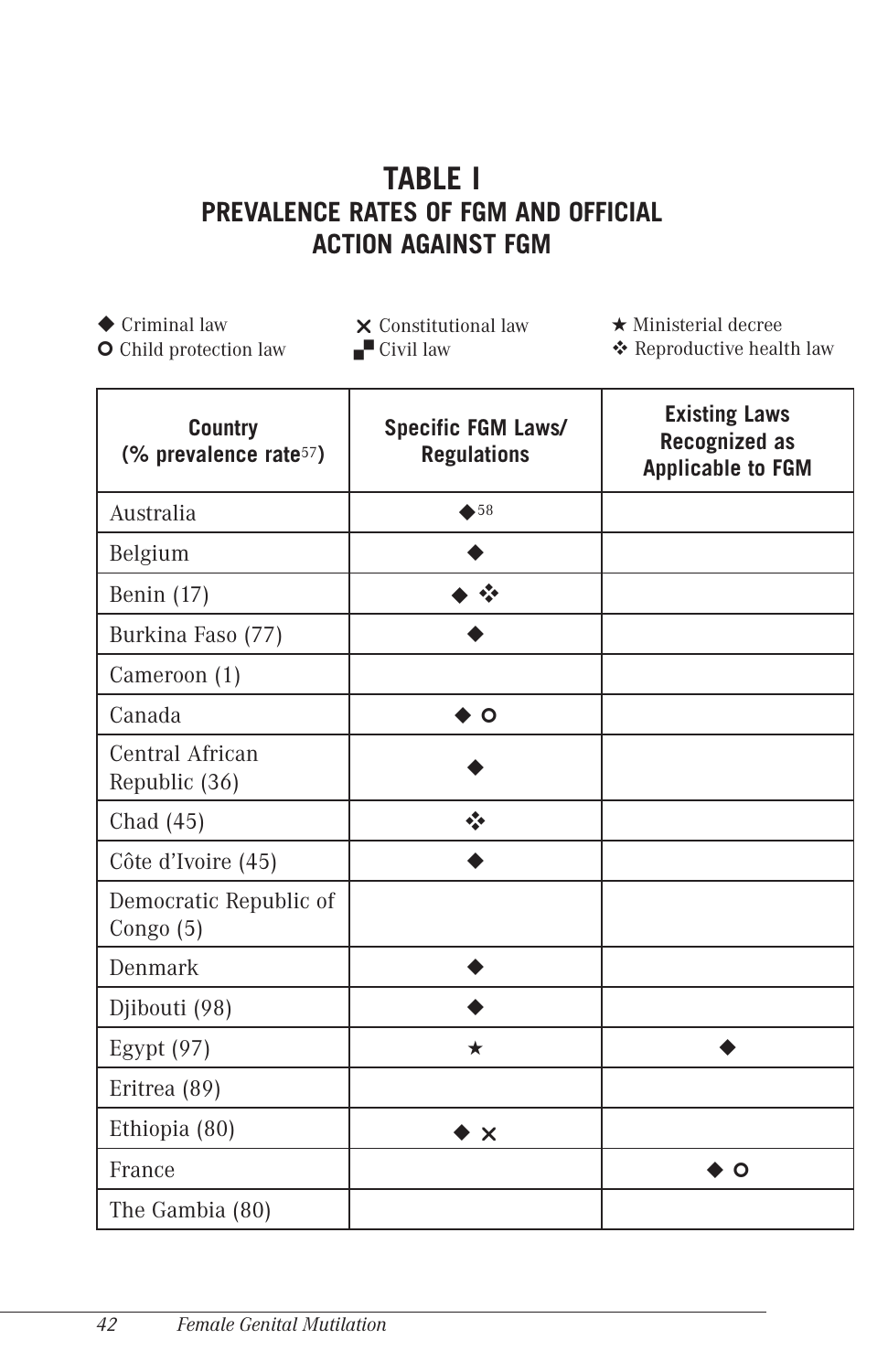| <b>Country</b><br>(% prevalence rate <sup>57</sup> ) | Specific FGM Laws/<br><b>Regulations</b> | <b>Existing Laws</b><br><b>Recognized as</b><br><b>Applicable to FGM</b> |
|------------------------------------------------------|------------------------------------------|--------------------------------------------------------------------------|
| Germany                                              |                                          |                                                                          |
| Ghana (5)                                            | ▸ X                                      |                                                                          |
| Guinea-Bissau (50)                                   |                                          |                                                                          |
| Guinea (99)                                          | ❖                                        |                                                                          |
| Italy                                                |                                          |                                                                          |
| Kenya (32)                                           | $\bullet$ $\bullet$                      |                                                                          |
| Liberia (60)                                         |                                          | ▞                                                                        |
| Mali (92)                                            | ★                                        |                                                                          |
| Mauritania (71)                                      |                                          |                                                                          |
| The Netherlands                                      |                                          |                                                                          |
| New Zealand                                          |                                          |                                                                          |
| Niger (5)                                            |                                          |                                                                          |
| Nigeria (19)                                         | state laws only (multiple states)        |                                                                          |
| Norway                                               |                                          |                                                                          |
| Senegal (28)                                         |                                          |                                                                          |
| Sierra Leone (90)                                    |                                          |                                                                          |
| Somalia (98)                                         |                                          |                                                                          |
| Spain                                                |                                          |                                                                          |
| Sudan (90)                                           |                                          |                                                                          |
| Sweden                                               |                                          | J.                                                                       |
| Tanzania (18)                                        |                                          |                                                                          |
| Togo (50)                                            |                                          |                                                                          |
| Uganda (5)                                           | $\circ$ x                                | ď                                                                        |
| <b>United Kingdom</b>                                | Ο                                        |                                                                          |
| <b>United States</b>                                 | $\circ$                                  |                                                                          |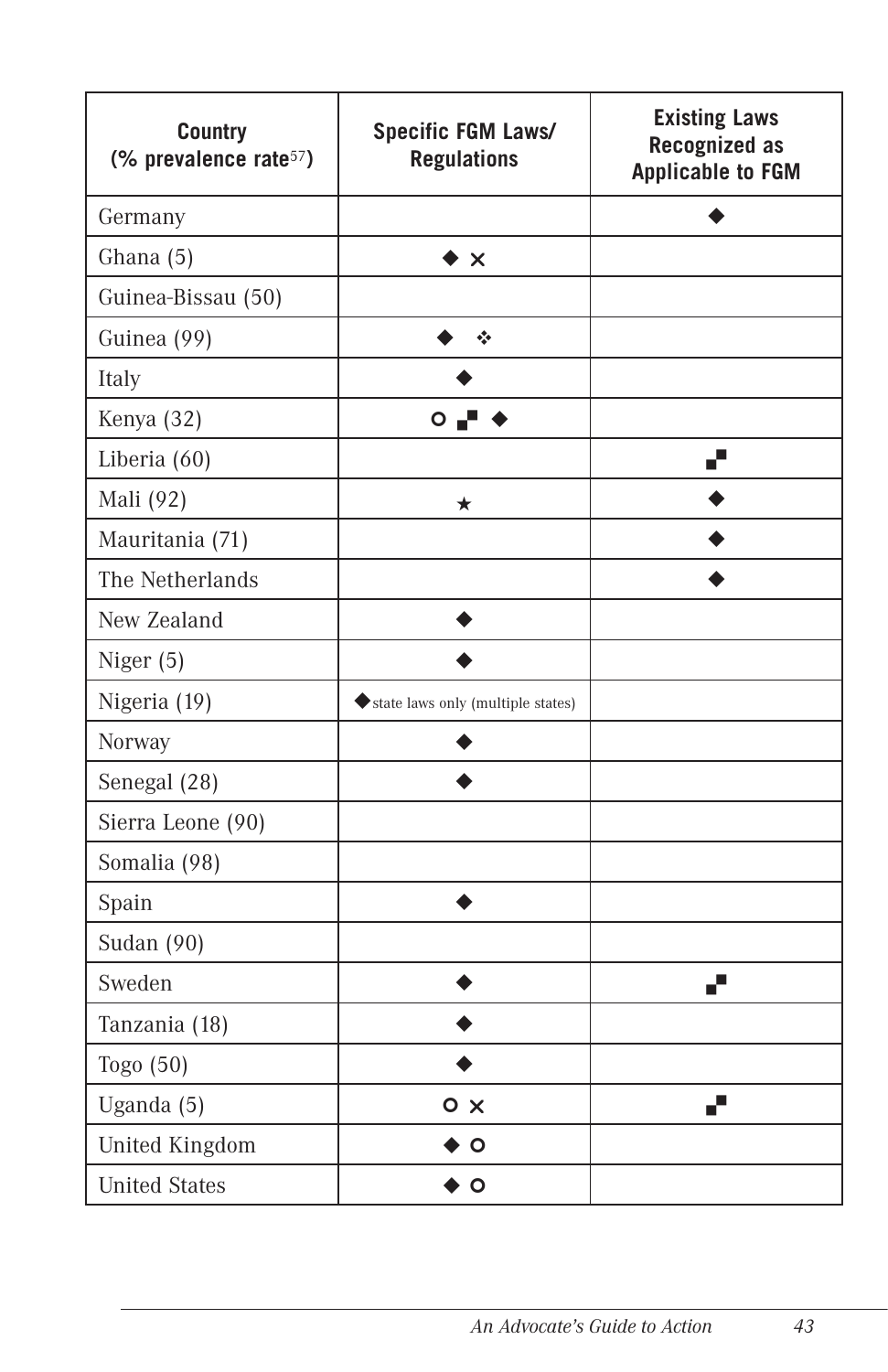# **TABLE II TREATY RATIFICATION BY COUNTRY59**

|       |                   | Civil and Political | Economic, Social and |                                                            | African Protocol on                                                     |                                                      |  |
|-------|-------------------|---------------------|----------------------|------------------------------------------------------------|-------------------------------------------------------------------------|------------------------------------------------------|--|
| CEDAW | Children's Rights | Conventions         | Rights Covenantes    | Cultural Rights Coverantes<br>Banjul Charter <sub>cy</sub> | African Chatter on the Rights<br>and Welfare of the Child <sub>is</sub> | European Conventions<br>Women's Rights <sub>of</sub> |  |
|       |                   |                     |                      |                                                            |                                                                         |                                                      |  |

| Australia                       |           |           |   |           |           |           |           |  |
|---------------------------------|-----------|-----------|---|-----------|-----------|-----------|-----------|--|
| Belgium                         | ●         |           |   | ●         |           |           |           |  |
| Benin                           | $\bullet$ | $\bullet$ | ● | $\bullet$ | $\bullet$ | $\bullet$ | $\bullet$ |  |
| Burkina Faso                    | ●         | ●         | ● | ●         |           | ●         |           |  |
| Cameroon                        |           |           |   | Δ         |           | n s       |           |  |
| Canada                          | D         |           |   | ●         |           |           |           |  |
| Central African<br>Republic     |           | ۰         |   |           |           |           |           |  |
| Chad                            | o         | m.        | A | $\bullet$ | æ         | $\bullet$ |           |  |
| Cote d'Ivoire                   | ●         | ●         | ● | $\bullet$ |           |           |           |  |
| Democratic<br>Republic of Congo |           |           |   | ●         |           |           |           |  |
| Denmark                         |           |           |   |           |           |           |           |  |
| Djibouti                        |           |           |   |           |           |           |           |  |
| Egypt                           |           |           |   | ●         |           |           |           |  |
| Eritrea                         | ●         |           |   | $\bullet$ |           |           |           |  |
| Ethiopia                        | $\bullet$ | n         | Δ | ●         | ●         | ħ         |           |  |
| France                          |           |           |   |           |           |           |           |  |
| The Gambia                      |           |           |   |           |           |           |           |  |
| Germany                         |           |           |   |           |           |           |           |  |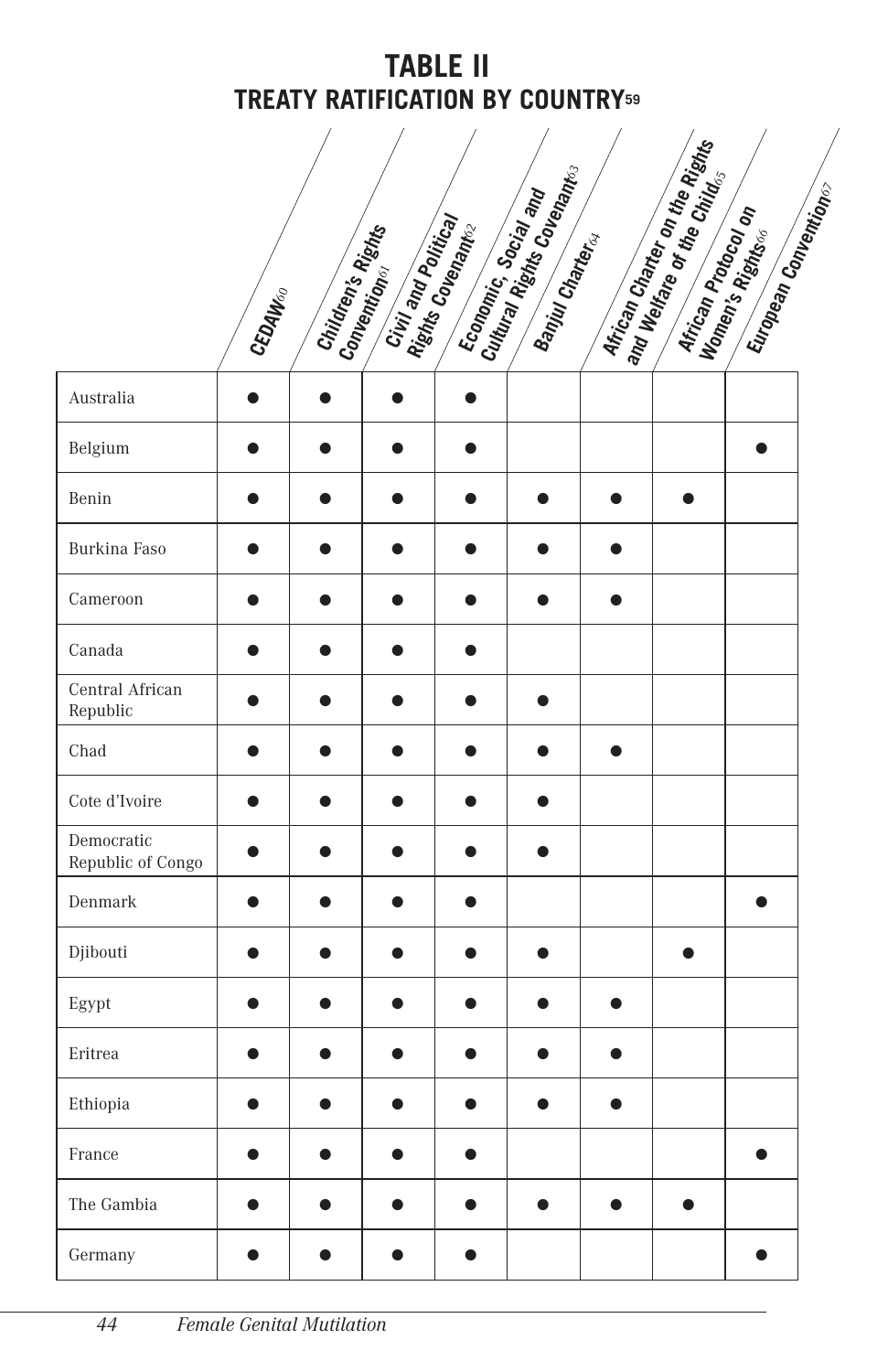|                 | . CEDAW <sub>60</sub> | Children's Rights<br>Conventions, <sup>I</sup> shts | Civil and Political |           |   |           | Airican Chan <sub>ter on the Rights</sub><br><sup>and Welfare</sup> <sup>or the On</sup> the Rights | <b>African Protocol established de la Conception de la Conception de la Conception de la Conception de la Conception de la Conception de la Conception de la Conception de la Conception de la Conception de la Conception de la</b> |  |
|-----------------|-----------------------|-----------------------------------------------------|---------------------|-----------|---|-----------|-----------------------------------------------------------------------------------------------------|--------------------------------------------------------------------------------------------------------------------------------------------------------------------------------------------------------------------------------------|--|
| Ghana           | $\bullet$             | $\bullet$                                           | $\bullet$           |           |   |           |                                                                                                     |                                                                                                                                                                                                                                      |  |
| Guinea-Bissau   |                       |                                                     |                     | n         |   |           |                                                                                                     |                                                                                                                                                                                                                                      |  |
| Guinea          |                       | ●                                                   |                     | ●         | ▲ | $\bullet$ |                                                                                                     |                                                                                                                                                                                                                                      |  |
| Italy           |                       | ●                                                   |                     | ●         |   |           |                                                                                                     | ▲                                                                                                                                                                                                                                    |  |
| Kenya           |                       |                                                     |                     |           |   | $\bullet$ |                                                                                                     |                                                                                                                                                                                                                                      |  |
| Liberia         |                       |                                                     |                     |           |   |           |                                                                                                     |                                                                                                                                                                                                                                      |  |
| Mali            |                       | Δ                                                   |                     | $\bullet$ | O | $\bullet$ | $\bullet$                                                                                           |                                                                                                                                                                                                                                      |  |
| Mauritania      |                       |                                                     |                     | Ω         | ● |           | ●                                                                                                   |                                                                                                                                                                                                                                      |  |
| The Netherlands |                       |                                                     |                     |           |   |           |                                                                                                     |                                                                                                                                                                                                                                      |  |
| New Zealand     |                       |                                                     |                     |           |   |           |                                                                                                     |                                                                                                                                                                                                                                      |  |
| Niger           |                       |                                                     |                     | n         |   |           |                                                                                                     |                                                                                                                                                                                                                                      |  |
| Nigeria         |                       |                                                     |                     |           |   | O         |                                                                                                     |                                                                                                                                                                                                                                      |  |
| Norway          | Δ                     | Δ                                                   | a                   | ●         |   |           |                                                                                                     | ●                                                                                                                                                                                                                                    |  |
| Senegal         |                       |                                                     |                     |           |   | A         | O                                                                                                   |                                                                                                                                                                                                                                      |  |
| Sierra Leone    |                       |                                                     |                     |           |   |           |                                                                                                     |                                                                                                                                                                                                                                      |  |
| Somalia         |                       |                                                     |                     |           |   |           |                                                                                                     |                                                                                                                                                                                                                                      |  |
| Spain           | $\bullet$             |                                                     |                     | O         |   |           |                                                                                                     | $\bullet$                                                                                                                                                                                                                            |  |
| Sudan           |                       |                                                     |                     | Ω         | ● |           |                                                                                                     |                                                                                                                                                                                                                                      |  |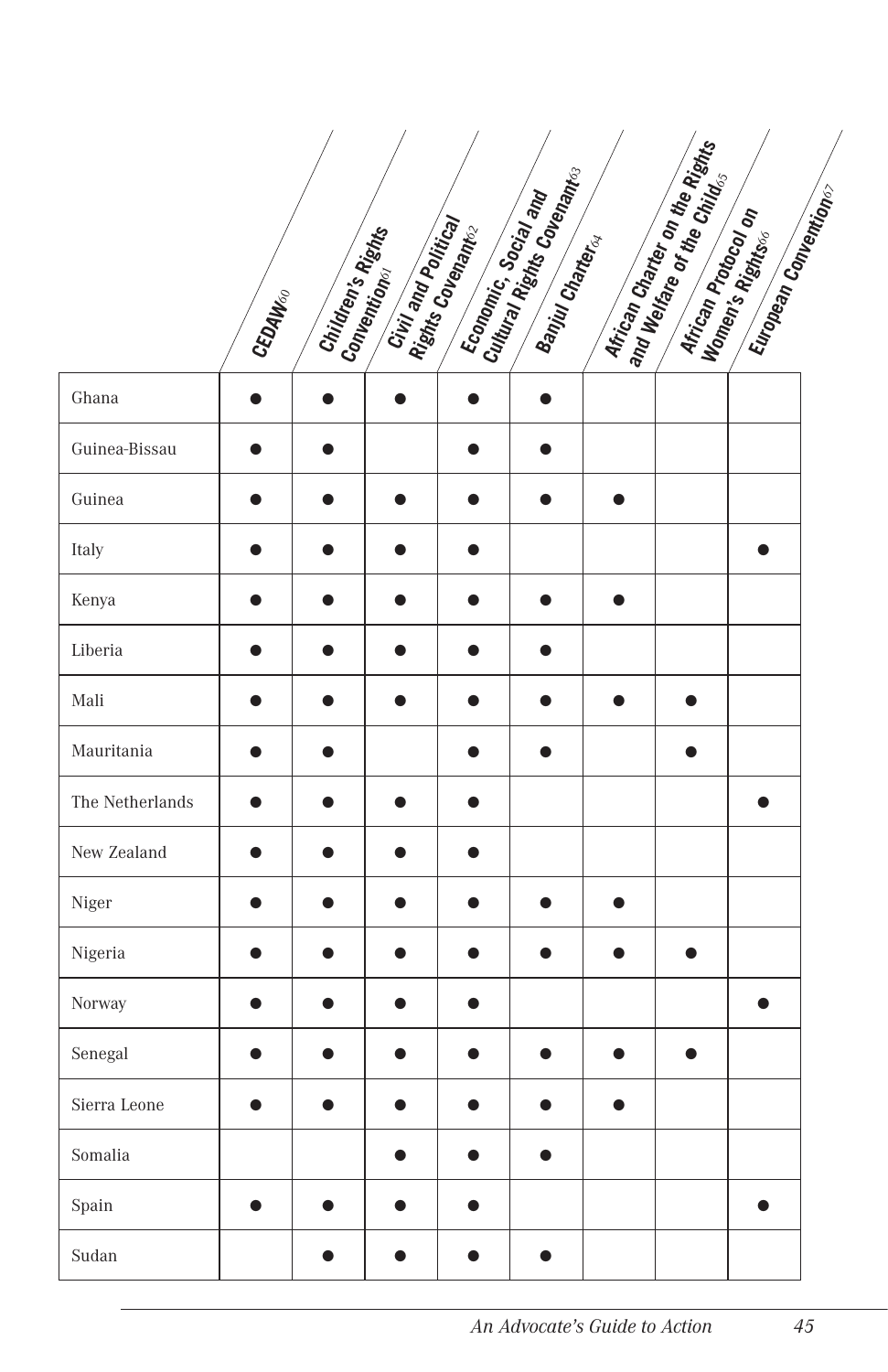|                      | CEDAW <sub>60</sub> | Children's Rights | Civil and Political<br>Convention | Economic, Social and<br>Rights Covenance | Cultural Rights Covenants<br>Banjul Charter <sub>cy</sub> | African Charter on the Rights<br>and Welfare or the Child.<br>African Protocol on | Europe <sub>an Comemtions</sub><br>Women's Rights |  |
|----------------------|---------------------|-------------------|-----------------------------------|------------------------------------------|-----------------------------------------------------------|-----------------------------------------------------------------------------------|---------------------------------------------------|--|
| Sweden               |                     |                   |                                   |                                          |                                                           |                                                                                   |                                                   |  |
| Tanzania             |                     |                   |                                   |                                          |                                                           |                                                                                   |                                                   |  |
| <b>Togo</b>          |                     |                   |                                   |                                          |                                                           |                                                                                   |                                                   |  |
| Uganda               |                     |                   |                                   |                                          |                                                           |                                                                                   |                                                   |  |
| United Kingdom       |                     |                   |                                   |                                          |                                                           |                                                                                   |                                                   |  |
| <b>United States</b> |                     |                   |                                   |                                          |                                                           |                                                                                   |                                                   |  |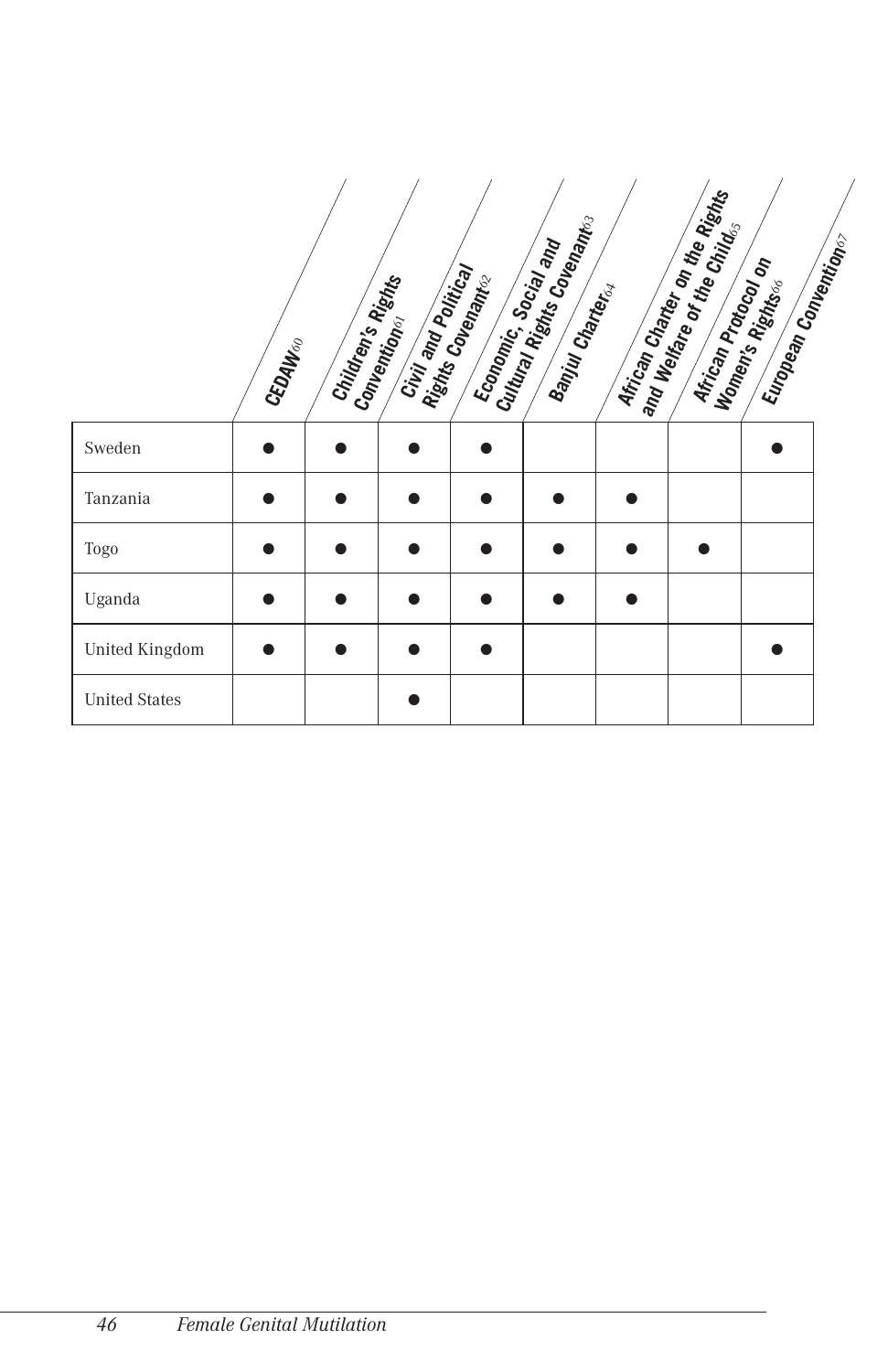#### **Endnotes**

- 1. ANIKA RAHMAN & NAHID TOUBIA, FEMALE GENITAL MUTILATION: A GUIDE TO LAWS AND POLICIES WORLDWIDE (2000).
- 2. While the term "female genital mutilation" is commonly used by advocates of women's rights and health who wish to emphasize the damage caused by the procedure, many organizations have opted to use local terminology or more neutral terms such as "female circumcision" or "female genital cutting."
- 3. NAHID TOUBIA, A CALL FOR GLOBAL ACTION 9 (2d ed. 1995).
- 4. *Id.*
- 5. *Id.*
- 6. *Id*. at 29.
- 7. UNICEF, FEMALE GENITAL MUTILATION/ CUTTING: A STATISTICAL EXPLORATION (2005), at 32 [hereinafter UNICEF, STATISTICAL EXPLORATION].
- 8. FRANK NEWMAN & DAVID WEISSBRODT, INTERNATIONAL HUMAN RIGHTS: LAW, POLICY AND PROCESS 23 (2d ed. 1996); LOUIS HENKIN ET AL., INTERNATIONAL LAW, CASES AND MATERIALS 617 (3rd ed. 1993).
- 9. Universal Declaration of Human Rights, *adopted* December 10, 1948, G.A. Res. 217A(III), U.N. Doc. A/810 (1948) [hereinafter Universal Declaration].
- 10. International Covenant on Civil and Political Rights, *adopted* December 16, 1966, 999 U.N.T.S. 171 (*entry into force*  March 23, 1976) [hereinafter Civil and Political Rights Covenant].
- 11. International Covenant on Economic, Social and Cultural Rights, *adopted*  December 16, 1966, 999 U.N.T.S. 3 (*entry into force* January 3, 1976) [hereinafter Economic, Social and Cultural Rights Covenant].
- 12. Convention on the Elimination of

all Forms of Discrimination against Women, *adopted* December 18, 1979, 1249 U.N.T.S. 14 (*entry into force*  September 3, 1981) [hereinafter CEDAW].

- 13. Convention on the Rights of the Child, *adopted* November 20, 1989, G.A. Res. 44/25, U.N. GAOR, 44th session, Supp. No. 49, U.N. Doc. A/44/49, *reprinted in* 30 I.L.M. 1448, (*entry into force* September 2, 1990) [hereinafter Children's Rights Convention].
- 14. African Charter on Human and Peoples' Rights, *adopted* June 27, 1981, OAU Doc. CAB/LEG/67/3/Rev. 5 (1981), *reprinted* in 21 I.L.M. 59 (1982) *(entry into force* October 21, 1986) [hereinafter Banjul Charter].
- 15. European Convention for the Protection of Human Rights and Fundamental Freedoms, *adopted* Nov. 4, 1950, 213 U.N.T.S. 222 (*entry into force* Sept. 3, 1953) [hereinafter European Convention].
- 16. United Nations General Assembly, Declaration on the Elimination of Violence Against Women, art. 2(a), U.N. Doc. A/RES/48/104 (1993).
- 17. *Programme of Action of the International Conference on Population and Development*, Cairo, Egypt, September 5-13, 1994, U.N. Doc. A/CONF.171/13/Rev. 1 (1995) [hereinafter *ICPD Programme of Action*].
- 18. *Beijing Declaration and Platform for Action, Fourth World Conference on Women*, Beijing, China, September 4-15 1995, U.N. Doc. A/CONF.177/20 (1995) [hereinafter *Beijing Platform for Action*].
- 19. CEDAW, *supra* note 12, art. 1.
- 20. Protocol to the African Charter on Human and Peoples' Rights on the Rights of Women in Africa, 2nd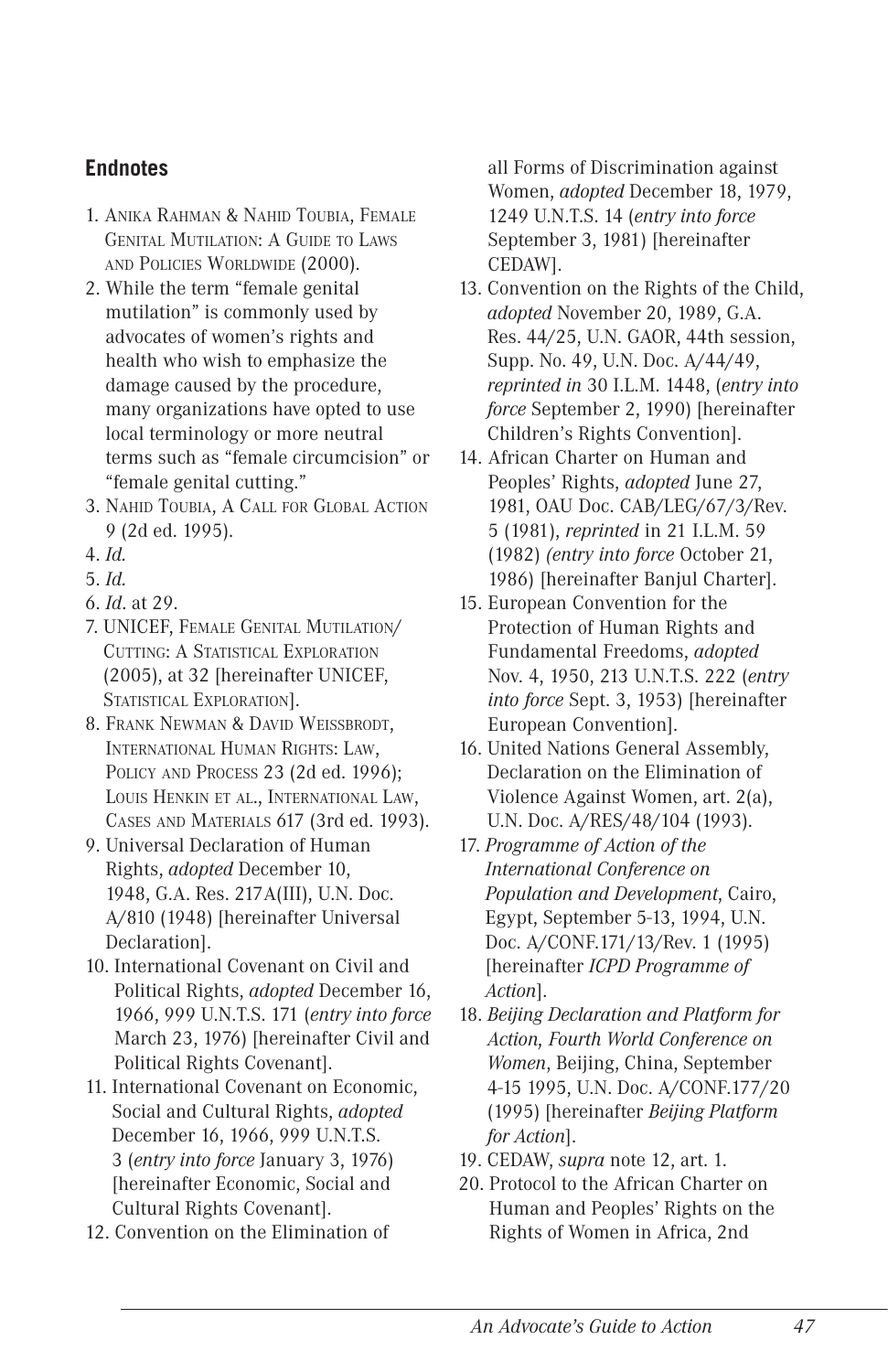Ordinary Sess., Assembly of the Union, *adopted* July 11, 2003, art. 5 [hereinafter African Protocol on Women's Rights].

- 21. Human Rights Committee, *General Comment No. 6: The right to life (art. 6),* para. 5 (1982).
- 22. Economic, Social and Cultural Rights Covenant, *supra* note 11, art. 12.
- 23. Children's Rights Convention, *supra*  note 13, art. 1.
- 24. *Id.* art. 3.
- 25. *Id.* art. 24(3).
- 26. African Charter on the Rights and Welfare of the Child, *adopted* July 11, 1990, art. 21, OAU Doc. CAB/ LEG/24.9/49 (1990) (*entry into force*  November 29, 1999) [hereinafter African Charter].
- 27. Civil and Political Rights Covenant, *supra* note 10, art. 2(1).
- 28. CEDAW, *supra* note 12, art. 2(e).
- 29. Article 2(f) requires States Parties to "[t]ake all appropriate measures, including legislation, to modify or abolish existing laws, regulations, customs and practices which constitute discrimination against women . . . ." *Id.* art. 2; Article 5(a) requires States Parties to "modify the social and cultural patterns of conduct of men and women, with a view to achieving the elimination of prejudices and customary and all other practices which are based on the idea of the inferiority or the superiority of either of the sexes or on stereotyped roles for men and women . . . ." *Id.* art. 5(a).
- 30. *Vienna Declaration and Programme of Action, World Conference on Human Rights*, Vienna, Austria, June 14-25, 1993, U.N. Doc. A/CONF.157/23 (1993).
- 31. *ICPD Programme of Action*, *supra* note 17.
- 32. *Beijing Platform for Action*, *supra* note 18.
- 33. African Protocol on Women's Rights, *supra* note 20, art. 5.
- 34. Children's Rights Convention, *supra*  note 13, art. 24(3).
- 35. For example, Concluding Observations of the Children's Rights Committee: Ethiopia, para. 6, U.N. Doc. CRC/C/15/Add.67 (1997); Sudan, para. 13, U.N. Doc. CRC/C/15/Add. 10 (1993); Togo, para. 24, U.N. Doc. CRC/ C/15/Add.83 (1997).
- 36. African Charter, *supra* note 26, art. 21.
- 37. Economic, Social and Cultural Rights Covenant, *supra* note 11, art. 12(2); CEDAW, *supra* note 12, art. 12; Children's Rights Convention, *supra*  note 13, art. 24(1); Banjul Charter, *supra* note 14, arts. 14(2), 16(2); *Beijing Platform for Action*, *supra* note 18, para. 106.
- 38. Committee on the Elimination of All Forms of Discrimination Against Women (CEDAW Committee), *General Recommendation 24: Women and Health,* para. 13 (1999); *see also* Donna Sullivan, *The Nature and Scope of Human Rights Obligations Concerning Women's Rights to Health*, 1 HEALTH AND HUMAN RIGHTS 369, 377 (1995).
- 39. According to the United Nations Resolution on Principles for the Protection of People with Mental Illnesses and the Improvement of Mental Health Care, informed consent is "consent obtained freely, without threats or improper inducements, after appropriate disclosure to the patient of adequate and understandable information in a form and language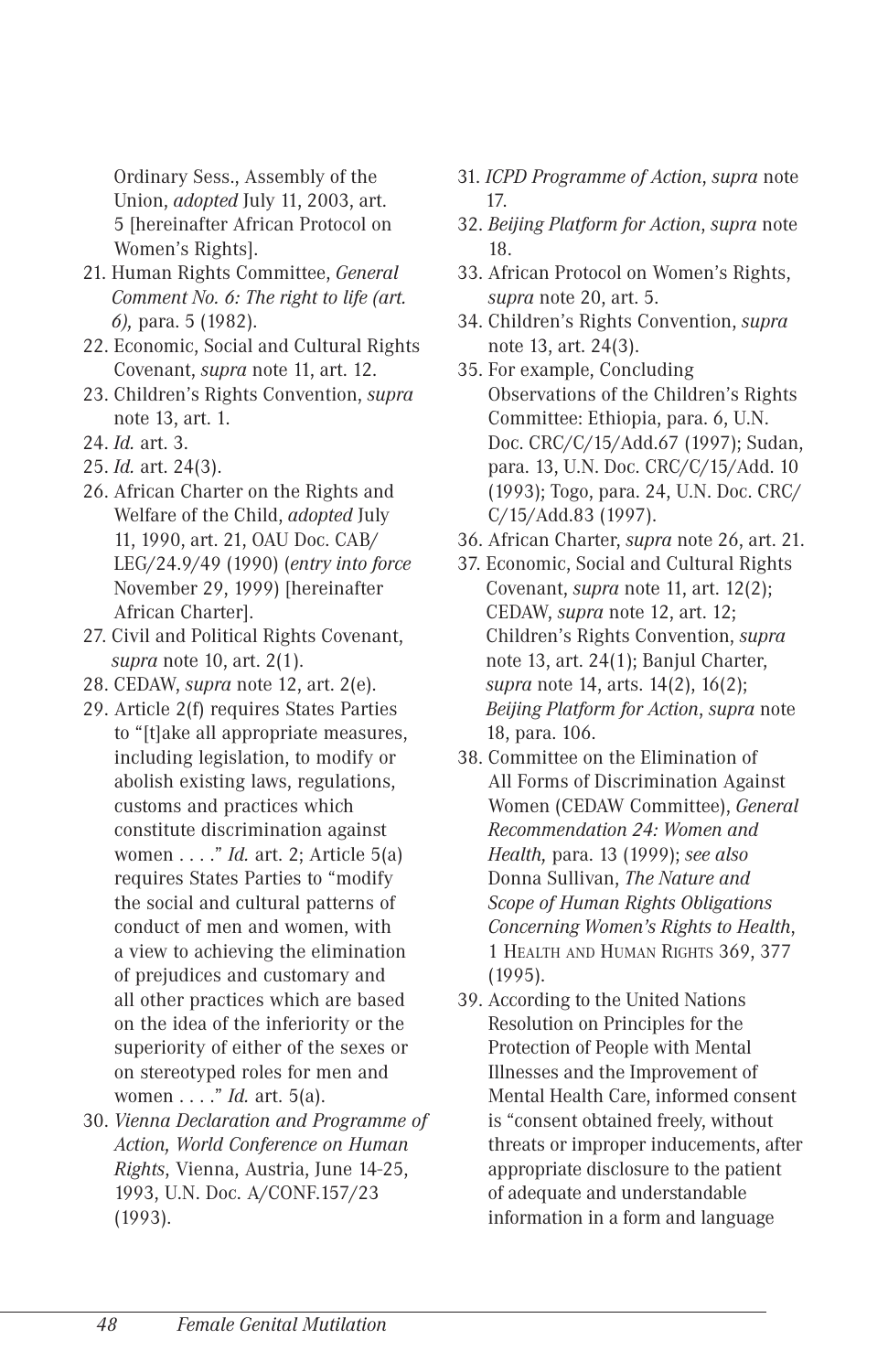understood by the patient on a) diagnostic assessment; b) the purpose, method, likely duration and expected benefit of the proposed treatment; c) alternative modes of treatment, including those less intrusive, and d) possible pain or discomfort, risk and side-effects of the proposed treatment." United Nations General Assembly, *Principles for the Protection of Persons with Mental Illnesses and the Improvement of Mental Health Care,*  Principle 11(2), G.A. Res. 46/119, U.N. Doc. A/46/49 (1991). This definition was approved by the Committee for the Study of Ethical Aspects of Human Reproduction, FIGO RECOMMENDATION ON ETHICAL ISSUES IN OBSTETRICS AND GYNECOLOGY (1997).

- 40. Universal Declaration, *supra* note 9, art. 28.
- 41. Joan Fitzpatrick, *The Use of International Human Rights Norms to Combat Violence Against Women, in*  HUMAN RIGHTS AND WOMEN: NATIONAL AND INTERNATIONAL PERSPECTIVES 532- 541 (Rebecca Cook ed. 1994).
- 42. Velasquez Rodriguez Case, Judgment of July 29, 1988, Inter- Am. Ct. H.R. (Ser. C) No. 4 (1988).
- 43. *Id.*
- 44. France, for example, prosecutes cases of FGM on the basis of article 222-9 of the Penal Code, which prohibits acts of violence resulting in the mutilation of a minor under the age of 15.
- 45. Vienna Convention on the Law of Treaties, *adopted* May 22, 1969, art. 2(d), U.N. Doc. A/Conf.39/27 (1969), *reprinted in* 8 I.L.M. 679.
- 46. United Nations General Assembly, *Principles for the Protection of Persons with Mental Illnesses and the Improvement of Mental Health Care,*

*supra* note 39, Principle 11(2) .

- 47. Egypt, National Population Council, Egypt Demographic and Health Survey (EDHS) (Press Release) EDHS/2 (1996).
- 48. AMAL ABD-EL-HADI, WE ARE DECIDED: THE EXPERIENCE OF AN EGYPTION VILLAGE TO STOP FGM (1999).
- 49. TOSTAN, BREAKTHROUGH IN SENEGAL: A REPORT ON THE PROCESS USED TO END FEMALE GENITAL CUTTING IN 31 VILLAGES (1998).
- 50. PROGRAM FOR APPROPRIATE TECHNOLOGY IN HEALTH (PATH), IMPROVING WOMEN'S SEXUAL AND REPRODUCTIVE HEALTH: REVIEW OF FEMALE GENITAL MUTILATION ERADICATION PROGRAMS IN AFRICA (1998).
- 51. Elaine Eliah, *REACHing for a Healthier Future*, POPULI, March 1996, at 12; Tom Masland, *The Ritual of Pain*, NEWSWEEK, July 5, 1999, at 61.
- 52. CLAUDE E. WELCH, JR., PROTECTING HUMAN RIGHTS IN AFRICA: STRATEGIES AND ROLES OF NON-GOVERNMENTAL ORGANIZATIONS 56-57 (1995).
- 53. *Id.* at 59.
- 54. United Nations General Assembly, *Declaration on the Elimination of Violence Against Women*, art. 2(a), December 20, 1993, G.A. Res. 48/104.
- 55. WORLD HEALTH ORGANIZATION (WHO) FEMALE GENITAL MUTILATION: A JOINT WHO/UNICEF/UNFPA STATEMENT (1997).
- 56. *Id.* at 17-19.
- 57. Sources for this table include NAHID TOUBIA, CARING FOR WOMEN WITH CIRCUMCISION (1999); UNICEF, STATISTICAL EXPLORATION, *supra* note 7; UNICEF INNOCENTI RESEARCH CENTRE, CHANGING A HARMFUL SOCIAL CONVENTION: FEMALE GENITAL MUTILATION/CUTTING (2005).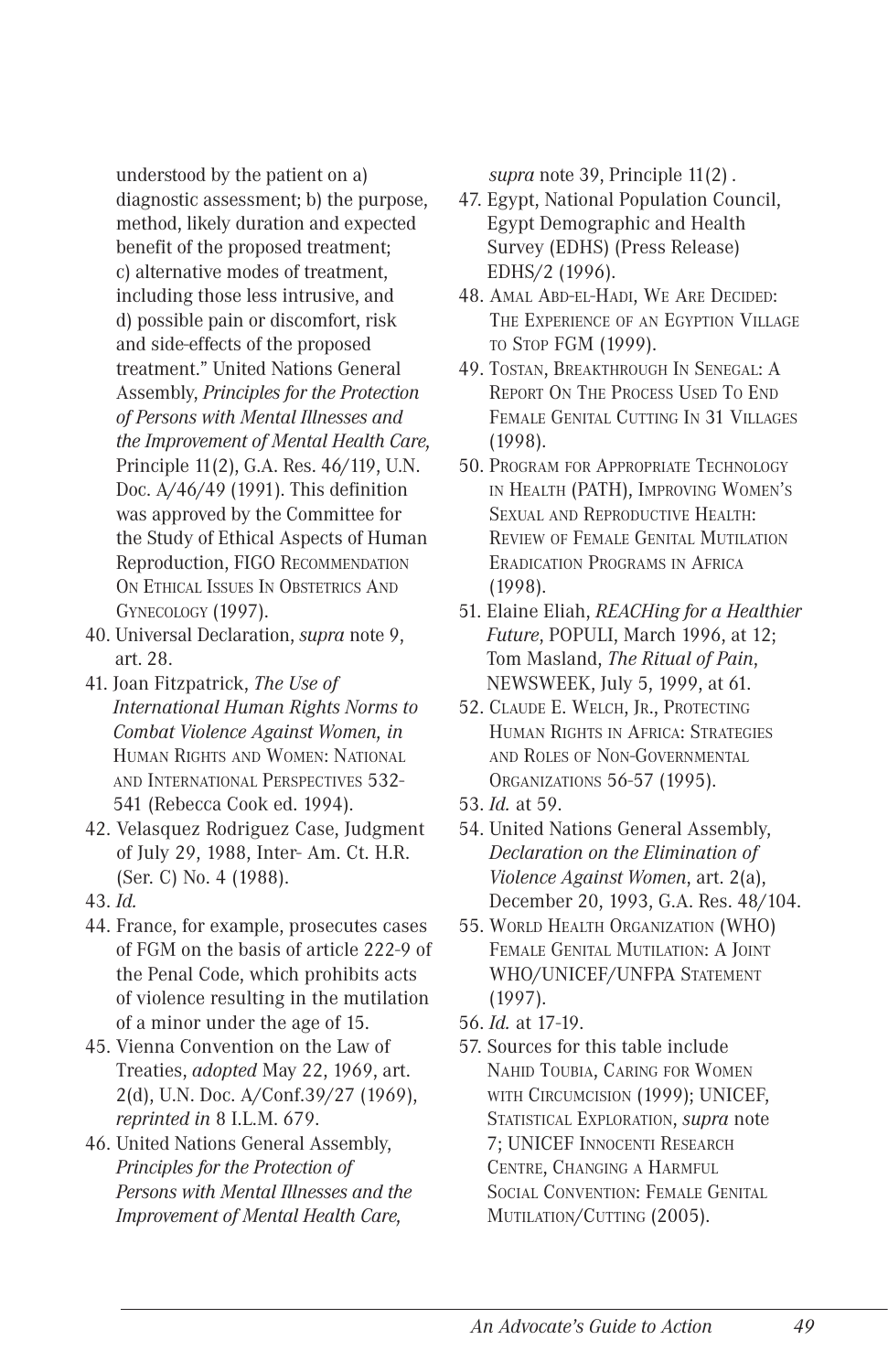- 58. Six of eight states have enacted legislation. Two have indicated that existing penal code provisions are applicable.
- 59. Sources for this table include: *United Nations websites* <http://www.un.org/womenwatch/ daw/cedaw/states.htm>, <http://www.ohchr.org/english/ countries/ratification/11.htm>, <http://www.ohchr.org/english/ law/ccpr-ratify.htm>, <http://www.ohchr.org/english/ countries/ratification/3.htm>; *the University of Minnesota Human Rights Library website* <http://www1.umn.edu/humanrts/ instree/ratz1afchar.htm>;

*the African Commission on Human and Peoples' Rights website*  <http://www.achpr.org/english/\_

- info/index\_ratifications\_en.html>; *and the Council of Europe website*  <http://www.echr.coe.int/ ECHR/EN/Header/Basic+Texts/ Basic+Texts/Dates+of+ratification +of+the+European+Convention+on +Human+Rights+and+Additional+ Protocols/>.
- 60. CEDAW, *supra* note 12.
- 61. Children's Rights Convention, *supra* note 13.
- 62. Civil and Political Rights Covenant, *supra* note 10.
- 63. Economic, Social and Cultural Rights Covenant, *supra* note 11.
- 64. Banjul Charter, *supra* note 14.
- 65. African Charter, *supra* note 26.
- 66. African Protocol on Women's Rights, *supra* note 20.
- 67. European Convention, *supra* note 15.